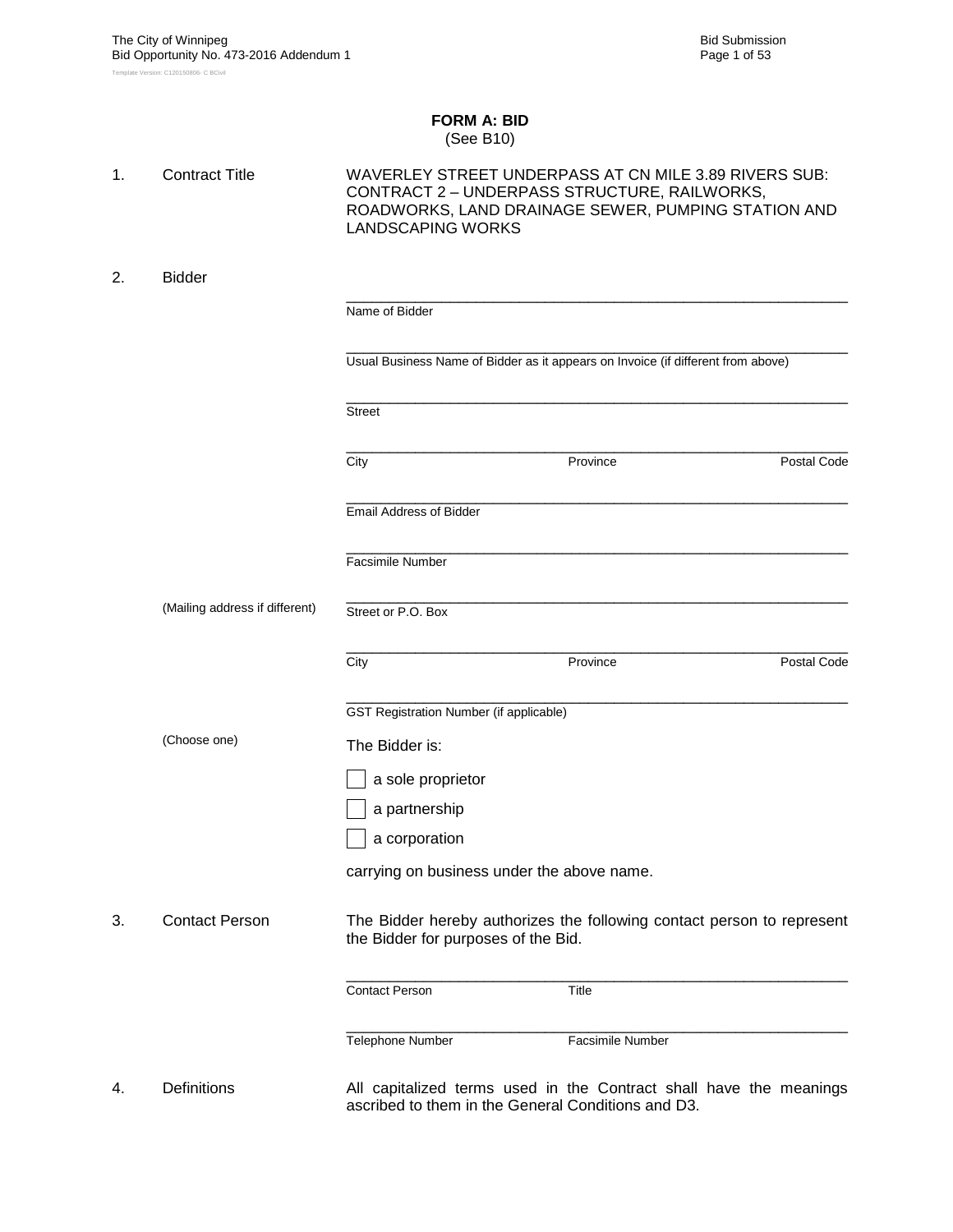| 5.  | Offer                        | The Bidder hereby offers to perform the Work in accordance with the<br>Contract for the Total Bid Price, in Canadian funds, set out on Form B:<br>Prices, appended hereto.                                                               |  |  |  |  |  |  |  |
|-----|------------------------------|------------------------------------------------------------------------------------------------------------------------------------------------------------------------------------------------------------------------------------------|--|--|--|--|--|--|--|
| 6.  | <b>Bid Security</b>          | In accordance with B15.1, the Bidder encloses bid security in the form<br>of:                                                                                                                                                            |  |  |  |  |  |  |  |
|     | (Choose one)                 | a bid bond (Form G1: Bid Bond and Agreement to Bond)                                                                                                                                                                                     |  |  |  |  |  |  |  |
|     |                              | an irrevocable standby letter of credit (Form G2: Irrevocable<br>Standby Letter of Credit and Undertaking)                                                                                                                               |  |  |  |  |  |  |  |
|     |                              | a certified cheque or draft                                                                                                                                                                                                              |  |  |  |  |  |  |  |
|     |                              | and agrees that it shall be held by the City in accordance with the<br>Contract.                                                                                                                                                         |  |  |  |  |  |  |  |
| 7.  | <b>Execution of Contract</b> | The Bidder agrees to execute and return the Contract no later than<br>seven (7) Calendar Days after receipt of the Contract, in the manner<br>specified in C4.                                                                           |  |  |  |  |  |  |  |
| 8.  | Commencement<br>of the Work  | The Bidder agrees that no Work shall commence until he/she is in<br>receipt of a letter of intent from the Award Authority authorizing the<br>commencement of the Work.                                                                  |  |  |  |  |  |  |  |
| 9.  | Contract                     | The Bidder agrees that the Bid Opportunity in its entirety shall be<br>deemed to be incorporated in and to form a part of this offer<br>notwithstanding that not all parts thereof are necessarily attached to or<br>accompany this Bid. |  |  |  |  |  |  |  |
| 10. | Addenda                      | The Bidder certifies that the following addenda have been received and<br>agrees that they shall be deemed to form a part of the Contract:                                                                                               |  |  |  |  |  |  |  |
|     |                              | No.<br>Dated                                                                                                                                                                                                                             |  |  |  |  |  |  |  |
|     |                              |                                                                                                                                                                                                                                          |  |  |  |  |  |  |  |
|     |                              |                                                                                                                                                                                                                                          |  |  |  |  |  |  |  |
|     |                              |                                                                                                                                                                                                                                          |  |  |  |  |  |  |  |
|     |                              |                                                                                                                                                                                                                                          |  |  |  |  |  |  |  |

11. Time This offer shall be open for acceptance, binding and irrevocable for a period of Ninety (90) Calendar Days following the Submission Deadline.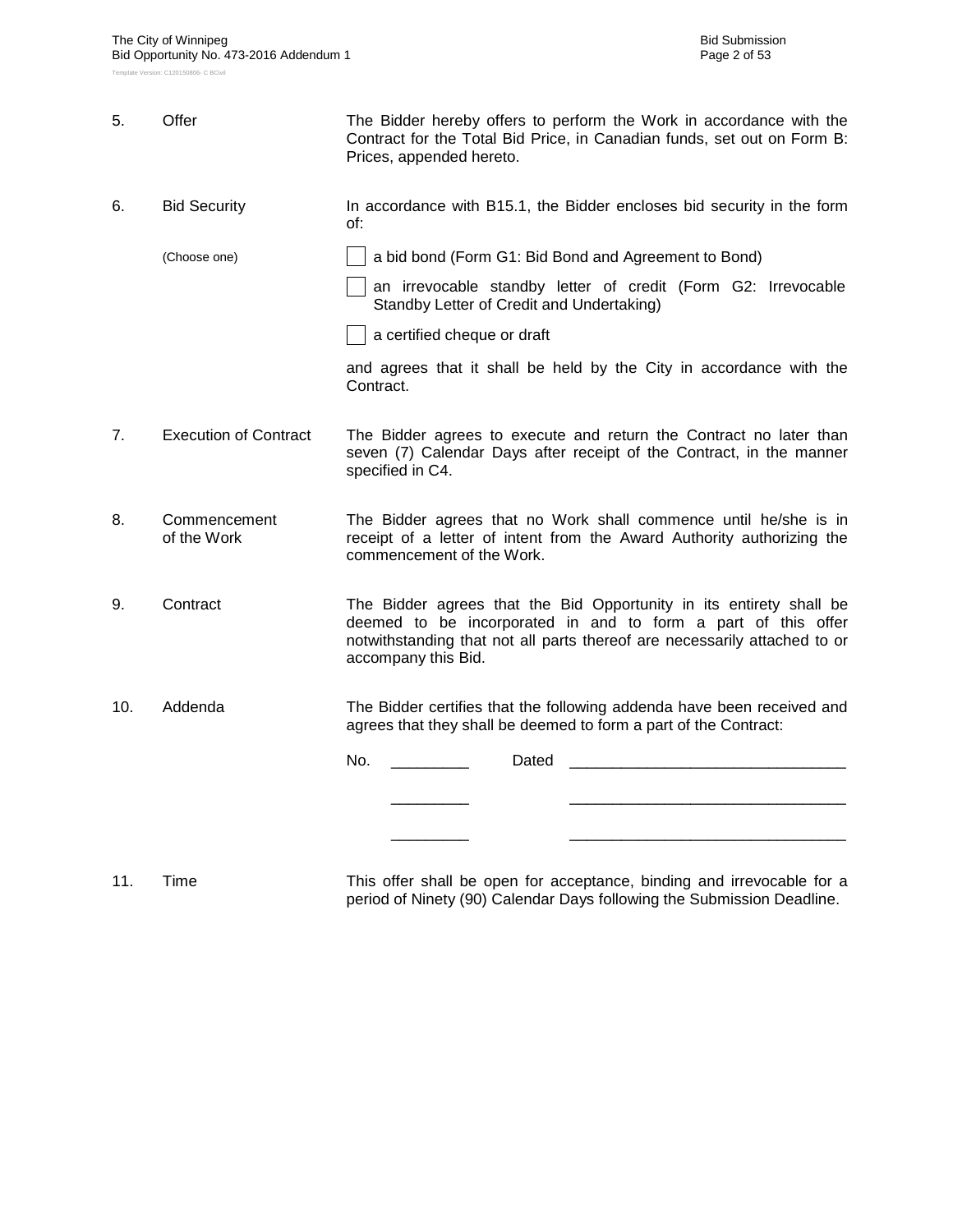#### 12. Signatures The Bidder or the Bidder's authorized official or officials have signed this

\_ day of \_\_\_\_\_\_\_\_\_\_\_\_\_\_\_\_\_\_\_\_\_\_\_ , 20\_\_\_\_\_\_\_\_ .

Signature of Bidder or Bidder"s Authorized Official or Officials

\_\_\_\_\_\_\_\_\_\_\_\_\_\_\_\_\_\_\_\_\_\_\_\_\_\_\_\_\_\_\_\_\_\_\_\_\_\_\_\_\_\_\_\_\_\_\_\_\_\_\_\_\_ (Print here name and official capacity of individual whose signature appears above)

\_\_\_\_\_\_\_\_\_\_\_\_\_\_\_\_\_\_\_\_\_\_\_\_\_\_\_\_\_\_\_\_\_\_\_\_\_\_\_\_\_\_\_\_\_\_\_\_\_\_\_\_\_

\_\_\_\_\_\_\_\_\_\_\_\_\_\_\_\_\_\_\_\_\_\_\_\_\_\_\_\_\_\_\_\_\_\_\_\_\_\_\_\_\_\_\_\_\_\_\_\_\_\_\_\_\_ (Print here name and official capacity of individual whose signature appears above)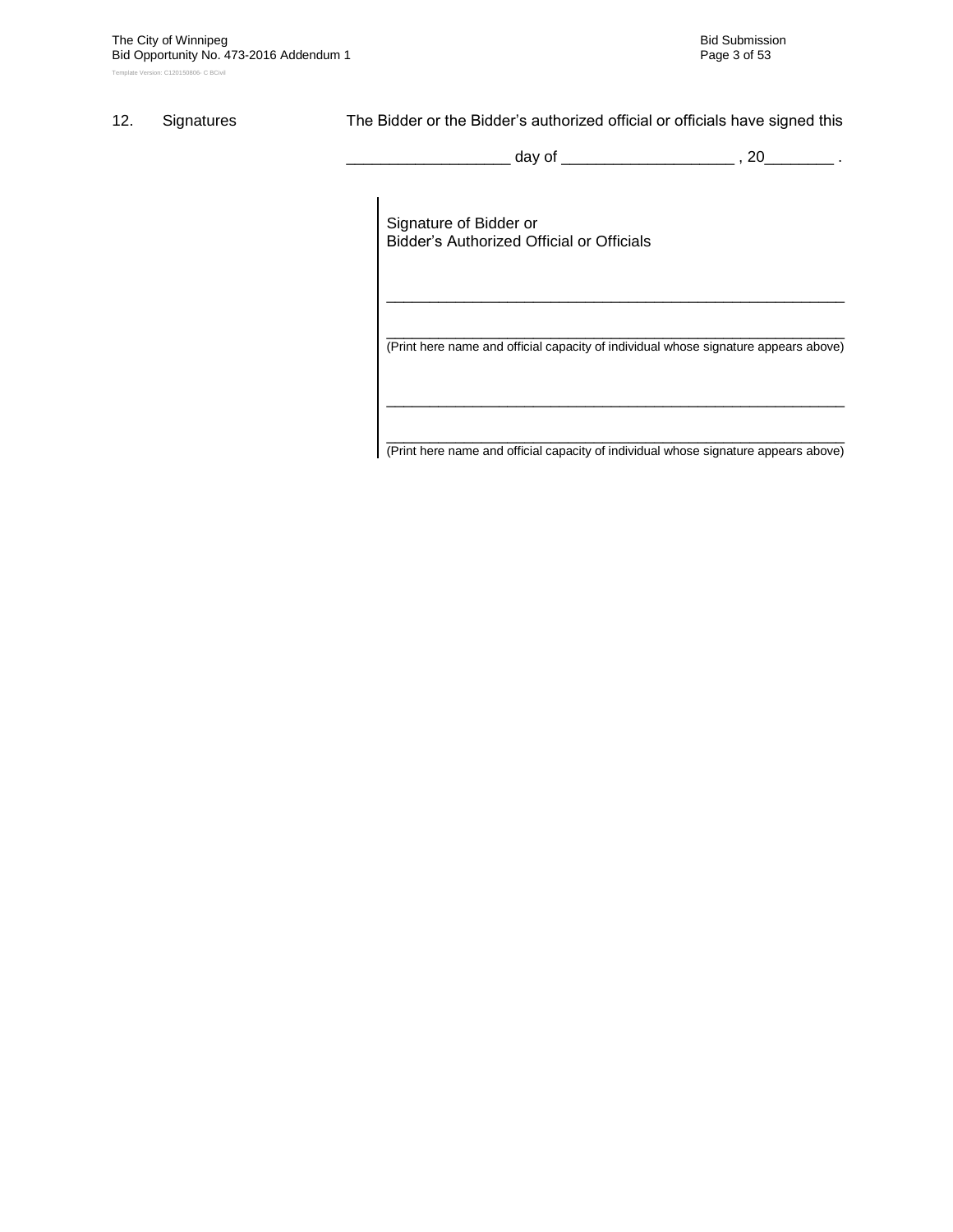| <b>UNIT PRICES</b> |                                            |                    |                |                            |            |               |
|--------------------|--------------------------------------------|--------------------|----------------|----------------------------|------------|---------------|
| <b>ITEM</b>        | <b>DESCRIPTION</b>                         | SPEC.<br>REF.      | <b>UNIT</b>    | APPROX.<br><b>QUANTITY</b> | UNIT PRICE | <b>AMOUNT</b> |
| A                  | <b>WILKES INTERSECTION-SURFACE WORKS</b>   |                    |                |                            |            |               |
|                    | <b>EARTH AND BASE WORKS</b>                |                    |                |                            |            |               |
| A.1                | <b>Common Excavation</b>                   | CW 3110-R19<br>E19 | m <sup>3</sup> | 2,110                      |            |               |
| A.2                | Roadway Excavation                         | CW 3110-R19<br>E19 | m <sup>3</sup> | 9,920                      |            |               |
| A.3                | <b>Sub-Grade Compaction</b>                | CW 3110-R19        | m <sup>2</sup> | 13,400                     |            |               |
| A.4                | <b>Crushed Sub-base Material</b>           | CW 3110-R19        |                |                            |            |               |
| i)                 | 50 mm - Limestone                          |                    | tonne          | 7,110                      |            |               |
| $\mathsf{ii}$      | 100 mm - Limestone                         |                    | tonne          | 180                        |            |               |
| iii)               | 150 mm - Limestone                         |                    | tonne          | 14,400                     |            |               |
| A.5                | Supplying and Placing Base Course Material | CW 3110-R19        | m <sup>3</sup> | 1,040                      |            |               |
| A.6                | <b>Grading of Boulevards</b>               | CW 3110-R19<br>E19 | m <sup>2</sup> | 6,230                      |            |               |
| A.7                | <b>Ditch Grading</b>                       | CW 3110-R19<br>E19 | m <sup>2</sup> | 850                        |            |               |
| A.8                | Removal of Existing Concrete Bases         | CW 3110-R19        |                |                            |            |               |
| i)                 | 600 mm Diameter or Less                    |                    | each           | 8                          |            |               |
| A.9                | Separation Geotextile Fabric               | CW 3130-R4         | m <sup>2</sup> | 13,400                     |            |               |
|                    | <b>ROADWORKS - RENEWALS</b>                |                    |                |                            |            |               |
| A.10               | <b>Pavement Removal</b>                    | CW 3110-R19        |                |                            |            |               |
| i)                 | <b>Concrete Pavement</b>                   |                    | m <sup>2</sup> | 3,710                      |            |               |
| $\mathsf{ii}$      | <b>Asphalt Pavement</b>                    |                    | m <sup>2</sup> | 1,840                      |            |               |
| A.11               | Slab Replacement                           | CW 3230-R8         |                |                            |            |               |
| i)                 | 250 mm Concrete Pavement (Plain-Dowelled)  |                    | m <sup>2</sup> | 175                        |            |               |
|                    |                                            |                    |                |                            |            |               |

| -::\ | 200 mm Concrete Pavement (Plain-Dowelled) | m <sup>2</sup> |  |  |
|------|-------------------------------------------|----------------|--|--|
|      |                                           |                |  |  |

\_\_\_\_\_\_\_\_\_\_\_\_\_\_\_\_\_\_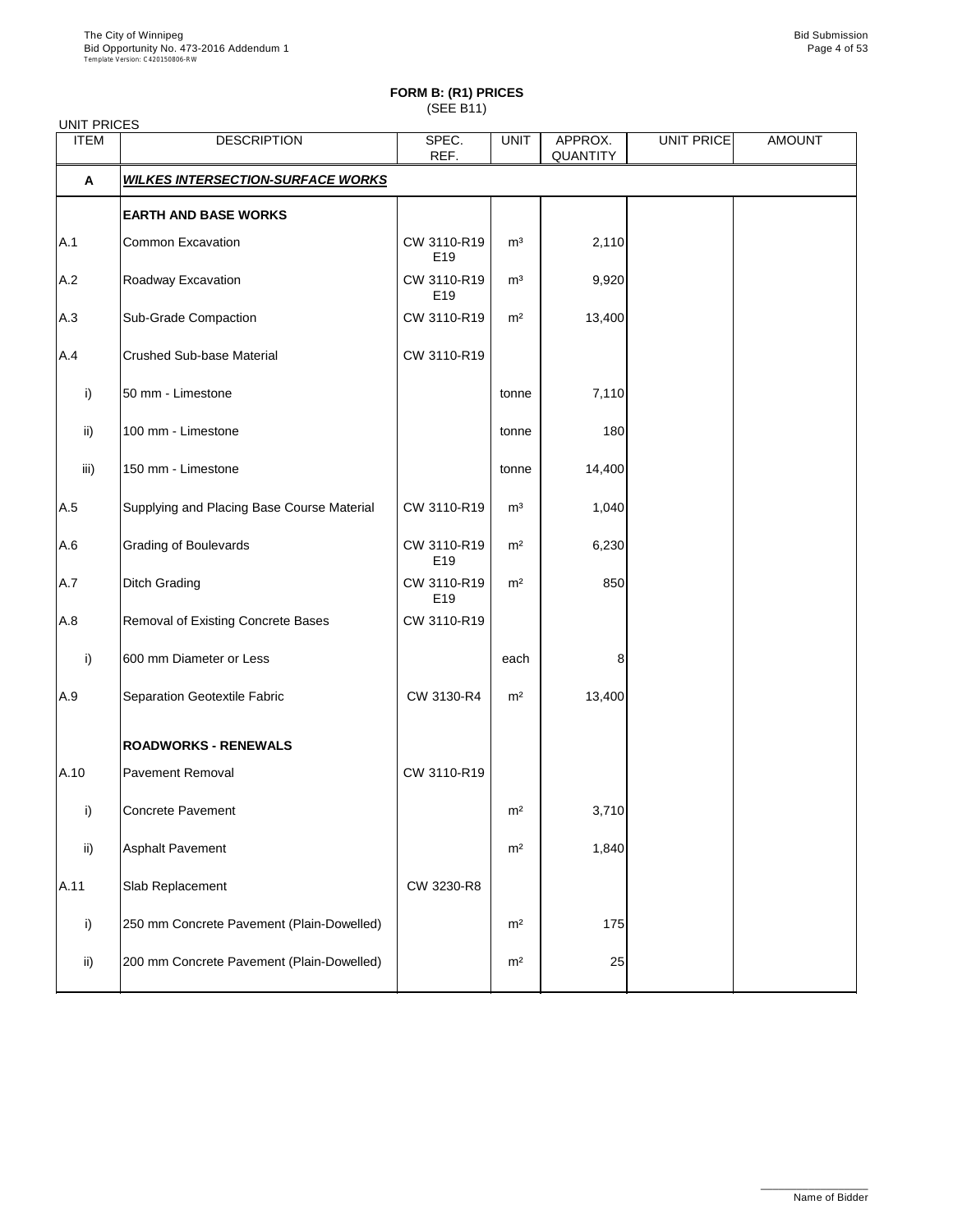## UNIT PRICES

| <b>ITEM</b>     | <b>DESCRIPTION</b>                             | SPEC.      | <b>UNIT</b>    | APPROX.         | UNIT PRICE | <b>AMOUNT</b> |
|-----------------|------------------------------------------------|------------|----------------|-----------------|------------|---------------|
|                 |                                                | REF.       |                | <b>QUANTITY</b> |            |               |
| A.12            | <b>Partial Slab Patches</b>                    | CW 3230-R8 |                |                 |            |               |
| i)              | 200 mm Concrete Pavement (Type A)              |            | m <sup>2</sup> | 4               |            |               |
| $\mathsf{ii}$   | 200 mm Concrete Pavement (Type B)              |            | m <sup>2</sup> | 135             |            |               |
| iii)            | 200 mm Concrete Pavement (Type C)              |            | m <sup>2</sup> | 15              |            |               |
| iv)             | 200 mm Concrete Pavement (Type D)              |            | m <sup>2</sup> | 40              |            |               |
| A.13            | Slab Replacement - Early Opening (24 hour)     | CW 3230-R8 |                |                 |            |               |
| i)              | 150 mm Concrete Pavement (Reinforced)          |            | m <sup>2</sup> | 130             |            |               |
| A.14            | Partial Slab Patches - Early Opening (24 hour) | CW 3230-R8 |                |                 |            |               |
| i)              | 200 mm Concrete Pavement (Type A)              |            | m <sup>2</sup> | 30              |            |               |
| $\mathsf{ii}$ ) | 200 mm Concrete Pavement (Type B)              |            | m <sup>2</sup> | 60              |            |               |
| A.15            | Partial Depth Planing of Existing Joints       | E25        | m <sup>2</sup> | 40              |            |               |
| A.16            | Asphalt Patching of Partial Depth Joints       | E25        | m <sup>2</sup> | 40              |            |               |
| A.17            | <b>Drilled Dowels</b>                          | CW 3230-R8 |                |                 |            |               |
| i)              | 19.1 mm Diameter                               |            | each           | 330             |            |               |
| A.18            | <b>Drilled Tie Bars</b>                        | CW 3230-R8 |                |                 |            |               |
| i)              | 20 M Deformed Tie Bar                          |            | each           | 460             |            |               |
| A.19            | Miscellaneous Concrete Slab Removal            | CW 3235-R9 |                |                 |            |               |
| i)              | <b>Monolithic Median Slab</b>                  |            | m <sup>2</sup> | 80              |            |               |
| ii)             | 100 mm Sidewalk                                |            | m <sup>2</sup> | 1,300           |            |               |
| iii)            | <b>Bullnose</b>                                |            | m <sup>2</sup> | 60              |            |               |
| A.20            | Miscellaneous Concrete Slab Installation       | CW 3235-R9 |                |                 |            |               |

| i)   | Bullnose                            | <b>SD-227C</b> | m <sup>2</sup> | 40 |  |
|------|-------------------------------------|----------------|----------------|----|--|
| A.21 | Miscellaneous Concrete Slab Renewal | CW 3235-R9     |                |    |  |
| i)   | Bullnose                            | <b>SD-227C</b> | m <sup>2</sup> | 65 |  |
| A.22 | Concrete Curb Removal               | CW 3240-R10    |                |    |  |

\_\_\_\_\_\_\_\_\_\_\_\_\_\_\_\_\_\_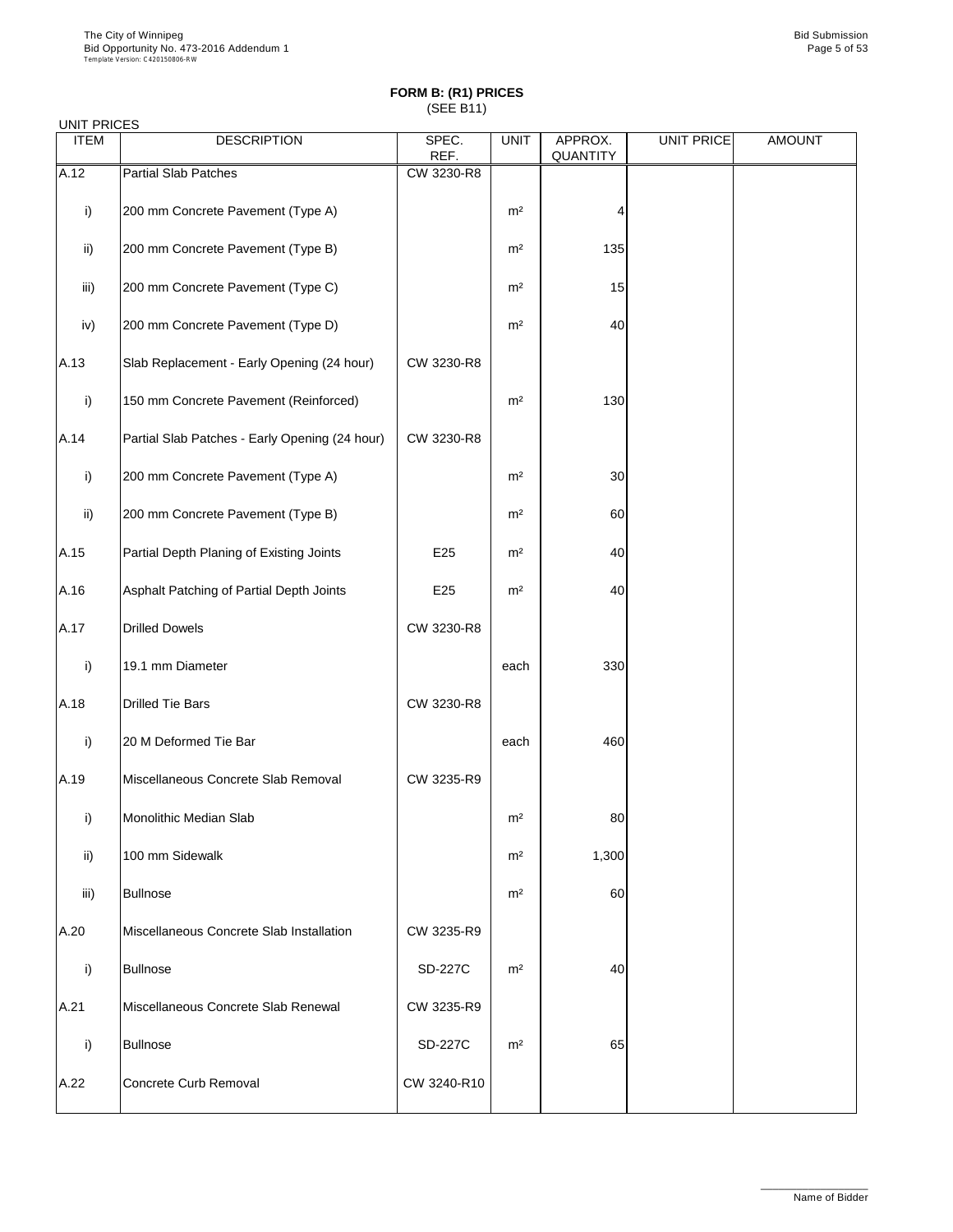#### UNIT PRICES

| <b>ITEM</b>     | <b>DESCRIPTION</b>                          | SPEC.<br>REF. | <b>UNIT</b>    | APPROX.<br>QUANTITY | <b>UNIT PRICE</b> | <b>AMOUNT</b> |
|-----------------|---------------------------------------------|---------------|----------------|---------------------|-------------------|---------------|
| i)              | <b>Barrier Curb Separate</b>                |               | m              | 1,400               |                   |               |
| $\mathsf{ii}$ ) | <b>Barrier Curb Integral</b>                |               | m              | 100                 |                   |               |
| iii)            | <b>Curb Ramp</b>                            |               | m              | 50                  |                   |               |
| iv)             | Splash Strip Monolithic                     |               | m              | 800                 |                   |               |
| A.23            | Concrete Curb Renewal                       | CW 3240-R10   |                |                     |                   |               |
| A.24            | Supply and Installation of Dowel Assemblies | CW 3310-R17   | m              | 30                  |                   |               |
| A.25            | Miscellaneous Concrete Slab Removal         | CW 3235-R9    |                |                     |                   |               |
| i)              | 100 mm Sidewalk                             |               | m <sup>2</sup> | 1,300               |                   |               |
| A.26            | Construction of Asphaltic Concrete Overlay  | CW 3410-R11   |                |                     |                   |               |
| i)              | Main Line Paving                            |               |                |                     |                   |               |
|                 | a) Type IA                                  |               | tonne          | 1,700               |                   |               |
| $\mathsf{ii}$ ) | Tie-ins and Approaches                      |               |                |                     |                   |               |
|                 | a) Type IA                                  |               | tonne          | 180                 |                   |               |
| A.27            | Asphalt Patching of Miscellaneous Concrete  | E26           | m <sup>2</sup> | 110                 |                   |               |
| A.28            | Planing of Pavement                         | CW 3450-R6    |                |                     |                   |               |
| i)              | 1 - 50 mm Depth (Asphalt)                   |               | m <sup>2</sup> | 700                 |                   |               |
| $\mathsf{ii}$   | 50 - 100 mm Depth (Asphalt)                 |               | m <sup>2</sup> | 700                 |                   |               |
| iii)            | 1 - 50 mm Depth (Concrete)                  |               | m <sup>2</sup> | 80                  |                   |               |
| A.29            | Detectable Warning Surface Tiles            | CW 3326-R3    | each           | 50                  |                   |               |

\_\_\_\_\_\_\_\_\_\_\_\_\_\_\_\_\_\_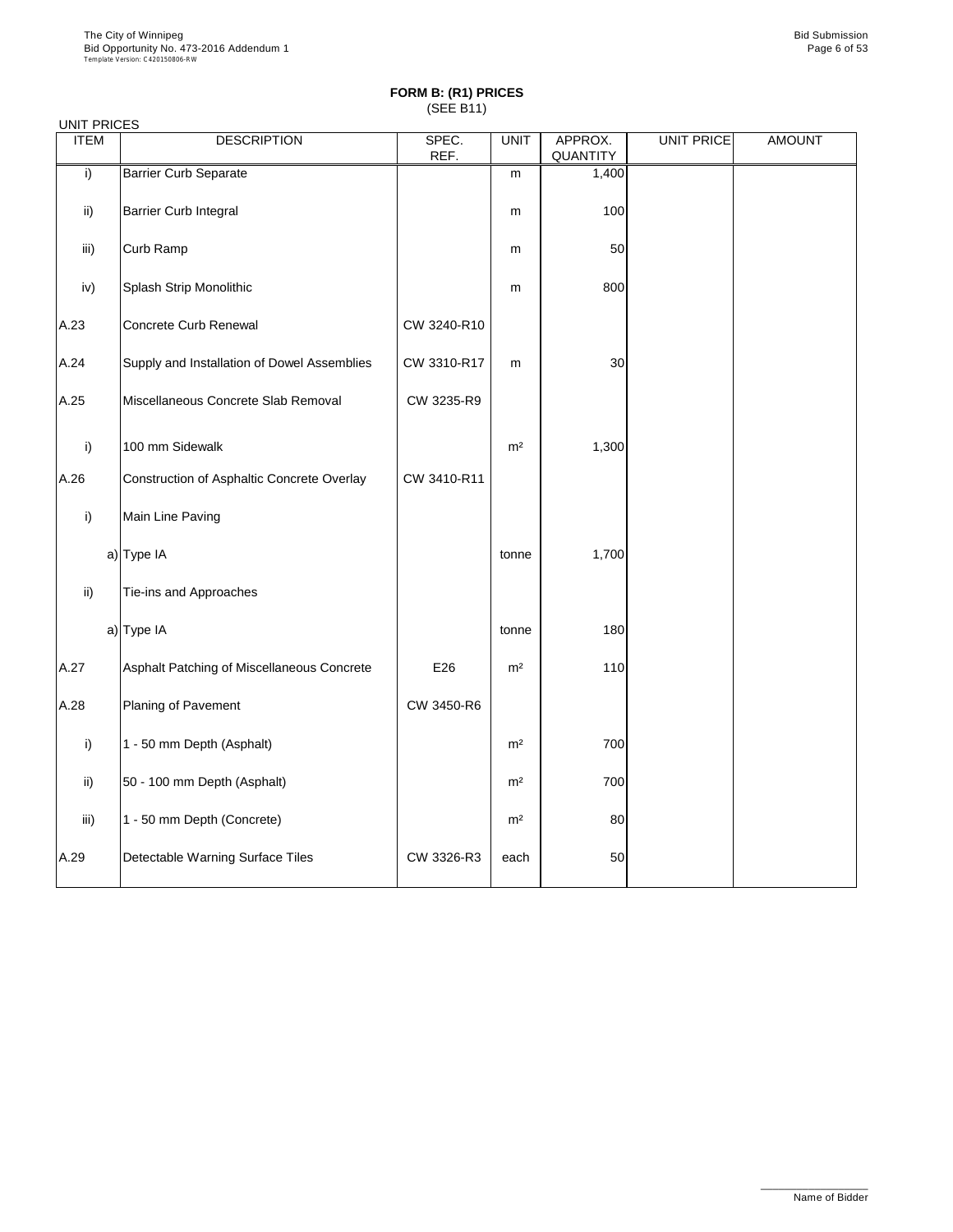| <b>ITEM</b>   | <b>DESCRIPTION</b>                                                                                     | SPEC.                 | <b>UNIT</b>    | APPROX.<br><b>QUANTITY</b> | <b>UNIT PRICE</b> | <b>AMOUNT</b> |
|---------------|--------------------------------------------------------------------------------------------------------|-----------------------|----------------|----------------------------|-------------------|---------------|
|               |                                                                                                        | REF.                  |                |                            |                   |               |
|               | <b>ROADWORKS - NEW CONSTRUCTION</b>                                                                    |                       |                |                            |                   |               |
| A.30          | Concrete Pavements, Median Slabs, Bull-<br>noses, and Safety Medians                                   | CW 3310-R17           |                |                            |                   |               |
| i)            | Construction of 230 mm Concrete Pavement<br>(Plain-Dowelled) Slip Form Paving                          |                       | m <sup>2</sup> | 8,800                      |                   |               |
| $\mathsf{ii}$ | Construction of 200 mm Concrete Pavement<br>(Plain-Dowelled)                                           |                       | m <sup>2</sup> | 2,450                      |                   |               |
| iii)          | Construction of 200 mm Concrete Pavement<br>(Plain-Dowelled, Tinted)                                   | E24                   | m <sup>2</sup> | 40                         |                   |               |
| iv)           | <b>Construction of Monolithic Concrete Median</b><br>Slabs                                             | <b>SD-226A</b>        | m <sup>2</sup> | 900                        |                   |               |
| V)            | <b>Construction of Monolithic Concrete Bull-noses</b>                                                  | <b>SD-227C</b>        | m <sup>2</sup> | 100                        |                   |               |
| A.31          | <b>Transit Shelter Foundations</b>                                                                     | E21                   | m <sup>2</sup> | 15                         |                   |               |
| A.32          | Concrete Curbs, Curb and Gutter, and Splash<br><b>Strips</b>                                           | CW 3310-R17           |                |                            |                   |               |
| i)            | Construction of Modified Barrier (180 mm ht,<br>Dowelled)                                              | <b>SD-203B</b>        | m              | 300                        |                   |               |
| ii)           | <b>Construction of Modified Barrier Curb And</b><br>Gutter (180 mm ht, Integral)                       | <b>SD-203B</b><br>E30 | m              | 1,300                      |                   |               |
| iii)          | <b>Pinned Barrier Curb</b>                                                                             | SD-205<br>E30         | m              | 100                        |                   |               |
| iv)           | 75 mm Lip Curb and Gutter                                                                              | <b>SD-202A</b><br>E30 | m              | 75                         |                   |               |
| V)            | Construction of Curb Ramp (8-12 mm ht,<br>Monolithic)                                                  | <b>SD-229C</b>        | m              | 130                        |                   |               |
| vi)           | Construction of Splash Strip (180 mm ht,<br>Monolithic Barrier Curb, 750 mm width) Slip<br>Form Paving | <b>SD-223A</b>        | m              | 530                        |                   |               |
| vii)          | Construction of Splash Strip, (Separate, 600<br>mm width)                                              | <b>SD-223B</b>        | m              | 1,410                      |                   |               |
| A.33          | Supply and Installation of Dowel Assemblies                                                            | CW 3310-R17           | m              | 1,740                      |                   |               |
| A.34          | Interlocking Paving Stones Charcoal Holland<br>Paver 60x210x210mm                                      | CW 3330-R5<br>E27     | m <sup>2</sup> | 20                         |                   |               |
| A.35          | Interlocking Paving Stones Blue Holland Paver<br>60x105x210mm                                          | CW 3330-R5<br>E27     | m <sup>2</sup> | 5                          |                   |               |
| A.36          | <b>Directional Tactile Strip</b>                                                                       | E28                   | m              | 100                        |                   |               |

\_\_\_\_\_\_\_\_\_\_\_\_\_\_\_\_\_\_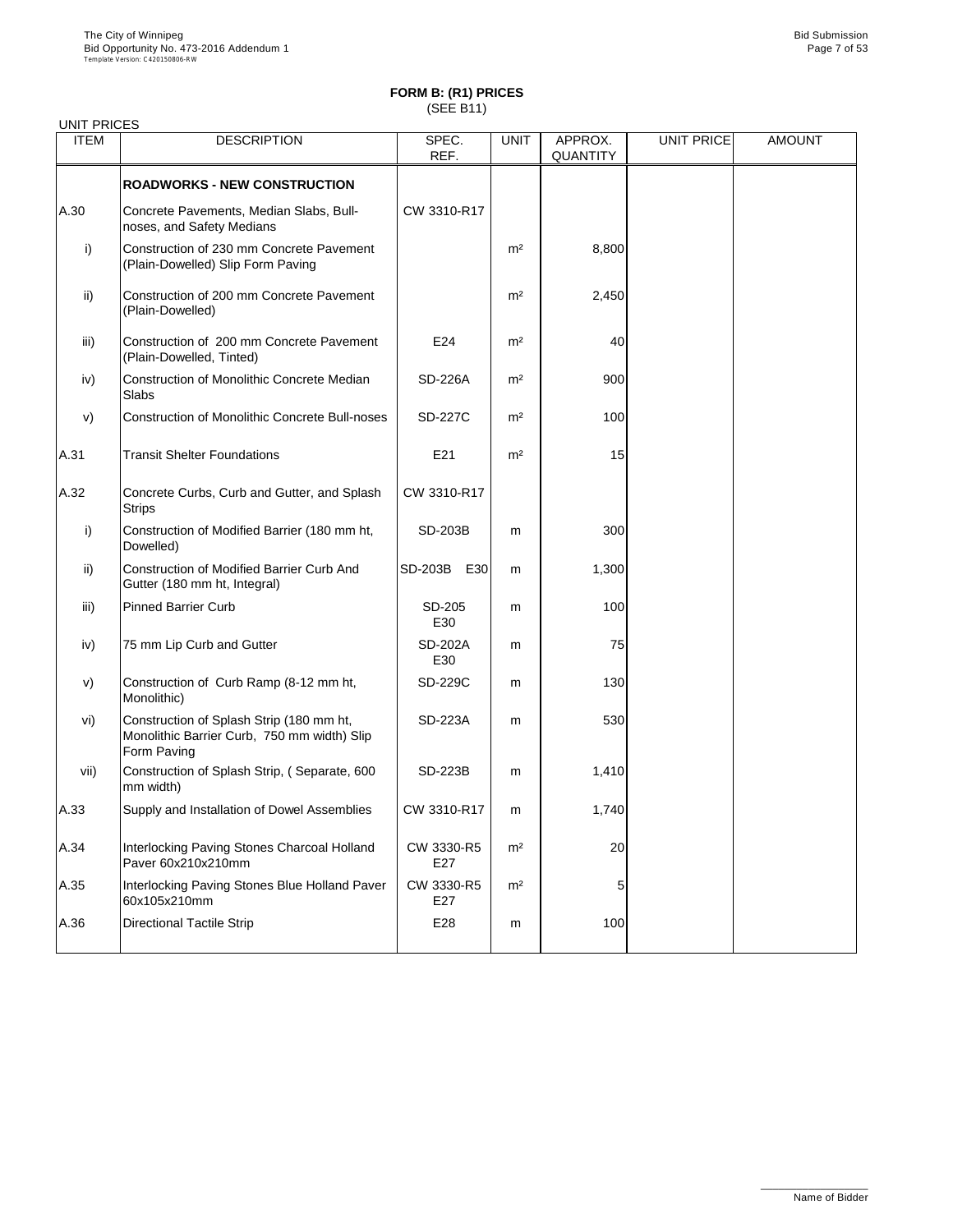| <b>UNIT PRICES</b> |                                                               |               |             |                            |                   |               |
|--------------------|---------------------------------------------------------------|---------------|-------------|----------------------------|-------------------|---------------|
| <b>ITEM</b>        | <b>DESCRIPTION</b>                                            | SPEC.<br>REF. | <b>UNIT</b> | APPROX.<br><b>QUANTITY</b> | <b>UNIT PRICE</b> | <b>AMOUNT</b> |
|                    | JOINT AND CRACK SEALING                                       |               |             |                            |                   |               |
| A.37               | <b>Reflective Crack Maintenance</b>                           | CW 3250-R7    | m           | 1,100                      |                   |               |
|                    | <b>ASSOCIATED DRAINAGE AND</b><br><b>UNDERGROUND WORKS</b>    |               |             |                            |                   |               |
| A.38               | Replacing Existing Manhole and Catch Basin<br>Frames & Covers | CW 2130-R12   |             |                            |                   |               |
| i)                 | AP-004 - Standard Frame for Manhole and<br>Catch Basin        |               | each        |                            |                   |               |
| $\mathsf{ii}$      | AP-005 - Standard Solid Cover for Standard<br>Frame           |               | each        |                            |                   |               |
| iii)               | AP-006 - Standard Grated Cover for Standard<br>Frame          |               | each        |                            |                   |               |
| A.39               | <b>Installation of Subdrains</b>                              | CW 3120-R4    | m           | 270                        |                   |               |
|                    | <b>ADJUSTMENTS</b>                                            |               |             |                            |                   |               |
| A.40               | Adjustment of Catch Basins / Manholes Frames                  | CW 3210-R7    | each        |                            |                   |               |
| A.41               | <b>Replacing Existing Risers</b>                              | CW 2130-R12   |             |                            |                   |               |
| i)                 | <b>Pre-cast Concrete Risers</b>                               |               | vert. m     | 1.0                        |                   |               |
| ii)                | <b>Brick Risers</b>                                           |               | vert. m     | 1.0                        |                   |               |
| iii)               | Cast-in-place Concrete                                        |               | vert. m     | 1.0                        |                   |               |
| A.42               | <b>Lifter Rings</b>                                           | CW 3210-R7    |             |                            |                   |               |
| $\mathsf{i}$       | 38 mm                                                         |               | each        |                            |                   |               |
| $\mathsf{ii}$      | 51 mm                                                         |               | each        |                            |                   |               |
| iii)               | 64 mm                                                         |               | each        |                            |                   |               |
| iv)                | 76 mm                                                         |               | each        |                            |                   |               |
| A.43               | <b>Adjustment of Valve Boxes</b>                              | CW 3210-R7    | each        | 9                          |                   |               |
| A.44               | <b>Valve Box Extensions</b>                                   | CW 3210-R7    | each        |                            |                   |               |
| A.45               | Adjustment of Curb Stop Boxes                                 | CW 3210-R7    | each        | 3                          |                   |               |
| A.46               | Adjustment of Traffic Signal Service Box<br>Frames            | CW 3210-R7    | each        | $\mathcal{P}$              |                   |               |
|                    | <b>ACTIVE TRANSPORTATION PATHWAY</b>                          |               |             |                            |                   |               |

\_\_\_\_\_\_\_\_\_\_\_\_\_\_\_\_\_\_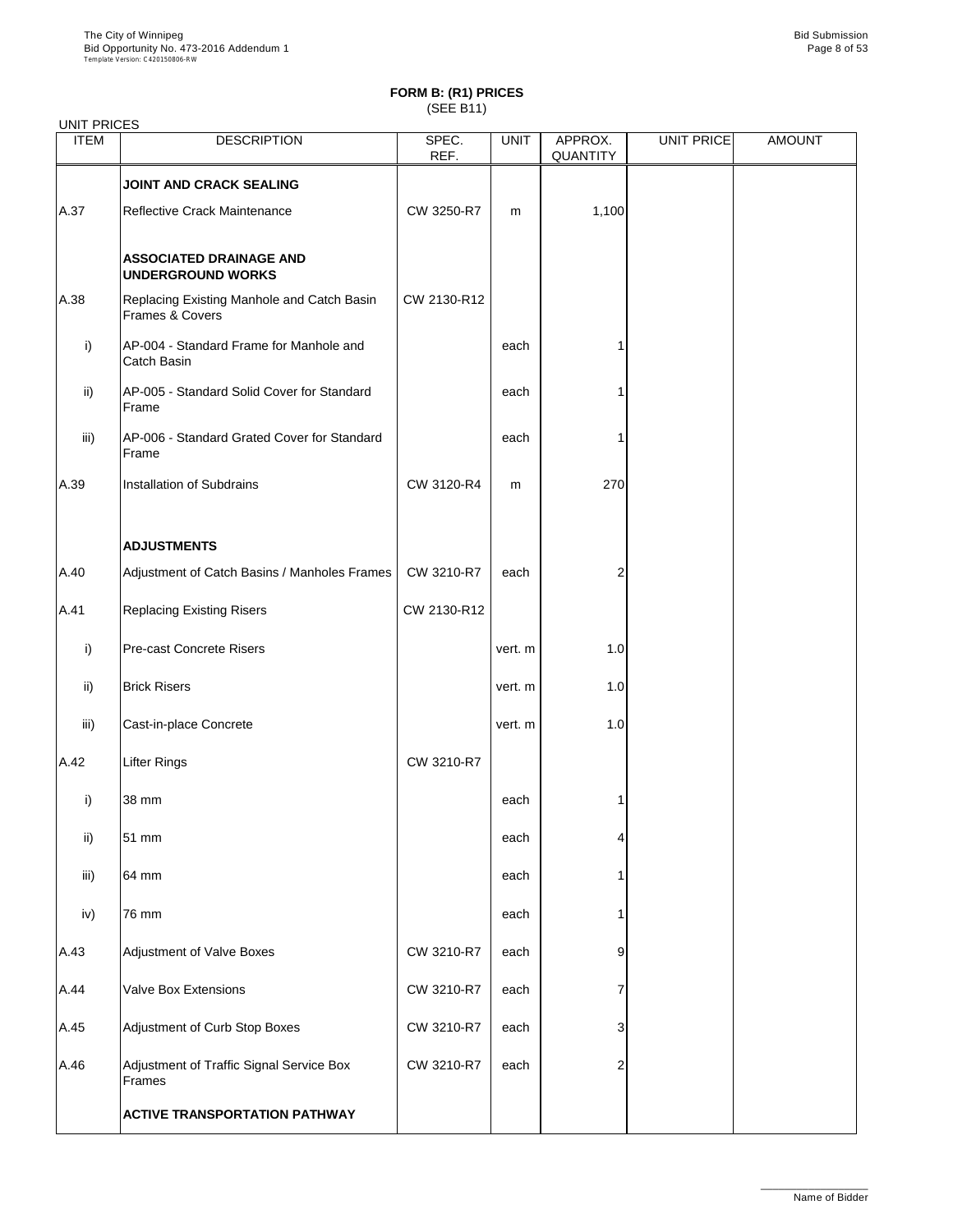|  | <b>UNIT PRICES</b> |
|--|--------------------|
|--|--------------------|

| <b>UNITI INCLU</b><br><b>ITEM</b> | <b>DESCRIPTION</b>                                           | SPEC.<br>REF.                       | <b>UNIT</b>    | APPROX.<br>QUANTITY | <b>UNIT PRICE</b> | <b>AMOUNT</b> |
|-----------------------------------|--------------------------------------------------------------|-------------------------------------|----------------|---------------------|-------------------|---------------|
| A.47                              | Excavation                                                   | CW 3110-R19                         | m <sup>3</sup> | 560                 |                   |               |
| A.48                              | <b>Removal of Existing Asphalt</b>                           | CW 3110-R19                         | m <sup>2</sup> | 870                 |                   |               |
| A.49                              | <b>Sub-Grade Compaction</b>                                  | CW 3110-R19                         | m <sup>2</sup> | 3,500               |                   |               |
| A.50                              | <b>Crushed Sub-base Material</b>                             | CW 3110-R19                         |                |                     |                   |               |
| i)                                | 50 mm - Limestone                                            |                                     | tonne          | 1,120               |                   |               |
| A.51                              | Supplying and Placing Base Course Material                   | CW 3110-R19                         | m <sup>3</sup> | 350                 |                   |               |
| A.52                              | <b>HaTelit C</b>                                             | E22                                 | m <sup>2</sup> | 320                 |                   |               |
| A.53                              | <b>Separation Geotextile Fabric</b>                          | CW 3130-R4                          | m <sup>2</sup> | 3,500               |                   |               |
| A.54                              | 100 mm Concrete Sidewalk                                     | CW 3325-R5<br><b>SD-228A</b><br>E20 | m <sup>2</sup> | 1,020               |                   |               |
| A.55                              | Construction of Asphaltic Concrete Overlay                   | CW 3410-R11                         |                |                     |                   |               |
| i)                                | Main Line Paving                                             |                                     |                |                     |                   |               |
|                                   | $a)$ Type IA                                                 |                                     | tonne          | 530                 |                   |               |
| A.56                              | Construction of Asphaltic Concrete Base<br>Course (Type III) | CW 3410-R11                         | tonne          | 40                  |                   |               |
| A.57                              | <b>Asphalt Rumble Strip</b>                                  | E32                                 | m              | 320                 |                   |               |
| A.58                              | Reflective Crack Maintenance                                 | CW 3250-R7                          | m              | 100                 |                   |               |
|                                   | <b>LANDSCAPING</b>                                           |                                     |                |                     |                   |               |
| A.59                              | <b>Clearing and Grubbing</b>                                 | CW 3010-R4<br>E16                   |                |                     |                   |               |
| i)                                | <b>Clearing and Grubbing</b>                                 | CW 3010-R4<br>E <sub>16</sub>       | ha             | 0.05                |                   |               |
| $\mathsf{ii}$                     | <b>Tree Removal</b>                                          | E16                                 | each           | 10                  |                   |               |
| A.60                              | <b>Chain Link Fence Removal</b>                              | E42                                 | m              | 160                 |                   |               |
| A.61                              | Fencing                                                      | CW 3550-R3<br>E40                   |                |                     |                   |               |
| i)                                | Chain Link Fencing 3.66 m HT w Barb Wire                     | E40                                 | m              | 155                 |                   |               |
| $\mathsf{ii}$                     | Man Gate 1.22 m Wide x 2.44 m High                           | E40                                 | each           |                     |                   |               |
| A.62                              | Sodding                                                      | CW 3510-R9<br>E46                   |                |                     |                   |               |
| i)                                | Sodding width > 600mm (c/w 75mm imported<br>topsoil)         |                                     | m <sup>2</sup> | 7,250               |                   |               |

\_\_\_\_\_\_\_\_\_\_\_\_\_\_\_\_\_\_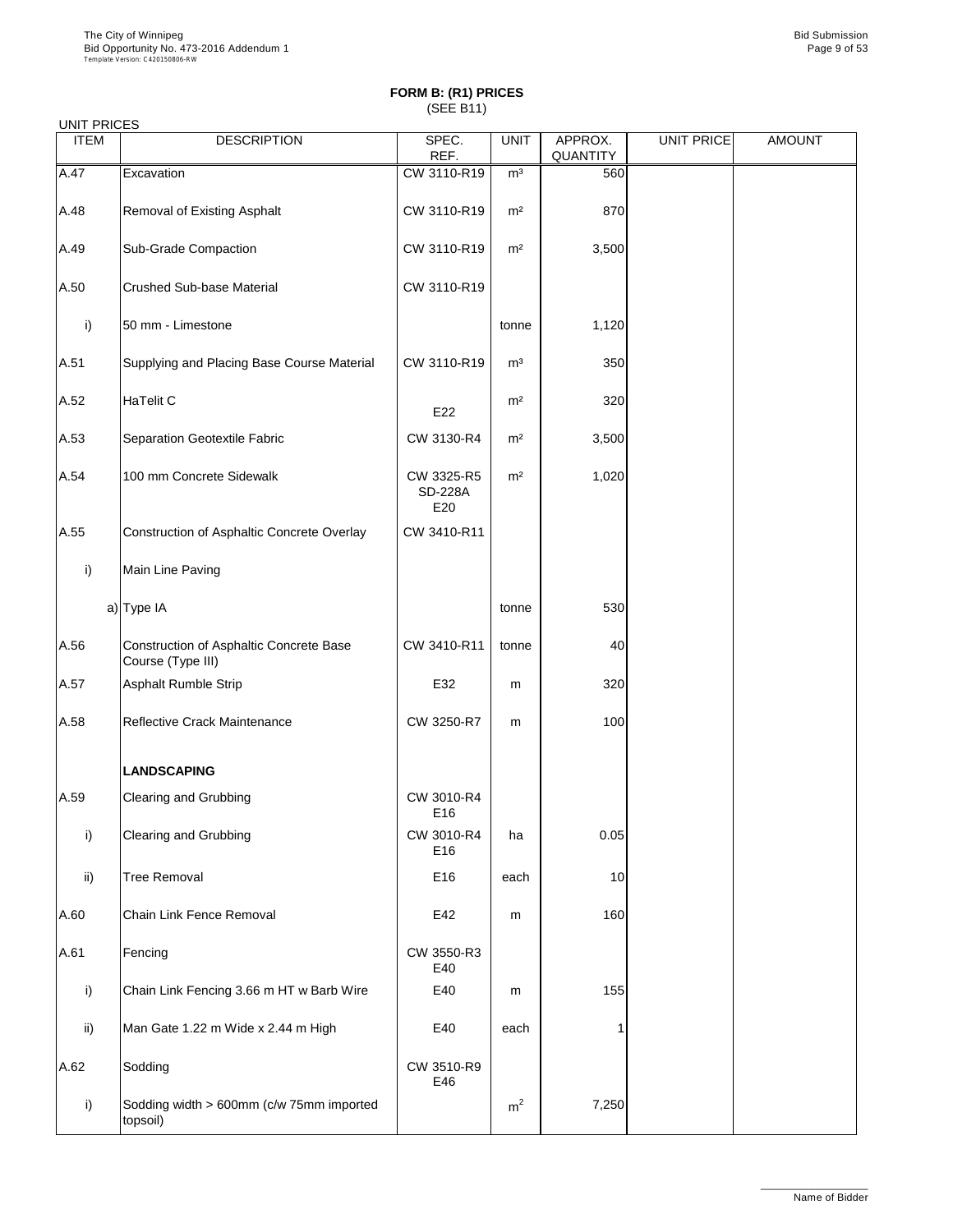| <b>UNIT PRICES</b> |                                                                |                   |                |                            |                   |               |
|--------------------|----------------------------------------------------------------|-------------------|----------------|----------------------------|-------------------|---------------|
| <b>ITEM</b>        | <b>DESCRIPTION</b>                                             | SPEC.<br>REF.     | <b>UNIT</b>    | APPROX.<br><b>QUANTITY</b> | <b>UNIT PRICE</b> | <b>AMOUNT</b> |
| $\mathsf{ii}$      | Sodding width $<$ or = 600mm (c/w 75 mm<br>imported topsoil)   |                   | m <sup>2</sup> | 858                        |                   |               |
| A.63               | Seeding                                                        | CW 3520-R7<br>E47 |                |                            |                   |               |
| i)                 | <b>Seed Mix</b>                                                |                   | m <sup>2</sup> | 1,550                      |                   |               |
| $\mathsf{ii}$      | <b>Fescue Overs-seed Mix</b>                                   |                   | m <sup>2</sup> | 7,250                      |                   |               |
| A.64               | Soil Amendments for Seeding                                    | E45               | m <sup>2</sup> | 1,550                      |                   |               |
| A.65               | <b>Plant Material</b>                                          | E48               |                |                            |                   |               |
| i)                 | Ohio Buckeye (50 mm cal.)                                      |                   | each           |                            |                   |               |
| $\mathsf{ii}$      | Delta Hackberry (50 mm cal.)                                   |                   | each           |                            |                   |               |
| iii)               | Japanese Tree Lilac (50 mm cal.)                               |                   | each           | 3                          |                   |               |
| A.66               | <b>Site Furnishings</b>                                        | E39               |                |                            |                   |               |
| i)                 | <b>Bench</b>                                                   |                   | each           |                            |                   |               |
| $\mathsf{ii}$      | <b>Waste Receptacle</b>                                        |                   | each           |                            |                   |               |
| A.67               | <b>Interlocking Paving Stones</b>                              | CW 3335-R1        | m <sup>2</sup> | 9                          |                   |               |
| A.68               | Lean Concrete Base                                             | CW 3335-R1        | m <sup>2</sup> | 9                          |                   |               |
|                    | <b>MISCELLANEOUS</b>                                           |                   |                |                            |                   |               |
| A.69               | Supply and Installation of Crash Attenuation<br><b>Barrier</b> | E36               | each           |                            |                   |               |
| A.70               | Supply and Place Crash Attenuation Barrels                     | E37               | each           | 9                          |                   |               |
| A                  | <b>WILKES INTERSECTION-SURFACE WORKS</b>                       |                   |                |                            | Subtotal:         |               |

\_\_\_\_\_\_\_\_\_\_\_\_\_\_\_\_\_\_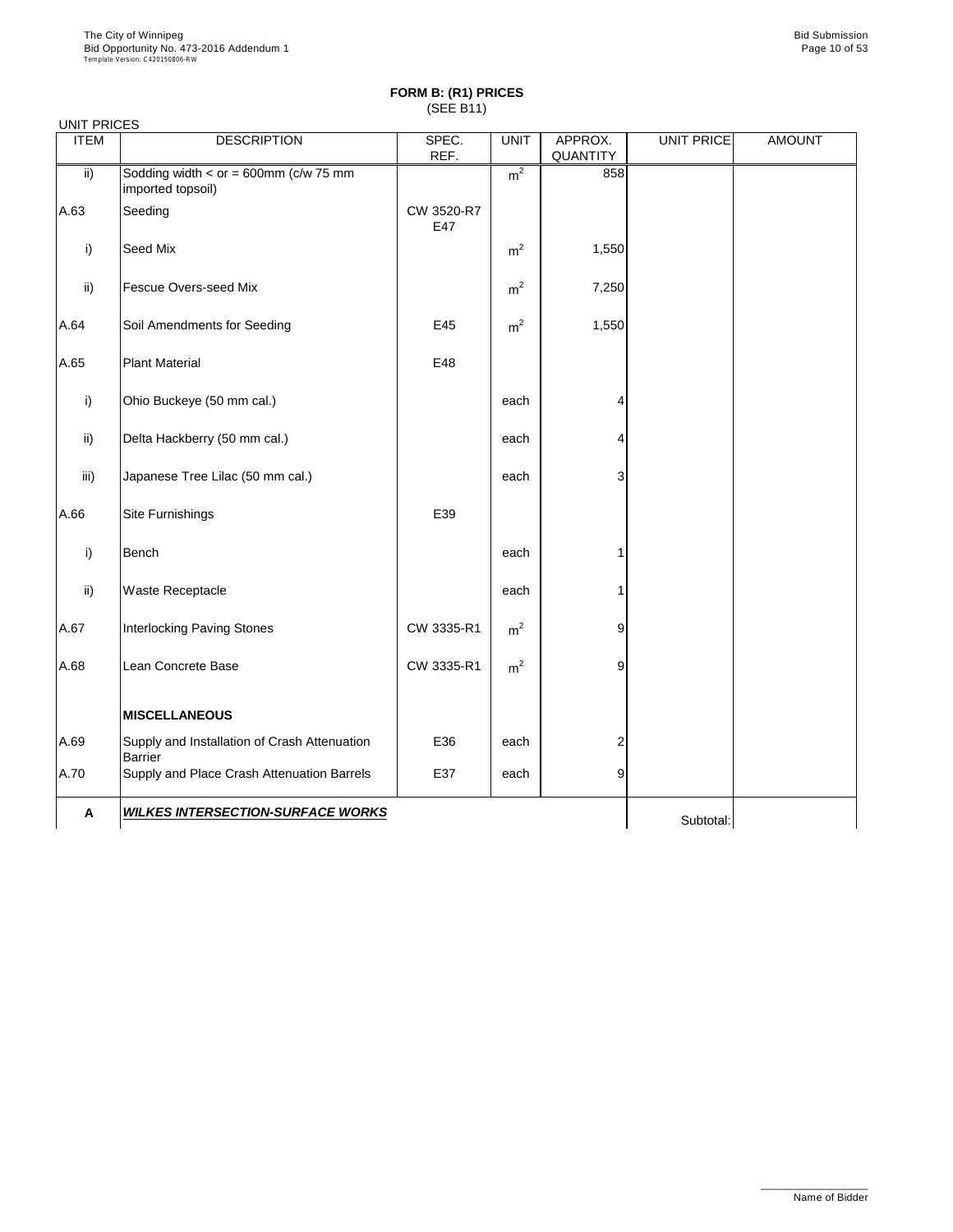| <b>UNIT PRICES</b> |                                            |                                |                |                            |                   |               |
|--------------------|--------------------------------------------|--------------------------------|----------------|----------------------------|-------------------|---------------|
| <b>ITEM</b>        | <b>DESCRIPTION</b>                         | SPEC.<br>REF.                  | <b>UNIT</b>    | APPROX.<br><b>QUANTITY</b> | <b>UNIT PRICE</b> | <b>AMOUNT</b> |
| $\mathbf B$        | <b>BGSA-SURFACE WORKS</b>                  |                                |                |                            |                   |               |
|                    | <b>EARTH AND BASE WORKS</b>                |                                |                |                            |                   |               |
| B.1                | <b>Common Excavation</b>                   | CW 3110-R19<br>E <sub>19</sub> | m <sup>3</sup> | 91,360                     |                   |               |
| B.2                | Roadway Excavation                         | CW 3110-R19<br>E <sub>19</sub> | m <sup>3</sup> | 31,210                     |                   |               |
| B.3                | <b>Sub-Grade Compaction</b>                | CW 3110-R19                    | m <sup>2</sup> | 32,200                     |                   |               |
| B.4                | <b>Crushed Sub-base Material</b>           | CW 3110-R19                    |                |                            |                   |               |
| i)                 | 50 mm - Limestone                          |                                | tonne          | 14,250                     |                   |               |
| $\mathsf{ii}$      | 100 mm - Limestone                         |                                | tonne          | 3,840                      |                   |               |
| iii)               | 150 mm - Limestone                         |                                | tonne          | 43,860                     |                   |               |
| B.5                | Supplying and Placing Base Course Material | CW 3110-R19                    | m <sup>3</sup> | 2,830                      |                   |               |
| B.6                | <b>Grading of Boulevards</b>               | CW 3110-R19<br>E <sub>19</sub> | m <sup>2</sup> | 22,100                     |                   |               |
| B.7                | <b>Removal of Existing Concrete Bases</b>  | CW 3110-R19                    |                |                            |                   |               |
| i)                 | 600 mm Diameter or Less                    |                                | each           |                            |                   |               |
| B.8                | Separation Geotextile Fabric               | CW 3130-R4                     | m <sup>2</sup> | 32,200                     |                   |               |
| B.9                | <b>Supply and Install Geogrid</b>          | CW 3135-R1                     | m <sup>2</sup> | 7,450                      |                   |               |
| <b>B.10</b>        | <b>Fill Material</b>                       | CW 3170-R3<br>E19              |                |                            |                   |               |
| i)                 | <b>Placing Suitable Site Material</b>      |                                | m <sup>3</sup> | 3,400                      |                   |               |
|                    | <b>ROADWORKS - RENEWALS</b>                |                                |                |                            |                   |               |
| <b>B.11</b>        | <b>Pavement Removal</b>                    | CW 3110-R19                    |                |                            |                   |               |
| i)                 | <b>Concrete Pavement</b>                   |                                | m <sup>2</sup> | 9,900                      |                   |               |
| $\mathsf{ii}$      | <b>Asphalt Pavement</b>                    |                                | m <sup>2</sup> | 9,255                      |                   |               |
| <b>B.12</b>        | Miscellaneous Concrete Slab Removal        | CW 3235-R9                     |                |                            |                   |               |
| i)                 | <b>Monolithic Median Slab</b>              |                                | m <sup>2</sup> | 400                        |                   |               |
| $\mathsf{ii}$      | 100 mm Sidewalk                            |                                | m <sup>2</sup> | 1,650                      |                   |               |
| iii)               | Bullnose                                   |                                | m <sup>2</sup> | 20                         |                   |               |
| <b>B.13</b>        | Concrete Curb Removal                      | CW 3240-R10                    |                |                            |                   |               |

\_\_\_\_\_\_\_\_\_\_\_\_\_\_\_\_\_\_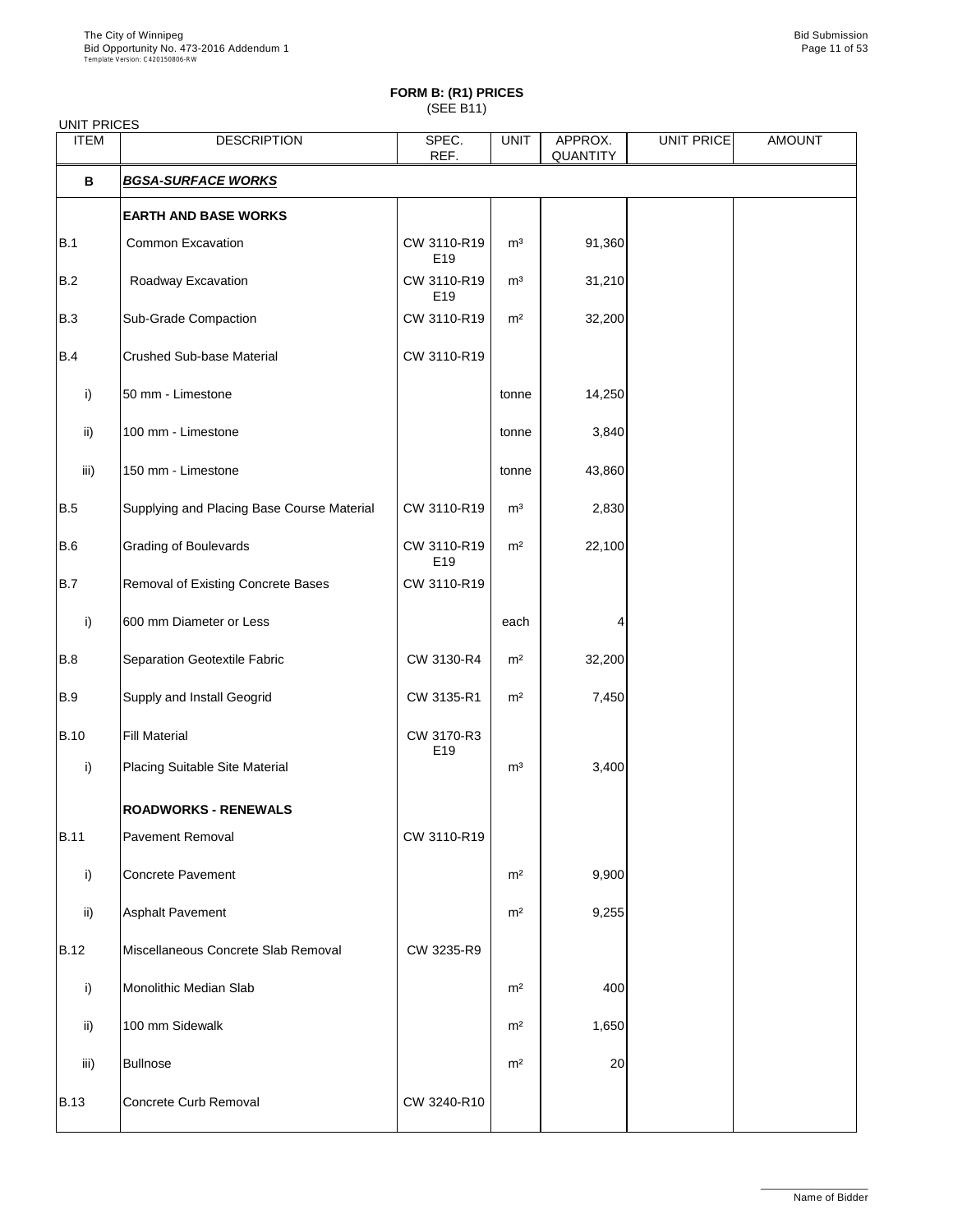|  | <b>UNIT PRICES</b> |
|--|--------------------|
|--|--------------------|

| <b>ITEM</b>   | <b>DESCRIPTION</b>                                                            | SPEC.<br>REF.         | <b>UNIT</b>    | APPROX.<br><b>QUANTITY</b> | <b>UNIT PRICE</b> | <b>AMOUNT</b> |
|---------------|-------------------------------------------------------------------------------|-----------------------|----------------|----------------------------|-------------------|---------------|
| $\mathsf{i}$  | <b>Barrier Curb Separate</b>                                                  |                       | m              | 2,130                      |                   |               |
| $\mathsf{ii}$ | <b>Barrier Curb Integral</b>                                                  |                       | m              | 300                        |                   |               |
| iii)          | <b>Curb Ramp</b>                                                              |                       | m              | 60                         |                   |               |
| <b>B.14</b>   | Line Painting                                                                 | E33                   | m              | 200                        |                   |               |
| <b>B.15</b>   | Detectable Warning Surface Tiles                                              | CW 3326-R3            | each           | 35                         |                   |               |
|               | <b>ROADWORKS - NEW CONSTRUCTION</b>                                           |                       |                |                            |                   |               |
| <b>B.16</b>   | Concrete Pavements, Median Slabs, Bull-<br>noses, and Safety Medians          | CW 3310-R17           |                |                            |                   |               |
| i)            | Construction of 250 mm Concrete Pavement<br>(Plain-Dowelled)                  |                       | m <sup>2</sup> | 165                        |                   |               |
| $\mathsf{ii}$ | Construction of 230 mm Concrete Pavement<br>(Plain-Dowelled) Slip Form Paving |                       | m <sup>2</sup> | 13,000                     |                   |               |
| iii)          | Construction of 200 mm Concrete Pavement<br>(Plain-Dowelled)                  |                       | m <sup>2</sup> | 830                        |                   |               |
| iv)           | <b>Construction of Monolithic Concrete Median</b><br>Slabs                    | <b>SD-226A</b>        | m <sup>2</sup> | 640                        |                   |               |
| V)            | <b>Construction of Concrete Safety Medians</b>                                | <b>SD-226B</b>        | m <sup>2</sup> | 110                        |                   |               |
| vi)           | <b>Construction of Monolithic Concrete Bull-noses</b>                         | <b>SD-227C</b>        | m <sup>2</sup> | 40                         |                   |               |
| <b>B.17</b>   | <b>Transit Shelter Foundations</b>                                            | E21                   | m <sup>2</sup> | 10                         |                   |               |
| <b>B.18</b>   | Concrete Curbs, Curb and Gutter, and Splash<br><b>Strips</b>                  | CW 3310-R17           |                |                            |                   |               |
| i)            | Construction of Barrier (180 mm ht, Dowelled)                                 | SD-205                | m              | 200                        |                   |               |
| $\mathsf{ii}$ | Construction of Barrier (180 mm ht, Separate,<br>Slip Formed)                 | <b>SD-203A</b>        | m              | 155                        |                   |               |
| iii)          | Modified Barrier Curb and Gutter                                              | <b>SD-203B</b><br>E30 | m              | 1,330                      |                   |               |
| iv)           | <b>Barrier Curb and Gutter</b>                                                | <b>SD-200</b><br>E30  | m              | 850                        |                   |               |
| V)            | 75 mm Lip Curb and Gutter                                                     | <b>SD-202A</b><br>E30 | m              | 500                        |                   |               |
| vi)           | <b>Pinned Barrier Curb</b>                                                    | <b>SD-203B</b>        | m              | 110                        |                   |               |

|       |                                                                                    | E30            |   |       |  |
|-------|------------------------------------------------------------------------------------|----------------|---|-------|--|
| vii)  | Construction of Curb Ramp and Gutter                                               | E30            | m | 13    |  |
| viii) | Construction of Curb Ramp (8-12 mm ht,<br>Monolithic)                              | <b>SD-229C</b> | m | 140   |  |
| ix)   | Construction of Splash Strip (180 mm ht,<br>Monolithic Barrier Curb, 750 mm width) | <b>SD-223A</b> | m | 1,200 |  |
| X)    | Construction of Splash Strip, (Separate, 600<br>mm width)                          | <b>SD-223B</b> | m | 1,500 |  |

\_\_\_\_\_\_\_\_\_\_\_\_\_\_\_\_\_\_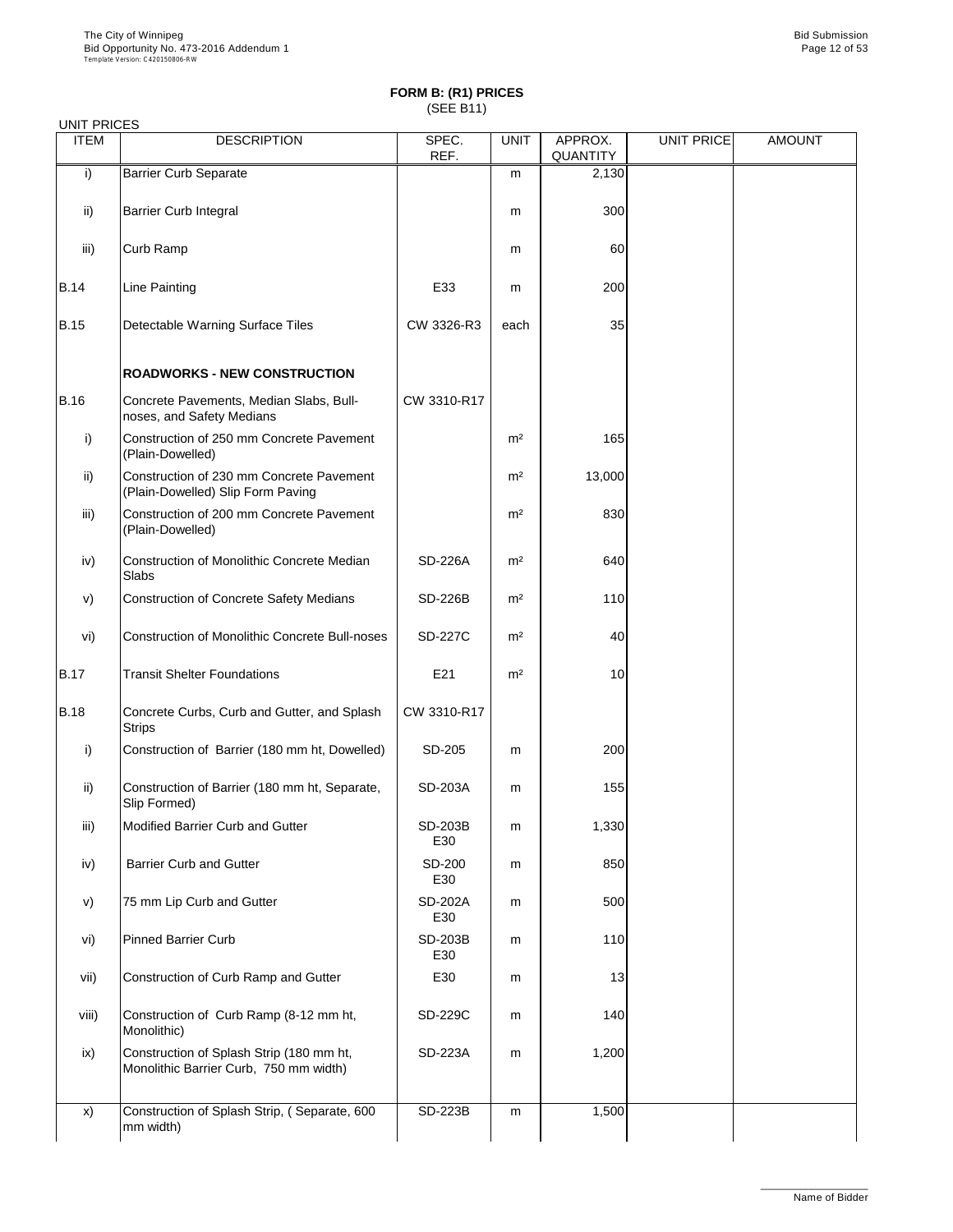| <b>UNIT PRICES</b> |                                                                     |                       |                |                            |                   |               |
|--------------------|---------------------------------------------------------------------|-----------------------|----------------|----------------------------|-------------------|---------------|
| <b>ITEM</b>        | <b>DESCRIPTION</b>                                                  | SPEC.<br>REF.         | <b>UNIT</b>    | APPROX.<br><b>QUANTITY</b> | <b>UNIT PRICE</b> | <b>AMOUNT</b> |
| <b>B.19</b>        | Supply and Installation of Dowel Assemblies                         | CW 3310-R17           | m              | 2,375                      |                   |               |
| <b>B.20</b>        | Interlocking Paving Stones Charcoal Holland<br>Paver 60x210x210mm   | CW 3330-R5<br>E27     | m <sup>2</sup> | 15                         |                   |               |
| <b>B.21</b>        | Interlocking Paving Stones Blue Holland Paver<br>60x105x210mm       | CW 3330-R5<br>E27     | m <sup>2</sup> | 5                          |                   |               |
| <b>B.22</b>        | <b>Directional Tactile Strip</b>                                    | E28                   | m              | 40                         |                   |               |
| <b>B.23</b>        | <b>Construction of Asphaltic Concrete Pavements</b>                 | CW 3410-R11           |                |                            |                   |               |
| i)                 | Main Line Paving                                                    |                       |                |                            |                   |               |
|                    | a) Type IA                                                          |                       | tonne          | 3,200                      |                   |               |
| ii)                | Tie-ins and Approaches                                              |                       |                |                            |                   |               |
|                    | a) Type IA                                                          |                       | tonne          | 125                        |                   |               |
| <b>B.24</b>        | <b>Construction of Asphaltic Concrete Base</b><br>Course (Type III) | CW 3410-R11           | tonne          | 3,400                      |                   |               |
|                    | <b>JOINT AND CRACK SEALING</b>                                      |                       |                |                            |                   |               |
| <b>B.25</b>        | <b>Reflective Crack Maintenance</b>                                 | CW 3250-R7            | m              | 350                        |                   |               |
|                    | <b>ACTIVE TRANSPORTATION PATHWAY</b>                                |                       |                |                            |                   |               |
| B.26               | Excavation                                                          | CW 3110-R19           | m <sup>3</sup> | 1,850                      |                   |               |
| <b>B.27</b>        | <b>Removal of Existing Asphalt</b>                                  | CW 3110-R19           | m <sup>2</sup> | 2900                       |                   |               |
| <b>B.28</b>        | <b>Sub-Grade Compaction</b>                                         | CW 3110-R19           | m <sup>2</sup> | 7,910                      |                   |               |
| <b>B.29</b>        | <b>Crushed Sub-base Material</b>                                    | CW 3110-R19           |                |                            |                   |               |
| i)                 | 50 mm - Limestone                                                   |                       | tonne          | 3,040                      |                   |               |
| <b>B.30</b>        | Supplying and Placing Base Course Material                          | CW 3110-R19           | m <sup>3</sup> | 610                        |                   |               |
| <b>B.31</b>        | <b>Separation Geotextile Fabric</b>                                 | CW 3130-R4            | m <sup>2</sup> | 7,910                      |                   |               |
| $\mathsf{i}$       | Construction of Monolithic Curb and Sidewalk                        | <b>SD-228B</b><br>E20 | m <sup>2</sup> | 100                        |                   |               |

| <b>B.32</b> | 100 mm Concrete Sidewalk | CW 3325-R5 | m <sup>2</sup> | 2,400 |  |  |
|-------------|--------------------------|------------|----------------|-------|--|--|
|-------------|--------------------------|------------|----------------|-------|--|--|

\_\_\_\_\_\_\_\_\_\_\_\_\_\_\_\_\_\_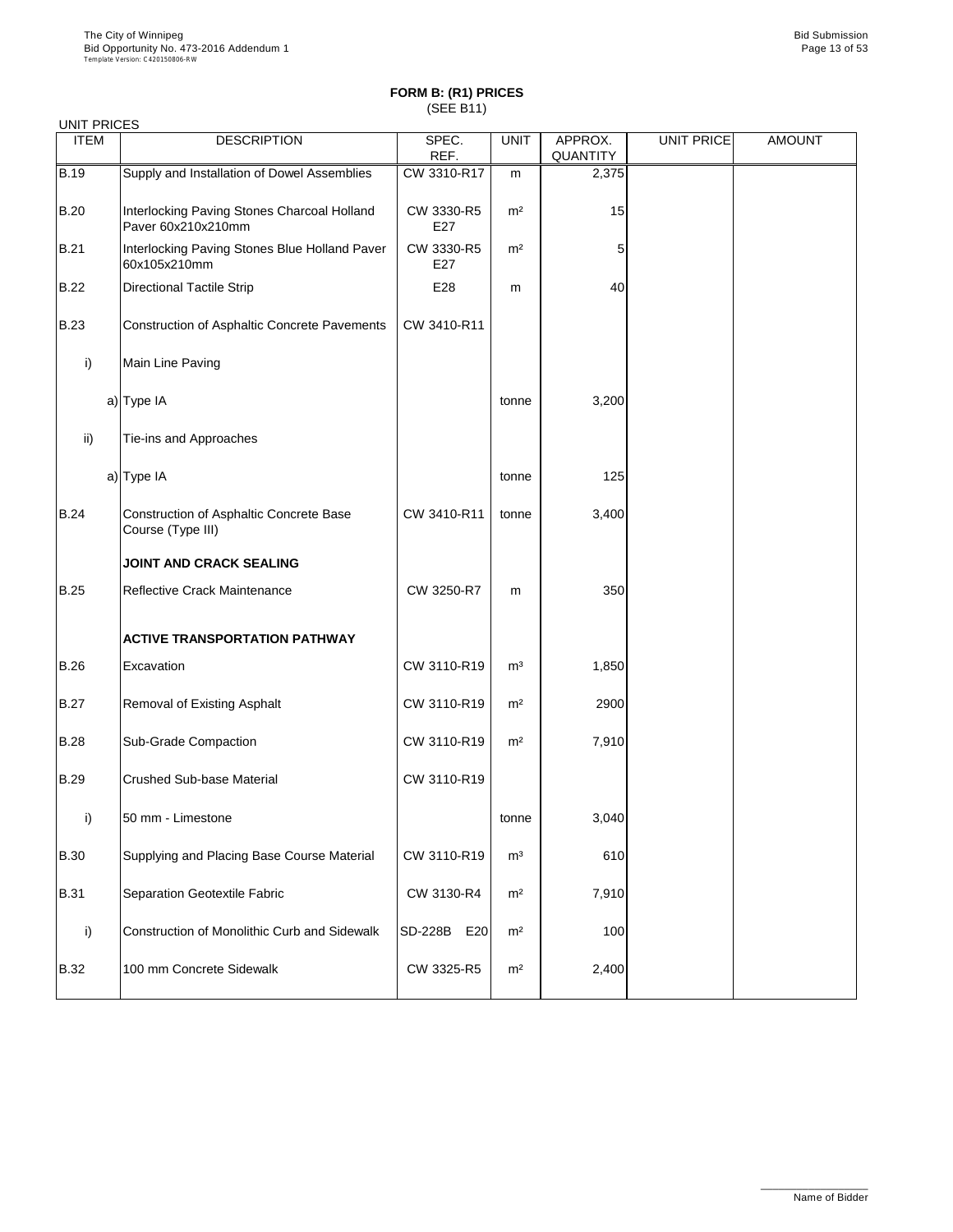| <b>UNIT PRICES</b> |                                                            |                               |             |                     |            |               |
|--------------------|------------------------------------------------------------|-------------------------------|-------------|---------------------|------------|---------------|
| <b>ITEM</b>        | <b>DESCRIPTION</b>                                         | SPEC.<br>REF.                 | <b>UNIT</b> | APPROX.<br>QUANTITY | UNIT PRICE | <b>AMOUNT</b> |
| <b>B.33</b>        | Construction of Asphaltic Concrete Overlay                 | CW 3410-R11                   |             |                     |            |               |
| i)                 | Main Line Paving                                           |                               |             |                     |            |               |
|                    | a) Type IA                                                 |                               | tonne       | 1,155               |            |               |
| <b>B.34</b>        | Asphalt Rumble Strip                                       | E32                           | m           | 920                 |            |               |
| <b>B.35</b>        | Reflective Crack Maintenance                               | CW 3250-R7                    | m           | 230                 |            |               |
|                    | <b>ASSOCIATED DRAINAGE AND</b><br><b>UNDERGROUND WORKS</b> |                               |             |                     |            |               |
| <b>B.36</b>        | <b>Installation of Subdrains</b>                           | CW 3120-R4                    | m           | 1,200               |            |               |
|                    | <b>LANDSCAPING</b>                                         |                               |             |                     |            |               |
| <b>B.37</b>        | <b>Clearing and Grubbing</b>                               | CW 3010-R4<br>E <sub>16</sub> |             |                     |            |               |
| i)                 | <b>Clearing and Grubbing</b>                               |                               | ha          | 0.02                |            |               |
| ii)                | <b>Tree Removal</b>                                        |                               | each        | 80                  |            |               |
| <b>B.38</b>        | <b>Chain Link Fence Removal</b>                            | E42                           | ${\sf m}$   | 730                 |            |               |
| <b>B.39</b>        | Fencing                                                    | CW 3550-R3<br>E40             |             |                     |            |               |
| $\mathsf{i}$       | Chain Link Fencing 1.83 m HT                               |                               | m           | 255                 |            |               |
| ii)                | Chain Link Fencing 1.83 m HT w Barb Wire                   |                               | m           | 210                 |            |               |
| iii)               | <b>New Ornamental Fencing</b>                              |                               | m           | 5                   |            |               |
| iv)                | Man Gate 1.22 m Wide x 1.83 m High                         |                               | each        |                     |            |               |
| V)                 | Chain Link Baseball Backstop                               |                               | each        |                     |            |               |
| vi)                | Remove, Salvage and Install Ornamental Fence               |                               | m           | 55                  |            |               |
| Vii)               | Remove. Salvage and Install Wood Fence                     |                               | m           | 13                  |            |               |

| VII)        | <b>Remove, Salvage and Install Wood Fence</b>                  |                   | m              | 13     |  |
|-------------|----------------------------------------------------------------|-------------------|----------------|--------|--|
| <b>B.40</b> | Sodding                                                        | CW 3510-R9<br>E46 |                |        |  |
|             | Sodding width > 600mm (c/w 75mm imported<br>topsoil)           |                   | m <sup>2</sup> | 20,650 |  |
| ii)         | Sodding width $\lt$ or = 600mm (c/w 75 mm<br>imported topsoil) |                   | m <sup>2</sup> | 1,100  |  |

\_\_\_\_\_\_\_\_\_\_\_\_\_\_\_\_\_\_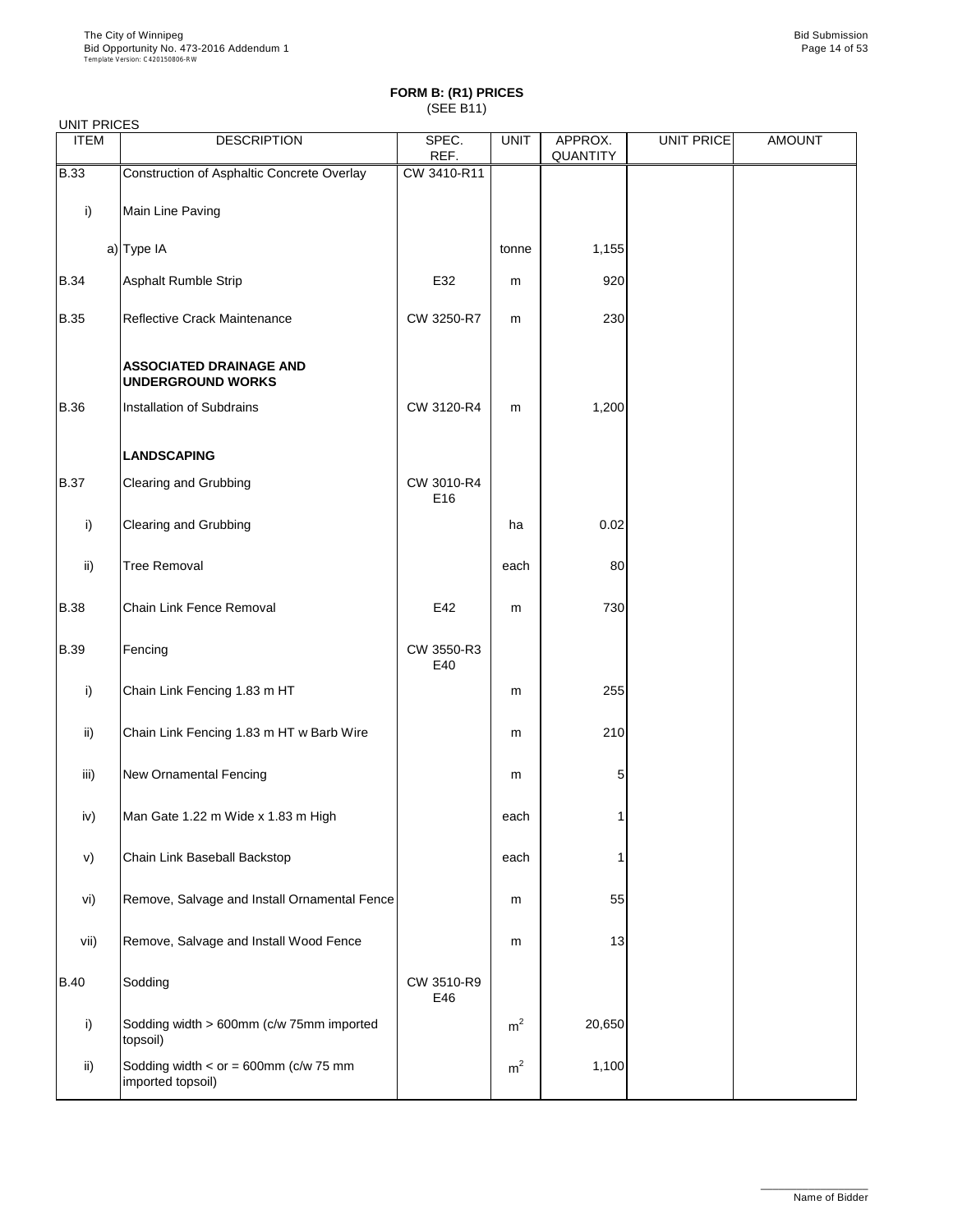| UNII PRIULO<br><b>ITEM</b> | <b>DESCRIPTION</b>                                 | SPEC.<br>REF.     | <b>UNIT</b>    | APPROX.<br><b>QUANTITY</b> | <b>UNIT PRICE</b> | <b>AMOUNT</b> |
|----------------------------|----------------------------------------------------|-------------------|----------------|----------------------------|-------------------|---------------|
| <b>B.41</b>                | Seeding                                            | CW 3520-R7<br>E47 |                |                            |                   |               |
| i)                         | Seed Mix                                           |                   | m <sup>2</sup> | 11,750                     |                   |               |
| $\mathsf{ii}$              | <b>Fescue Overs-seed Mix</b>                       |                   | m <sup>2</sup> | 20,650                     |                   |               |
| <b>B.42</b>                | Soil Amendments for Seeding                        | E45               | m <sup>2</sup> | 11,750                     |                   |               |
| <b>B.43</b>                | Planting Beds with Growing Medium (450mm<br>Depth) | E45               | m <sup>2</sup> | 125                        |                   |               |
| <b>B.44</b>                | Wood Chip Mulch                                    | E45               | m <sup>2</sup> | 125                        |                   |               |
| <b>B.45</b>                | Heavy Duty Plastic Landscape Edger                 | E45               | m              | 60                         |                   |               |
| <b>B.46</b>                | <b>Plant Material</b>                              | E48               |                |                            |                   |               |
| i)                         | Colorado Spruce (2.4 m HT)                         |                   | each           | 8                          |                   |               |
| $\mathsf{ii}$              | Baron Manitoba Maple (65 mm cal.)                  |                   | each           | 11                         |                   |               |
| iii)                       | Silver Maple (65 mm cal.)                          |                   | each           | 3                          |                   |               |
| iv)                        | Ohio Buckeye (50 mm cal.)                          |                   | each           | 12                         |                   |               |
| V)                         | Prairie Horizon Alder (50 mm cal.)                 |                   | each           | 12                         |                   |               |
| vi)                        | Delta Hackberry (50 mm cal.)                       |                   | each           | 23                         |                   |               |
| vii)                       | Bur Oak (45 mm cal.)                               |                   | each           |                            |                   |               |
| viii)                      | Glenleven Linden (65 mm cal.)                      |                   | each           | $\overline{c}$             |                   |               |
| ix)                        | American Elm (65 mm cal.)                          |                   | each           | 10                         |                   |               |
| X)                         | Brandon Elm (65 mm cal)                            |                   | each           | 14                         |                   |               |
| xi)                        | Amur Maple (50 mm cal.)                            |                   | each           | 9                          |                   |               |

| xii)  | Japanese Tree Lilac (50 mm cal.) | each |    |  |
|-------|----------------------------------|------|----|--|
| xiii) | False Spirea (0.80 m HT)         | each | 15 |  |
| xiv)  | Charles Joly Lilac (1.2 m HT)    | each | 12 |  |

\_\_\_\_\_\_\_\_\_\_\_\_\_\_\_\_\_\_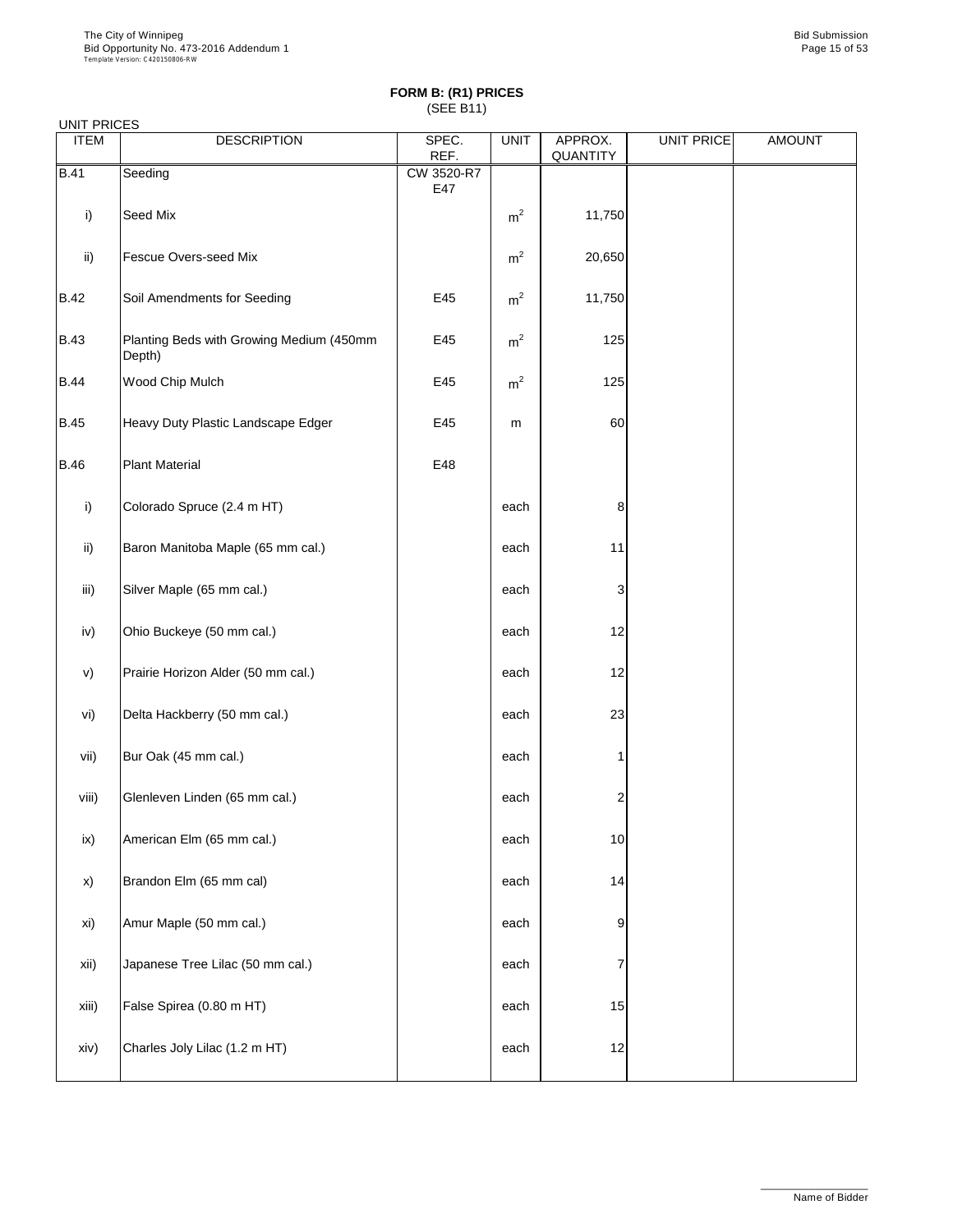| <b>UNIT PRICES</b><br><b>ITEM</b> | <b>DESCRIPTION</b>                                                | SPEC.           | <b>UNIT</b>             | APPROX.         | <b>UNIT PRICE</b> | <b>AMOUNT</b> |
|-----------------------------------|-------------------------------------------------------------------|-----------------|-------------------------|-----------------|-------------------|---------------|
|                                   |                                                                   | REF.            |                         | <b>QUANTITY</b> |                   |               |
| XV)                               | Meyer Lilac (0.60 m HT)                                           |                 | each                    | 45              |                   |               |
| xvi)                              | Nannyberry (0.80 m HT)                                            |                 | each                    | 9               |                   |               |
| xvii)                             | Abbotswood Potentilla (0.50 m ht)                                 |                 | each                    | 45              |                   |               |
| xviii)                            | Gray Gleam Junipers (1.0 m ht)                                    |                 | each                    | 8               |                   |               |
| xix)                              | Big Tuna Mugo Pine (0.80 m ht.)                                   |                 | each                    | 5               |                   |               |
| XX)                               | Calgary Carpet Juniper (0.60 m width)                             |                 | each                    | 13              |                   |               |
| xxi)                              | Hughes Juniper (0.60 m width)                                     |                 | each                    | 5               |                   |               |
| xxii)                             | Blue Chip Juniper (0.50 m width)                                  |                 | each                    | 11              |                   |               |
| <b>B.46</b>                       | <b>Chemical Application of Herbicide</b>                          | E <sub>51</sub> | m <sup>2</sup>          | 1000            |                   |               |
| <b>B.47</b>                       | Site Furnishings                                                  | E39             |                         |                 |                   |               |
| i)                                | Bench                                                             |                 | each                    | $\overline{2}$  |                   |               |
| $\mathsf{ii}$                     | <b>Waste Receptacle</b>                                           |                 | each                    | $\overline{2}$  |                   |               |
| <b>B.48</b>                       | <b>Interlocking Paving Stones</b>                                 | CW 3335-R1      | m <sup>2</sup>          | 18              |                   |               |
| <b>B.49</b>                       | Lean Concrete Base                                                | CW 3335-R1      | m <sup>2</sup>          | 18              |                   |               |
| <b>B.50</b>                       | <b>Crushed Limestone Path</b>                                     | E43             | m <sup>2</sup>          | 600             |                   |               |
| <b>B.51</b>                       | Infield Granular                                                  | E44             | m <sup>2</sup>          | 725             |                   |               |
| <b>B.52</b>                       | Cash Allowance for Irrigation Systems                             | E <sub>53</sub> | $\mathsf{I}.\mathsf{s}$ |                 |                   |               |
| <b>B.53</b>                       | Long Term Maintenance                                             | E49             |                         |                 |                   |               |
| i)                                | General Maintenance of Plant Material and<br><b>Planting Beds</b> |                 | annual                  | $\overline{2}$  |                   |               |

\_\_\_\_\_\_\_\_\_\_\_\_\_\_\_\_\_\_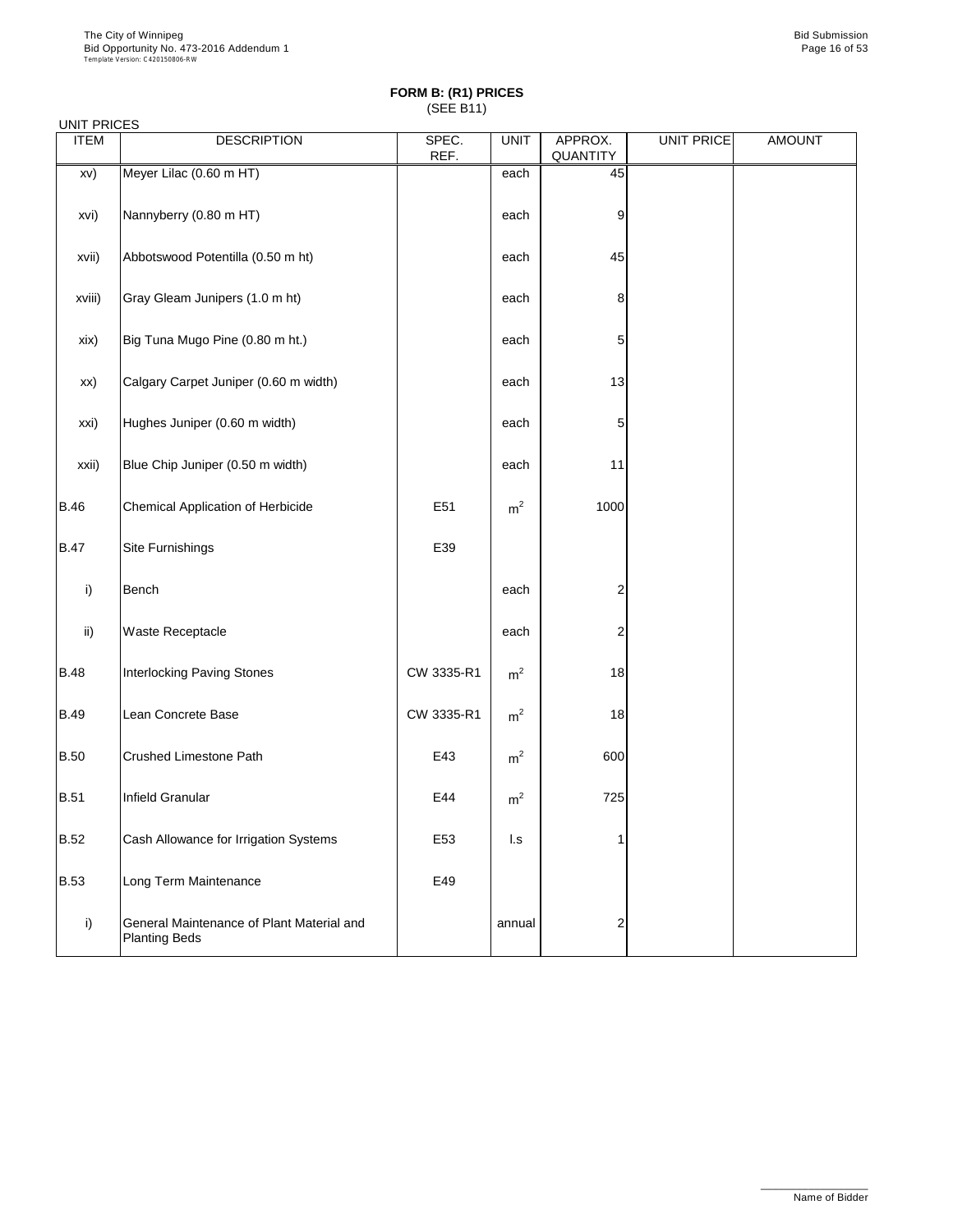| <b>UNIT PRICES</b> |                                                                      |                                |                |                            |            |               |
|--------------------|----------------------------------------------------------------------|--------------------------------|----------------|----------------------------|------------|---------------|
| <b>ITEM</b>        | <b>DESCRIPTION</b>                                                   | SPEC.<br>REF.                  | <b>UNIT</b>    | APPROX.<br><b>QUANTITY</b> | UNIT PRICE | <b>AMOUNT</b> |
|                    | <b>MISCELLANEOUS</b>                                                 |                                |                |                            |            |               |
| <b>B.54</b>        | Supply and Installation of Crash Attenuation<br><b>Barrier</b>       | E36                            | each           | 2                          |            |               |
| <b>B.55</b>        | <b>Steel Beam Guardrail</b>                                          | E38                            | m              | 11.4                       |            |               |
| <b>B.56</b>        | ET-31 End Treatment                                                  | E38                            | each           |                            |            |               |
| B                  | <b>BGSA-SURFACE WORKS</b>                                            |                                | Subtotal:      |                            |            |               |
| $\mathbf c$        | <b>DETOUR-SURFACE WORKS</b>                                          |                                |                |                            |            |               |
|                    | <b>EARTH AND BASE WORKS</b>                                          |                                |                |                            |            |               |
| C.1                | <b>Common Excavation</b>                                             | CW 3110-R19<br>E <sub>19</sub> | m <sup>3</sup> | 11,120                     |            |               |
| C.2                | Roadway Excavation                                                   | CW 3110-R19<br>E <sub>19</sub> | m <sup>3</sup> | 5,200                      |            |               |
| C.3                | <b>Sub-Grade Compaction</b>                                          | CW 3110-R19                    | m <sup>2</sup> | 13,450                     |            |               |
| C.4                | <b>Crushed Sub-base Material</b>                                     | CW 3110-R19                    |                |                            |            |               |
| i)                 | 50 mm - Limestone                                                    |                                | tonne          | 6,030                      |            |               |
| $\mathsf{ii}$      | 100 mm - Limestone                                                   |                                | tonne          | 10,210                     |            |               |
| C.5                | Supplying and Placing Base Course Material                           | CW 3110-R19                    | m <sup>3</sup> | 1,110                      |            |               |
| C.6                | <b>Separation Geotextile Fabric</b>                                  | CW 3130-R4                     | m <sup>2</sup> | 13,560                     |            |               |
| C.7                | <b>Pavement Removal</b>                                              | CW 3110-R19                    |                |                            |            |               |
| i)                 | <b>Asphalt Pavement</b>                                              |                                | m <sup>2</sup> | 9,900                      |            |               |
|                    | <b>ROADWORKS - NEW CONSTRUCTION</b>                                  |                                |                |                            |            |               |
| C.8                | Concrete Pavements, Median Slabs, Bull-<br>noses, and Safety Medians | CW 3310-R17                    |                |                            |            |               |
| i)                 | Temporary Asphalt Curb (150 mm ht) Slip Form                         | E31                            | m              | 1,200                      |            |               |
| ii)                | Temporary Asphalt Median (180 mm ht)                                 | E31                            | m <sup>2</sup> | 240                        |            |               |
| iii)               | <b>Temporary Safety Curb</b>                                         | E31                            | m              | 20                         |            |               |
|                    |                                                                      |                                |                |                            |            |               |

| C.9 | Construction of Asphaltic Concrete Pavements | CW 3410-R11 |       |       |  |
|-----|----------------------------------------------|-------------|-------|-------|--|
|     | Main Line Paving                             |             |       |       |  |
|     | a) Type IA                                   |             | tonne | 1,650 |  |

\_\_\_\_\_\_\_\_\_\_\_\_\_\_\_\_\_\_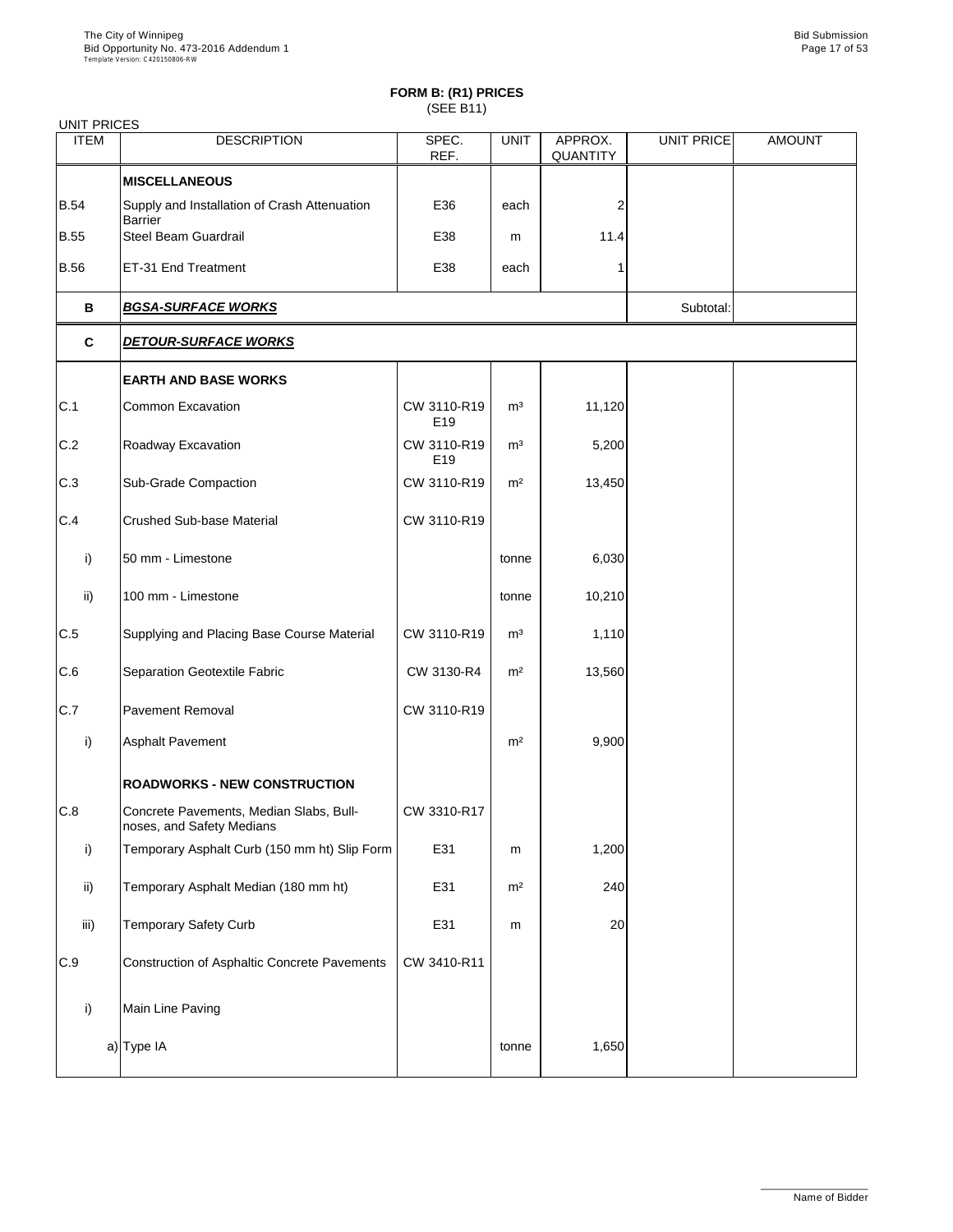| <b>UNIT PRICES</b> |                                                              |                   |                |                 |                   |               |
|--------------------|--------------------------------------------------------------|-------------------|----------------|-----------------|-------------------|---------------|
| <b>ITEM</b>        | <b>DESCRIPTION</b>                                           | SPEC.             | <b>UNIT</b>    | APPROX.         | <b>UNIT PRICE</b> | <b>AMOUNT</b> |
|                    |                                                              | REF.              |                | <b>QUANTITY</b> |                   |               |
| C.10               | Construction of Asphaltic Concrete Base<br>Course (Type III) | CW 3410-R11       | tonne          | 2,300           |                   |               |
|                    | <b>ACTIVE TRANSPORTATION PATHWAY</b>                         |                   |                |                 |                   |               |
| C.11               | Supplying and Placing Base Course Material                   | CW 3110-R19       | m <sup>3</sup> | 234             |                   |               |
| C.12               | Construction of Asphaltic Concrete Overlay                   | CW 3410-R11       |                |                 |                   |               |
| i)                 | Main Line Paving                                             |                   |                |                 |                   |               |
|                    | $a)$ Type IA                                                 |                   | tonne          | 310             |                   |               |
|                    | <b>LANDSCAPING</b>                                           |                   |                |                 |                   |               |
| C.13               | <b>Clearing and Grubbing</b>                                 | CW 3010-R4<br>E16 |                |                 |                   |               |
| i)                 | <b>Clearing and Grubbing</b>                                 |                   | ha             | 0.01            |                   |               |
| $\mathsf{ii}$      | <b>Tree Removal</b>                                          |                   | each           | 40              |                   |               |
| C.14               | Fencing                                                      | CW 3550-R3<br>E40 |                |                 |                   |               |
| i)                 | Chain Link Fencing 1.22 m HT                                 |                   | m              | 70              |                   |               |
| $\mathsf{ii}$      | Chain Link Fencing 1.83 m HT                                 |                   | m              | 80              |                   |               |
| C.15               | Sodding                                                      | CW 3510-R9<br>E46 |                |                 |                   |               |
| i)                 | Sodding width > 600mm (c/w 75mm imported<br>topsoil)         |                   | m <sup>2</sup> | 2,000           |                   |               |
| $\mathsf{ii}$      | Sodding width $<$ or = 600mm (c/w 75 mm<br>imported topsoil) |                   | m <sup>2</sup> | 500             |                   |               |
|                    | <b>MISCELLANEOUS</b>                                         |                   |                |                 |                   |               |
| C.16               | Supply and Place Crash Attenuation Barrels                   | E37               | each           | 14              |                   |               |
| C.17               | <b>Detour Temporary Lighting</b>                             | E35               | $\mathsf{L}$ s |                 |                   |               |
| $\mathbf c$        | <b>DETOUR-SURFACE WORKS</b>                                  |                   |                |                 | Subtotal:         |               |

\_\_\_\_\_\_\_\_\_\_\_\_\_\_\_\_\_\_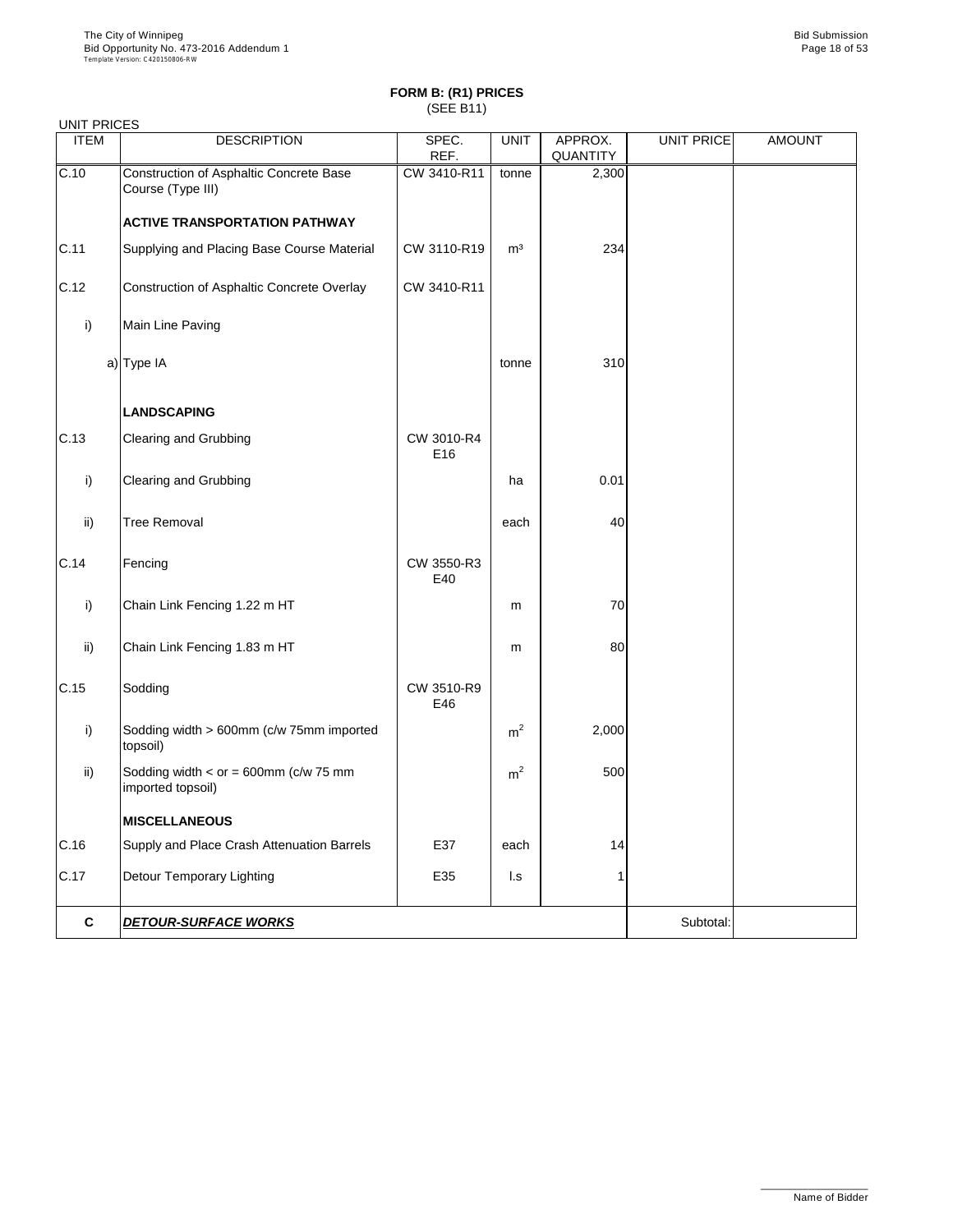| <b>UNIT PRICES</b> |                                                              |                    |                |                            |            |               |
|--------------------|--------------------------------------------------------------|--------------------|----------------|----------------------------|------------|---------------|
| <b>ITEM</b>        | <b>DESCRIPTION</b>                                           | SPEC.<br>REF.      | <b>UNIT</b>    | APPROX.<br><b>QUANTITY</b> | UNIT PRICE | <b>AMOUNT</b> |
| D                  | <b>1360 TAYLOR AVENUE</b>                                    |                    |                |                            |            |               |
|                    | <b>EARTH AND BASE WORKS</b>                                  |                    |                |                            |            |               |
| D.1                | Roadway Excavation                                           | CW 3110-R19<br>E19 | m <sup>3</sup> | 470                        |            |               |
| D.2                | <b>Sub-Grade Compaction</b>                                  | CW 3110-R19        | m <sup>2</sup> | 1,100                      |            |               |
| D.3                | <b>Crushed Sub-base Material</b>                             | CW 3110-R19        |                |                            |            |               |
| D.4                | Supplying and Placing Base Course Material                   | CW 3110-R19        | m <sup>3</sup> | 90                         |            |               |
|                    | <b>ROADWORKS - RENEWALS</b>                                  |                    |                |                            |            |               |
| D.5                | <b>Pavement Removal</b>                                      | CW 3110-R19        |                |                            |            |               |
| i)                 | <b>Concrete Pavement</b>                                     |                    | m <sup>2</sup> | 30                         |            |               |
| $\mathsf{ii}$ )    | <b>Asphalt Pavement</b>                                      |                    | m <sup>2</sup> | 600                        |            |               |
| iii)               | Monolithic Median Slab                                       | <b>SD-226A</b>     | m <sup>2</sup> | 70                         |            |               |
| D.6                | <b>Concrete Curb Renewal</b>                                 | CW 3240-R10        |                |                            |            |               |
| i)                 | <b>Pinned Barrier Curb</b>                                   | SD-205<br>E30      | m              | 170                        |            |               |
| D.7                | <b>Line Painting</b>                                         | E33                | m              | 200                        |            |               |
| D.8                | <b>Construction of Asphaltic Concrete Overlay</b>            | CW 3410-R11        |                |                            |            |               |
| i)                 | Main Line Paving                                             |                    |                |                            |            |               |
|                    | $a)$ Type IA                                                 |                    | tonne          | 210                        |            |               |
|                    | <b>LANDSCAPING</b>                                           |                    |                |                            |            |               |
| D.9                | <b>Tree Removal</b>                                          | E16                | each           | 5                          |            |               |
| D.10               | Sodding                                                      | CW 3510-R9<br>E46  |                |                            |            |               |
| i)                 | Sodding width > 600mm (c/w 75mm imported<br>topsoil)         |                    | m <sup>2</sup> | 100                        |            |               |
| $\mathsf{ii}$      | Sodding width $<$ or = 600mm (c/w 75 mm<br>imported topsoil) |                    | m <sup>2</sup> | 10                         |            |               |
| D.11               | Planting Beds with Growing Medium (450mm<br>Depth)           | E45                | m <sup>2</sup> | 110                        |            |               |
| D.12               | <b>Wood Chip Mulch</b>                                       | E45                | m <sup>2</sup> | 110                        |            |               |

\_\_\_\_\_\_\_\_\_\_\_\_\_\_\_\_\_\_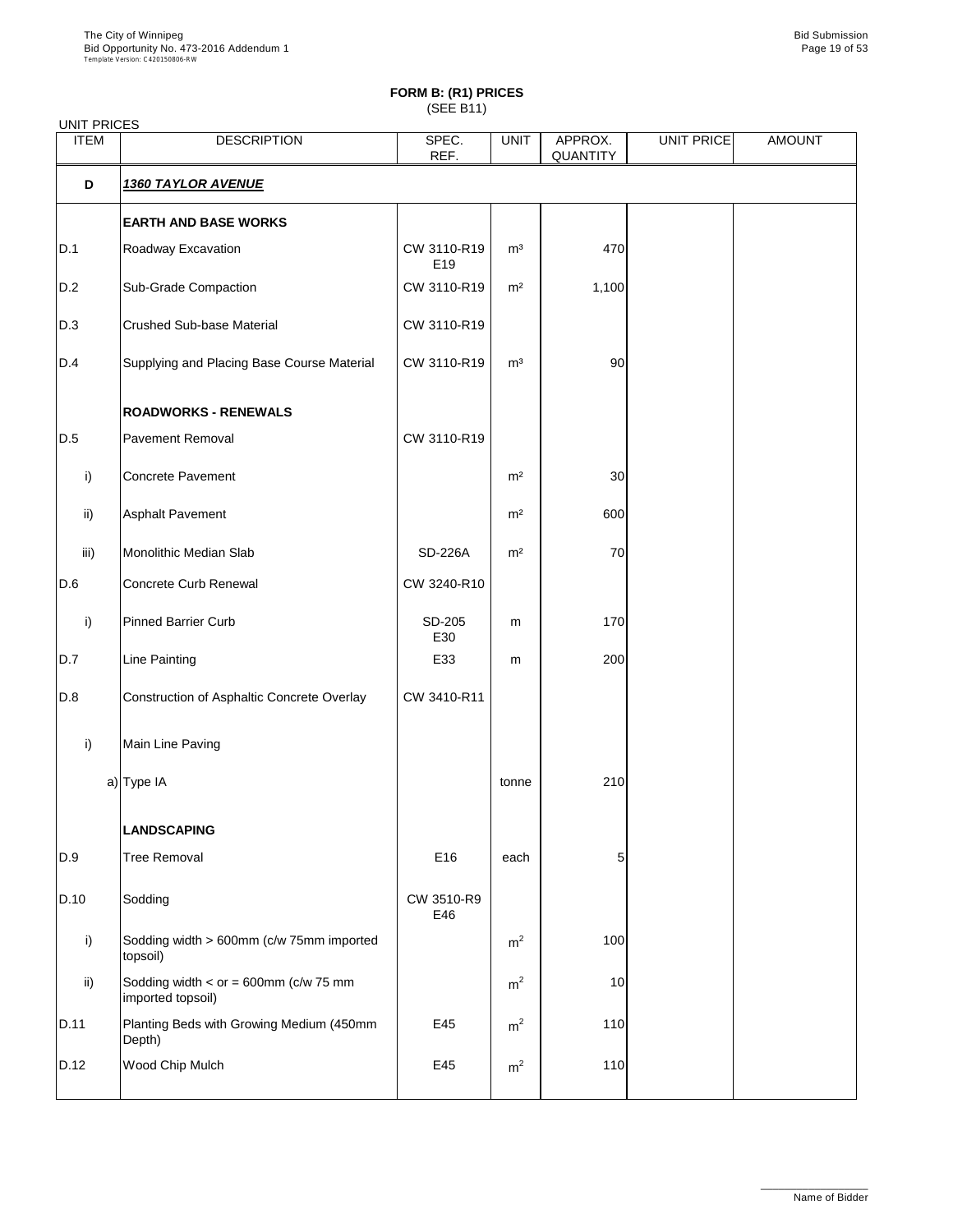| <b>UNIT PRICES</b> |                                            |                    |                |                            |                   |               |  |  |  |
|--------------------|--------------------------------------------|--------------------|----------------|----------------------------|-------------------|---------------|--|--|--|
| <b>ITEM</b>        | <b>DESCRIPTION</b>                         | SPEC.<br>REF.      | <b>UNIT</b>    | APPROX.<br><b>QUANTITY</b> | <b>UNIT PRICE</b> | <b>AMOUNT</b> |  |  |  |
| D.13               | Heavy Duty Plastic Landscape Edger         | E45                | m <sup>2</sup> | 40                         |                   |               |  |  |  |
| D.14               | <b>Plant Material</b>                      | E48                |                |                            |                   |               |  |  |  |
| i)                 | Ohio Buckeye (50 mm cal.)                  |                    | each           |                            |                   |               |  |  |  |
| $\mathsf{ii}$      | Delta Hackberry (50 mm cal.)               |                    | each           |                            |                   |               |  |  |  |
| iii)               | Green Ash (65 mm cal.)                     |                    | each           |                            |                   |               |  |  |  |
| iv)                | Miss Kim Lilac (0.60 m ht.)                |                    | each           | 45                         |                   |               |  |  |  |
| D                  | <b>1360 TAYLOR AVENUE</b>                  |                    |                |                            |                   |               |  |  |  |
| E                  | <b>GRANT INTERSECTION-SURFACE WORKS</b>    |                    |                |                            |                   |               |  |  |  |
|                    | <b>EARTH AND BASE WORKS</b>                |                    |                |                            |                   |               |  |  |  |
| E.1                | Roadway Excavation                         | CW 3110-R19<br>E19 | m <sup>3</sup> | 720                        |                   |               |  |  |  |
| E.2                | <b>Sub-Grade Compaction</b>                | CW 3110-R19        | m <sup>2</sup> | 1,500                      |                   |               |  |  |  |
| i)                 | 50 mm - Limestone                          |                    | tonne          | 150                        |                   |               |  |  |  |
| E.3                | Supplying and Placing Base Course Material | CW 3110-R19        | m <sup>3</sup> | 250                        |                   |               |  |  |  |
| E.4                | <b>Grading of Boulevards</b>               | CW 3110-R19<br>E19 | m <sup>2</sup> | 2,117                      |                   |               |  |  |  |
| E.5                | <b>Removal of Existing Concrete Bases</b>  | CW 3110-R19        |                |                            |                   |               |  |  |  |
| i)                 | 600 mm Diameter or Less                    |                    | each           | 3                          |                   |               |  |  |  |
| E.6                | Separation Geotextile Fabric               | CW 3130-R4         | m <sup>2</sup> | 1,500                      |                   |               |  |  |  |
| E.7                | HaTelit BL                                 | E23                | m <sup>2</sup> | 210                        |                   |               |  |  |  |
|                    | <b>ROADWORKS - RENEWALS</b>                |                    |                |                            |                   |               |  |  |  |
| E.8                | <b>Pavement Removal</b>                    | CW 3110-R19        |                |                            |                   |               |  |  |  |
| i)                 | <b>Concrete Pavement</b>                   |                    | m <sup>2</sup> | 200                        |                   |               |  |  |  |

| .,            | <b>UUINGGI AVGIIGII</b>                    |            | .              | ∠∪∪   |  |
|---------------|--------------------------------------------|------------|----------------|-------|--|
| E.9           | <b>Slab Replacement</b>                    | CW 3230-R8 |                |       |  |
|               | [250 mm Concrete Pavement (Plain-Dowelled) |            | m <sup>2</sup> | 220   |  |
| $\mathsf{ii}$ | 200 mm Concrete Pavement (Plain-Dowelled)  |            | m <sup>2</sup> | 1,300 |  |
|               |                                            |            |                |       |  |

\_\_\_\_\_\_\_\_\_\_\_\_\_\_\_\_\_\_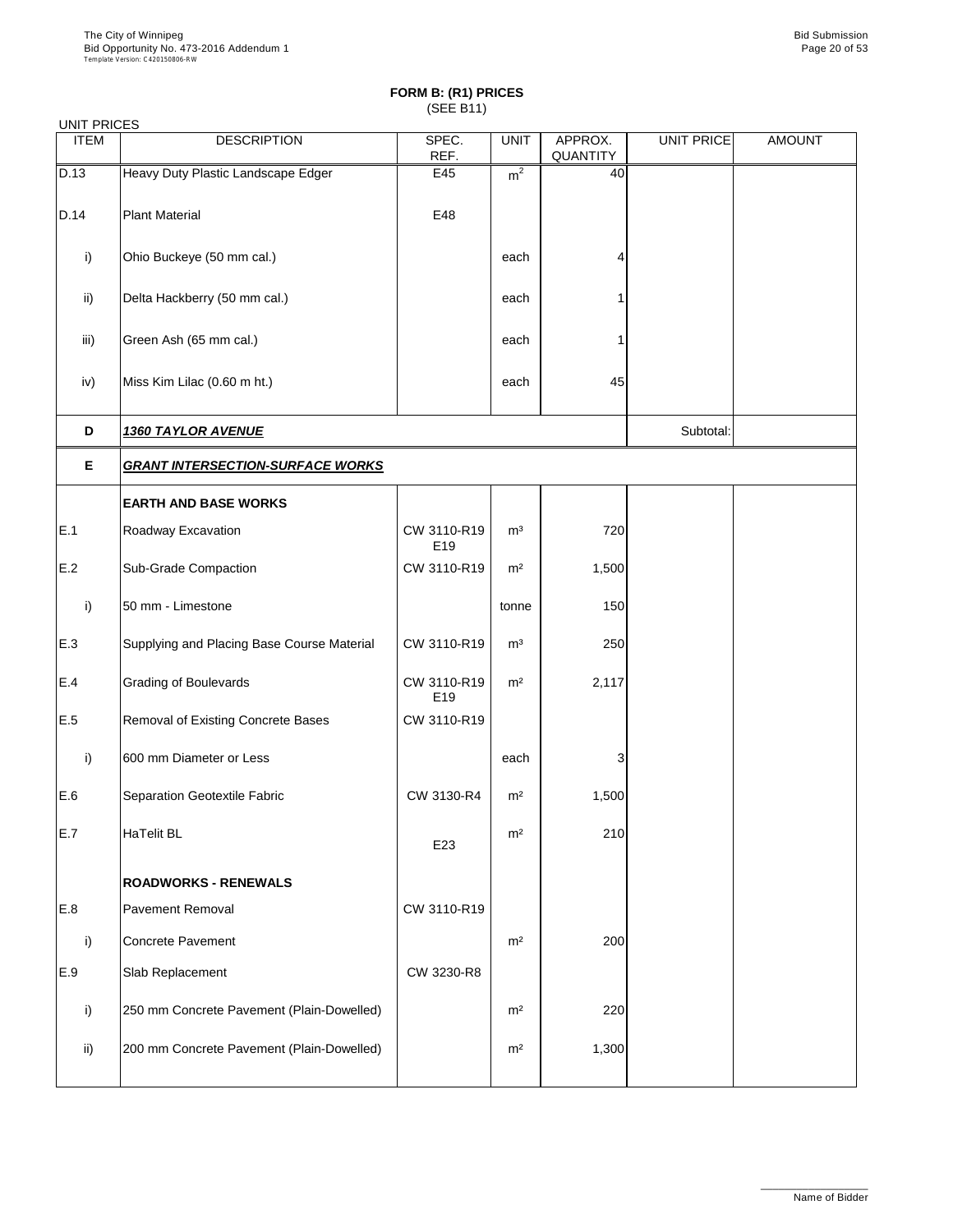## UNIT PRICES

| <b>ITEM</b>     | <b>DESCRIPTION</b>                             | SPEC.<br>REF.  | <b>UNIT</b>    | APPROX.<br>QUANTITY | <b>UNIT PRICE</b> | <b>AMOUNT</b> |
|-----------------|------------------------------------------------|----------------|----------------|---------------------|-------------------|---------------|
| E.10            | <b>Partial Slab Patches</b>                    | CW 3230-R8     |                |                     |                   |               |
| i)              | 200 mm Concrete Pavement (Type A)              |                | m <sup>2</sup> | 15                  |                   |               |
| $\mathsf{ii}$ ) | 200 mm Concrete Pavement (Type B)              |                | m <sup>2</sup> | 910                 |                   |               |
| iii)            | 200 mm Concrete Pavement (Type C)              |                | m <sup>2</sup> | 35                  |                   |               |
| iv)             | 200 mm Concrete Pavement (Type D)              |                | m <sup>2</sup> | 65                  |                   |               |
| E.11            | Slab Replacement - Early Opening (24 hour)     | CW 3230-R8     |                |                     |                   |               |
| i)              | 150 mm Concrete Pavement (Reinforced)          |                | m <sup>2</sup> | 55                  |                   |               |
| E.12            | Partial Slab Patches - Early Opening (24 hour) | CW 3230-R8     |                |                     |                   |               |
| i)              | 200 mm Concrete Pavement (Type A)              |                | m <sup>2</sup> | 40                  |                   |               |
| $\mathsf{ii}$   | 200 mm Concrete Pavement (Type B)              |                | m <sup>2</sup> | 110                 |                   |               |
| E.13            | <b>Drilled Dowels</b>                          | CW 3230-R8     |                |                     |                   |               |
| i)              | 19.1 mm Diameter                               |                | each           | 1,770               |                   |               |
| E.14            | Drilled Tie Bars                               | CW 3230-R8     |                |                     |                   |               |
| i)              | 20 M Deformed Tie Bar                          |                | each           | 2,560               |                   |               |
| E.15            | Miscellaneous Concrete Slab Removal            | CW 3235-R9     |                |                     |                   |               |
| i)              | 100 mm Sidewalk                                |                | m <sup>2</sup> | 2,230               |                   |               |
| E.16            | Miscellaneous Concrete Slab Renewal            | CW 3235-R9     |                |                     |                   |               |
| i)              | <b>Monolithic Median Slab</b>                  | <b>SD-226A</b> | m <sup>2</sup> | 360                 |                   |               |
| ii)             | <b>Safety Median</b>                           | <b>SD-226B</b> | m <sup>2</sup> | 230                 |                   |               |
| iii)            | 100 mm Sidewalk                                | <b>SD-228A</b> |                |                     |                   |               |
|                 | a) Greater than 20 sq.m.                       |                | m <sup>2</sup> | 550                 |                   |               |

| iv)  | <b>Bullnose</b>                       | <b>SD-227C</b> | m <sup>2</sup> | 60 |  |
|------|---------------------------------------|----------------|----------------|----|--|
| E.17 | Adjustment of Precast Sidewalk Blocks | CW 3235-R9     | m <sup>2</sup> | 35 |  |

\_\_\_\_\_\_\_\_\_\_\_\_\_\_\_\_\_\_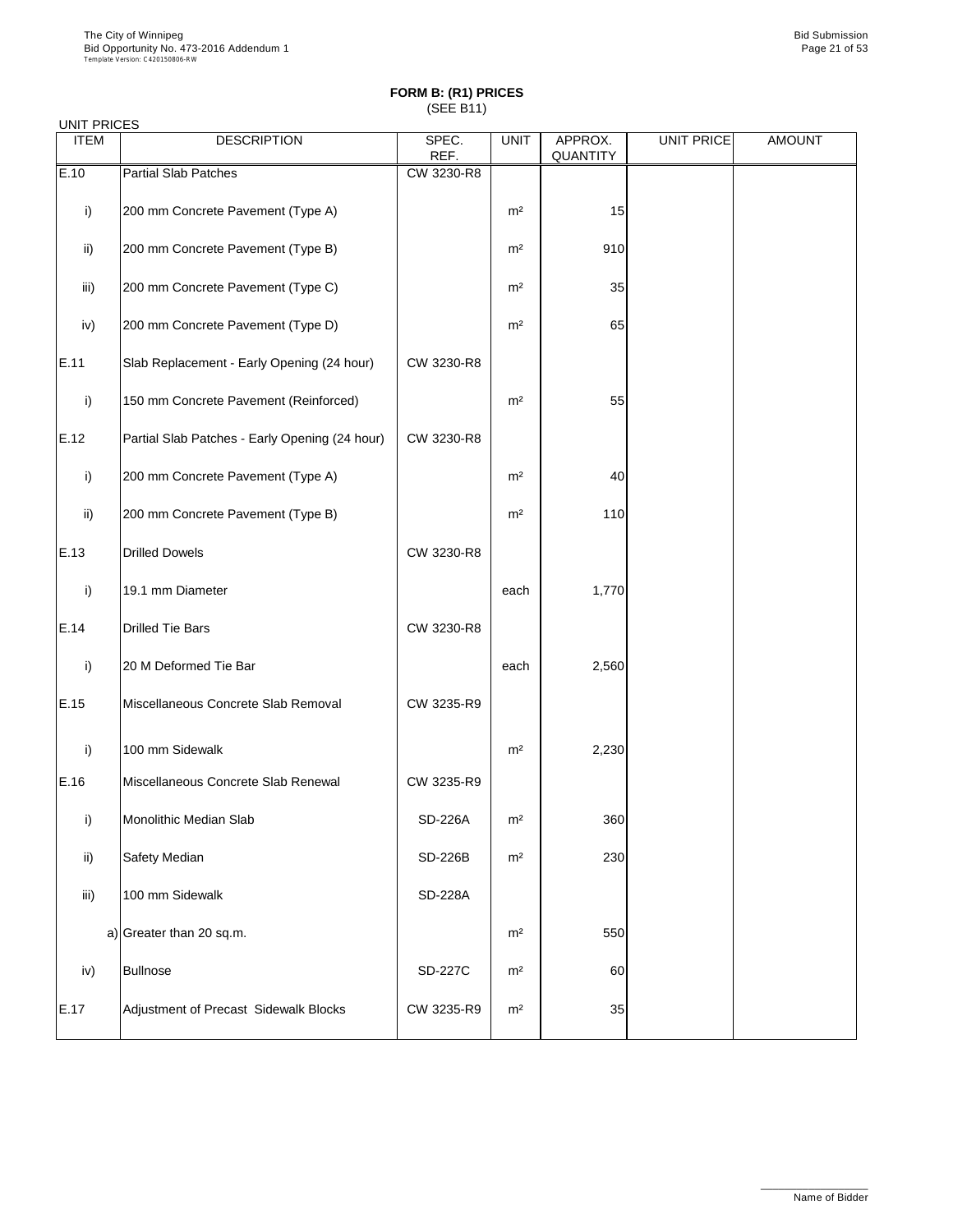#### UNIT PRICES

| <b>ITEM</b>     | <b>DESCRIPTION</b>                                                   | SPEC.<br>REF.             | <b>UNIT</b>    | APPROX.<br><b>QUANTITY</b> | <b>UNIT PRICE</b> | <b>AMOUNT</b> |
|-----------------|----------------------------------------------------------------------|---------------------------|----------------|----------------------------|-------------------|---------------|
| E.18            | <b>Concrete Curb Renewal</b>                                         | CW 3240-R10               |                |                            |                   |               |
| i)              | Barrier (150 mm reveal ht, Dowelled)                                 | SD-205,<br><b>SD-206A</b> |                |                            |                   |               |
|                 | a) Greater than 30 m                                                 |                           | m              | 900                        |                   |               |
| $\mathsf{ii}$ ) | Barrier (150 mm reveal ht, Separate)                                 | <b>SD-203A</b>            |                |                            |                   |               |
|                 | a) $ 3 \text{ m}$ to 30 m                                            |                           | m              | 4                          |                   |               |
| iii)            | Curb Ramp (8-12 mm reveal ht, Monolithic)                            | SD-229C,D                 | ${\sf m}$      | 115                        |                   |               |
| E.19            | Supply and Installation of Dowel Assemblies                          | CW 3310-R17               | ${\sf m}$      | 190                        |                   |               |
| E.20            | Construction of Asphaltic Concrete Overlay                           | CW 3410-R11               |                |                            |                   |               |
| i)              | Main Line Paving                                                     |                           |                |                            |                   |               |
|                 | a) Type IA                                                           |                           | tonne          | 2,500                      |                   |               |
| $\mathsf{ii}$ ) | Tie-ins and Approaches                                               |                           |                |                            |                   |               |
|                 | a) $Type IA$                                                         |                           | tonne          | 140                        |                   |               |
| E.21            | Asphalt Patching of Miscellaneous Concrete                           | E26                       | m <sup>2</sup> | 600                        |                   |               |
| E.22            | Planing of Pavement                                                  | CW 3450-R6                |                |                            |                   |               |
| i)              | 1 - 50 mm Depth (Asphalt)                                            |                           | m <sup>2</sup> | 6,500                      |                   |               |
| $\mathsf{ii}$   | 50 - 100 mm Depth (Asphalt)                                          |                           | m <sup>2</sup> | 6,500                      |                   |               |
| E.23            | <b>Detectable Warning Surface Tiles</b>                              | CW 3326-R3                | each           | 40                         |                   |               |
|                 | <b>ROADWORKS - NEW CONSTRUCTION</b>                                  |                           |                |                            |                   |               |
| E.24            | Concrete Pavements, Median Slabs, Bull-<br>noses, and Safety Medians | CW 3310-R17               |                |                            |                   |               |
| i)              | <b>Construction of Monolithic Curb and Sidewalk</b>                  | <b>SD-228B</b>            | m <sup>2</sup> | 2,400                      |                   |               |
| E.25            | Supplying and Placing Base Course Material                           | CW 3110-R19               | m <sup>3</sup> | 125                        |                   |               |

| ---- |                                                                                    |                | - - - | ---- |  |
|------|------------------------------------------------------------------------------------|----------------|-------|------|--|
|      | Construction of Splash Strip (180 mm ht,<br>Monolithic Barrier Curb, 750 mm width) | <b>SD-223A</b> | m     | 10   |  |
|      |                                                                                    |                |       |      |  |

\_\_\_\_\_\_\_\_\_\_\_\_\_\_\_\_\_\_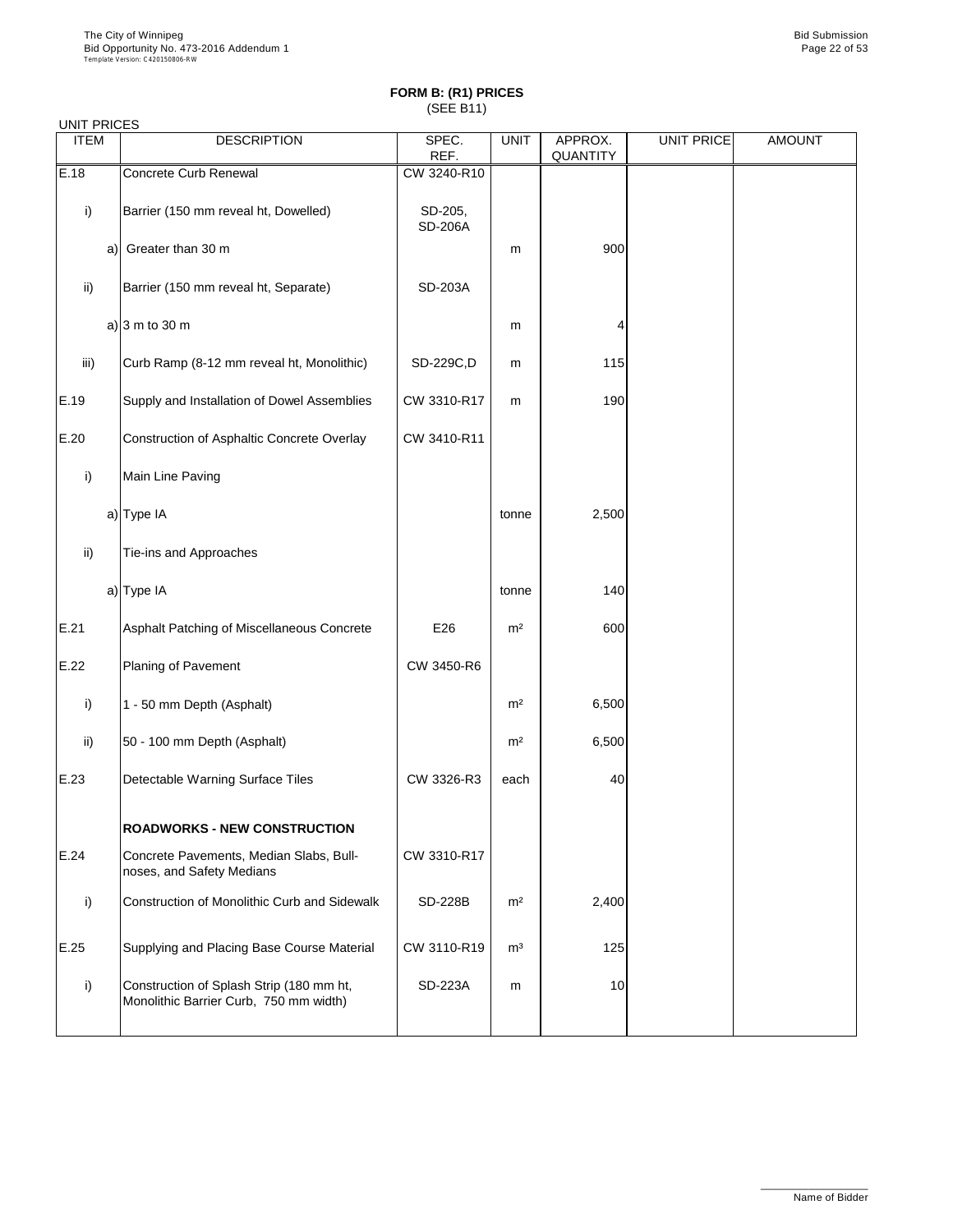| <b>UNIT PRICES</b> |                                                                          |                   |                |                            |                   |               |
|--------------------|--------------------------------------------------------------------------|-------------------|----------------|----------------------------|-------------------|---------------|
| <b>ITEM</b>        | <b>DESCRIPTION</b>                                                       | SPEC.<br>REF.     | <b>UNIT</b>    | APPROX.<br><b>QUANTITY</b> | <b>UNIT PRICE</b> | <b>AMOUNT</b> |
| E.26               | Interlocking Paving Stones Charcoal Holland<br>Paver 60x210x210mm        | CW 3330-R5<br>E27 | m <sup>2</sup> | 180                        |                   |               |
| E.27               | Interlocking Paving Stones Blue Holland Paver<br>60x105x210mm            | CW 3330-R5<br>E27 | m <sup>2</sup> |                            |                   |               |
|                    | <b>JOINT AND CRACK SEALING</b>                                           |                   |                |                            |                   |               |
| E.28               | <b>Reflective Crack Maintenance</b>                                      | CW 3250-R7        | m              | 1,860                      |                   |               |
|                    | <b>ASSOCIATED DRAINAGE AND</b><br><b>UNDERGROUND WORKS</b>               |                   |                |                            |                   |               |
| E.29               | Replacing Existing Manhole and Catch Basin<br><b>Frames &amp; Covers</b> | CW 2130-R12       |                |                            |                   |               |
| i)                 | AP-004 - Standard Frame for Manhole and<br><b>Catch Basin</b>            |                   | each           |                            |                   |               |
| $\mathsf{ii}$      | AP-005 - Standard Solid Cover for Standard<br>Frame                      |                   | each           | 4                          |                   |               |
| iii)               | AP-006 - Standard Grated Cover for Standard<br>Frame                     |                   | each           | 12                         |                   |               |
| E.30               | <b>Installation of Subdrains</b>                                         | CW 3120-R4        | m              | 10                         |                   |               |
|                    | <b>ADJUSTMENTS</b>                                                       |                   |                |                            |                   |               |
| E.31               | Adjustment of Catch Basins / Manholes Frames                             | CW 3210-R7        | each           | 20                         |                   |               |
| E.32               | <b>Replacing Existing Risers</b>                                         | CW 2130-R12       |                |                            |                   |               |
| i)                 | <b>Pre-cast Concrete Risers</b>                                          |                   | vert. m        | 1.0                        |                   |               |
| $\mathsf{ii}$      | <b>Brick Risers</b>                                                      |                   | vert. m        | 1.0                        |                   |               |
| E.33               | <b>Lifter Rings</b>                                                      | CW 3210-R7        |                |                            |                   |               |
| i)                 | 38 mm                                                                    |                   | each           |                            |                   |               |
| ii)                | 51 mm                                                                    |                   | each           | 10                         |                   |               |
| iii)               | 64 mm                                                                    |                   | each           | 2                          |                   |               |
| iv)                | 76 mm                                                                    |                   | each           |                            |                   |               |
| E.34               | <b>Adjustment of Valve Boxes</b>                                         | CW 3210-R7        | each           |                            |                   |               |
| E.35               | <b>Valve Box Extensions</b>                                              | CW 3210-R7        | each           | 3                          |                   |               |
| E.36               | Adjustment of Curb Stop Boxes                                            | CW 3210-R7        | each           |                            |                   |               |
| E.37               | Supply of Curb Inlet Box Covers                                          | CW 3210-R7        | each           | $\overline{2}$             |                   |               |

\_\_\_\_\_\_\_\_\_\_\_\_\_\_\_\_\_\_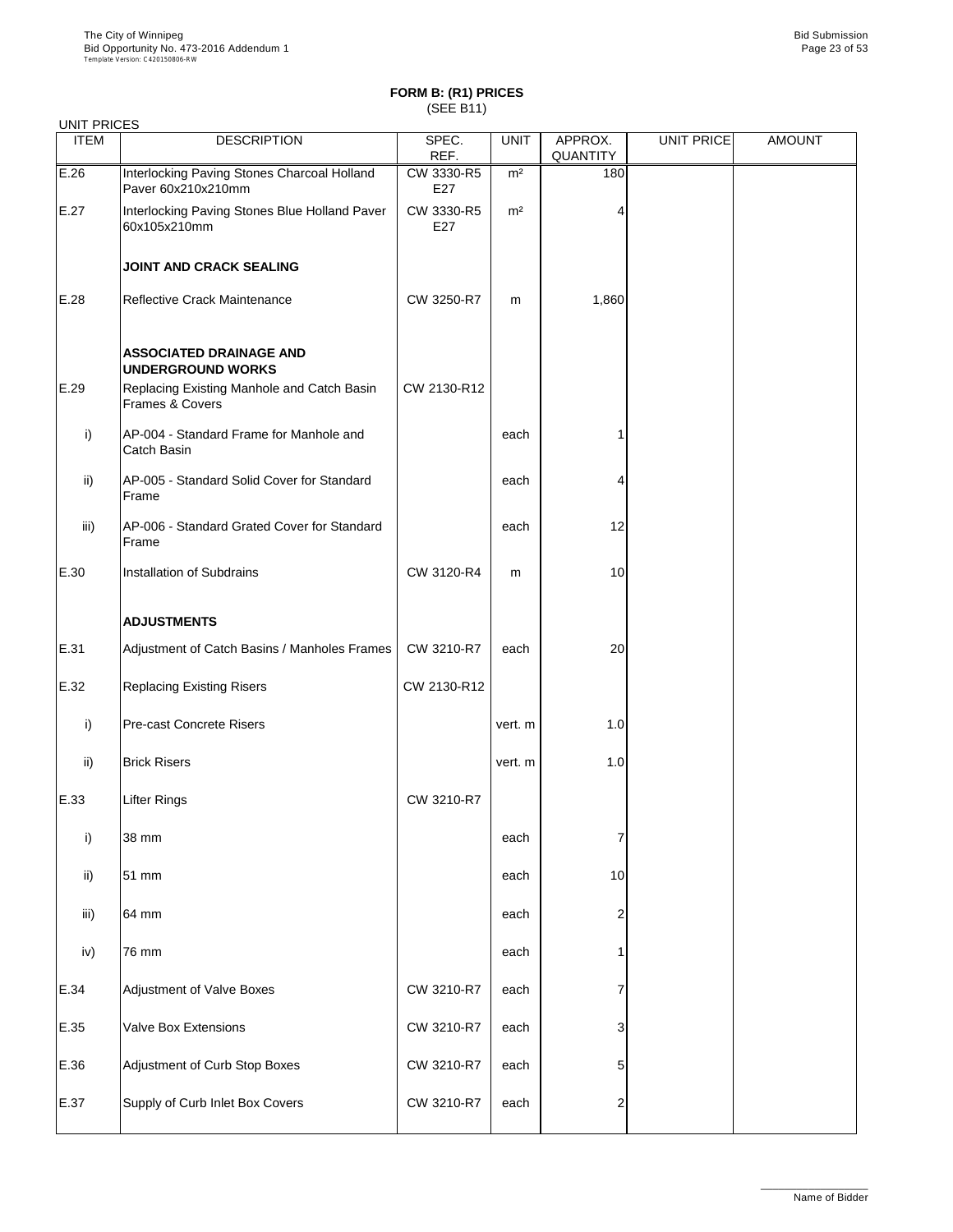| <b>UNIT PRICES</b> |                                                              |                   |                |                 |            |               |  |  |  |
|--------------------|--------------------------------------------------------------|-------------------|----------------|-----------------|------------|---------------|--|--|--|
| <b>ITEM</b>        | <b>DESCRIPTION</b>                                           | SPEC.             | <b>UNIT</b>    | APPROX.         | UNIT PRICE | <b>AMOUNT</b> |  |  |  |
|                    |                                                              | REF.              |                | <b>QUANTITY</b> |            |               |  |  |  |
| E.38               | <b>Curb Stop Extensions</b>                                  | CW 3210-R7        | each           | 4               |            |               |  |  |  |
| E.39               | Adjustment of Traffic Signal Service Box<br>Frames           | CW 3210-R7        | each           | 3               |            |               |  |  |  |
|                    | <b>LANDSCAPING</b>                                           |                   |                |                 |            |               |  |  |  |
| E.40               | <b>Tree Removal</b>                                          | E16               | each           | 3               |            |               |  |  |  |
| E.41               | <b>Chain Link Fence Removal</b>                              | E42               | m              | 95              |            |               |  |  |  |
| E.42               | Fencing                                                      | CW 3550-R3<br>E40 |                |                 |            |               |  |  |  |
| i)                 | Chain Link Fencing 1.83 m HT                                 |                   | m              | 70              |            |               |  |  |  |
| $\mathsf{ii}$      | Double Vehicular Gate 6.1 m Wide x 1.93 m HT                 |                   | each           |                 |            |               |  |  |  |
| E.43               | Sodding                                                      | CW 3510-R9<br>E46 |                |                 |            |               |  |  |  |
| i)                 | Sodding width > 600mm (c/w 75mm imported<br>topsoil)         |                   | m <sup>2</sup> | 1,650           |            |               |  |  |  |
| $\mathsf{ii}$      | Sodding width $<$ or = 600mm (c/w 75 mm<br>imported topsoil) |                   | m <sup>2</sup> | 700             |            |               |  |  |  |
| E.44               | Seeding                                                      | CW 3520-R7<br>E47 |                |                 |            |               |  |  |  |
| i)                 | <b>Fescue Overs-seed Mix</b>                                 |                   | m <sup>2</sup> | 1,650           |            |               |  |  |  |
| E.                 | <b>GRANT INTERSECTION-SURFACE WORKS</b>                      | Subtotal:         |                |                 |            |               |  |  |  |

\_\_\_\_\_\_\_\_\_\_\_\_\_\_\_\_\_\_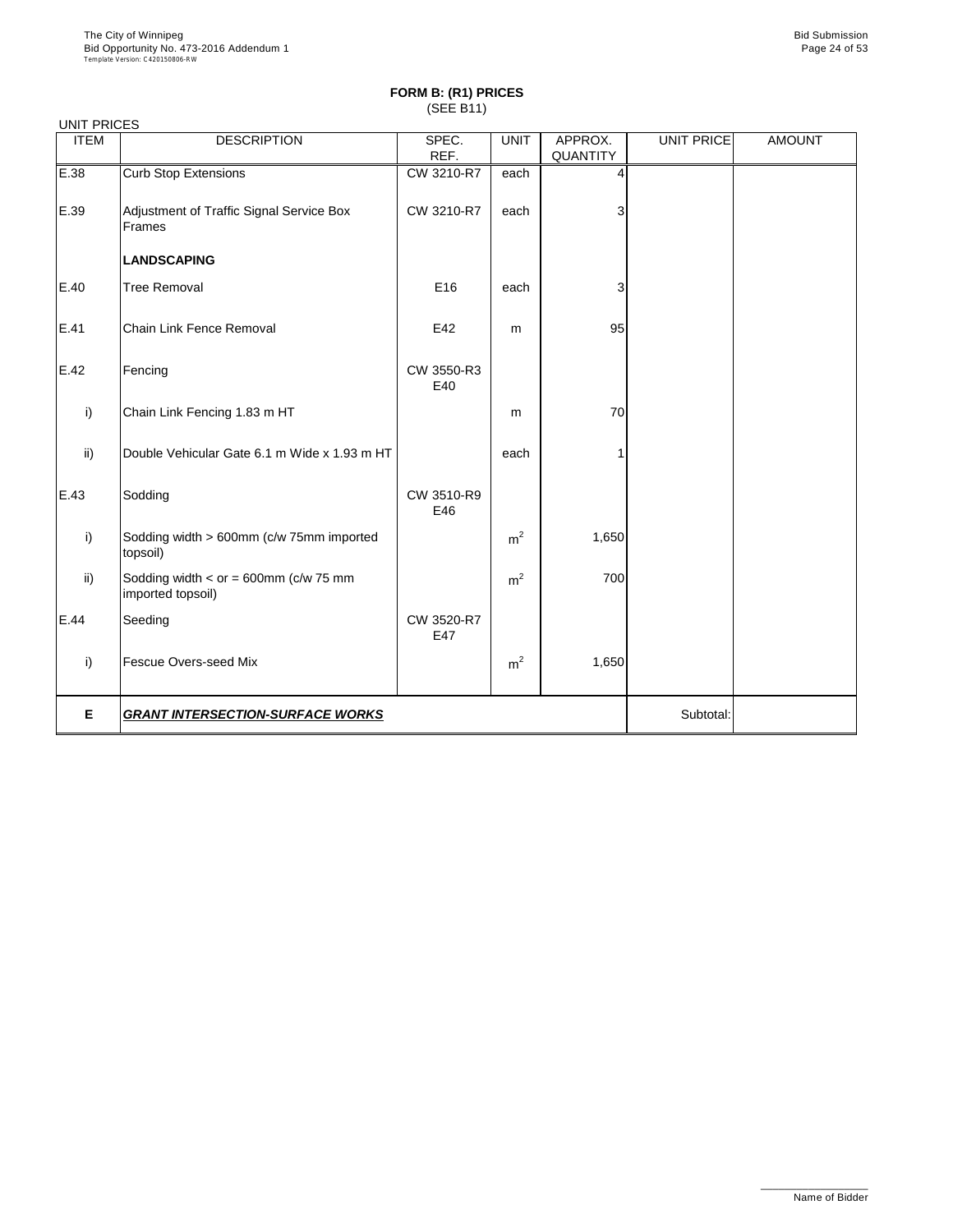| <b>UNIT PRICES</b> |                                            |                                |                |                            |                   |               |
|--------------------|--------------------------------------------|--------------------------------|----------------|----------------------------|-------------------|---------------|
| <b>ITEM</b>        | <b>DESCRIPTION</b>                         | SPEC.<br>REF.                  | <b>UNIT</b>    | APPROX.<br><b>QUANTITY</b> | <b>UNIT PRICE</b> | <b>AMOUNT</b> |
| F                  | <b>TAYLOR AVENUE WEST-SURFACE WORKS</b>    |                                |                |                            |                   |               |
|                    | <b>EARTH AND BASE WORKS</b>                |                                |                |                            |                   |               |
| F.1                | <b>Common Excavation</b>                   | CW 3110-R19<br>E <sub>19</sub> | m <sup>3</sup> | 1,760                      |                   |               |
| F.2                | Roadway Excavation                         | CW 3110-R19<br>E <sub>19</sub> | m <sup>3</sup> | 14,340                     |                   |               |
| F.3                | <b>Sub-Grade Compaction</b>                | CW 3110-R19                    | m <sup>2</sup> | 15,310                     |                   |               |
| F.4                | <b>Crushed Sub-base Material</b>           | CW 3110-R19                    |                |                            |                   |               |
| i)                 | 50 mm - Limestone                          |                                | tonne          | 6,020                      |                   |               |
| $\mathsf{ii}$      | 100 mm - Limestone                         |                                | tonne          | 510                        |                   |               |
| iii)               | 150 mm - Limestone                         |                                | tonne          | 23,055                     |                   |               |
| F.5                | Supplying and Placing Base Course Material | CW 3110-R19                    | m <sup>3</sup> | 250                        |                   |               |
| F.6                | <b>Grading of Boulevards</b>               | CW 3110-R19<br>E <sub>19</sub> | m <sup>2</sup> | 9,700                      |                   |               |
| F.7                | Removal of Existing Concrete Bases         | CW 3110-R19                    |                |                            |                   |               |
| i)                 | 600 mm Diameter or Less                    |                                | each           |                            |                   |               |
| F.8                | <b>Separation Geotextile Fabric</b>        | CW 3130-R4                     | m <sup>2</sup> | 15,310                     |                   |               |
| F.9                | <b>Supply and Install Geogrid</b>          | CW 3135-R1                     | m <sup>2</sup> | 6,021                      |                   |               |
| F.10               | <b>Fill Material</b>                       | CW 3170-R3                     |                |                            |                   |               |
| i)                 | <b>Placing Suitable Site Material</b>      |                                | m <sup>3</sup> | 350                        |                   |               |
|                    | <b>ROADWORKS - RENEWALS</b>                |                                |                |                            |                   |               |
| F.11               | <b>Pavement Removal</b>                    | CW 3110-R19                    |                |                            |                   |               |
| i)                 | Concrete Pavement                          |                                | m <sup>2</sup> | 2,240                      |                   |               |
| $\mathsf{ii}$      | <b>Asphalt Pavement</b>                    |                                | m <sup>2</sup> | 2,236                      |                   |               |
| F.12               | Slab Replacement                           | CW 3230-R8                     |                |                            |                   |               |
| $\mathsf{i}$       | 250 mm Concrete Pavement (Plain-Dowelled)  |                                | m <sup>2</sup> | 220                        |                   |               |
| F.13               | <b>Partial Slab Patches</b>                | CW 3230-R8                     |                |                            |                   |               |
| i)                 | 200 mm Concrete Pavement (Type A)          |                                | m <sup>2</sup> | $5 \mid$                   |                   |               |
| $\mathsf{ii}$      | 200 mm Concrete Pavement (Type B)          |                                | m <sup>2</sup> | 1,040                      |                   |               |

\_\_\_\_\_\_\_\_\_\_\_\_\_\_\_\_\_\_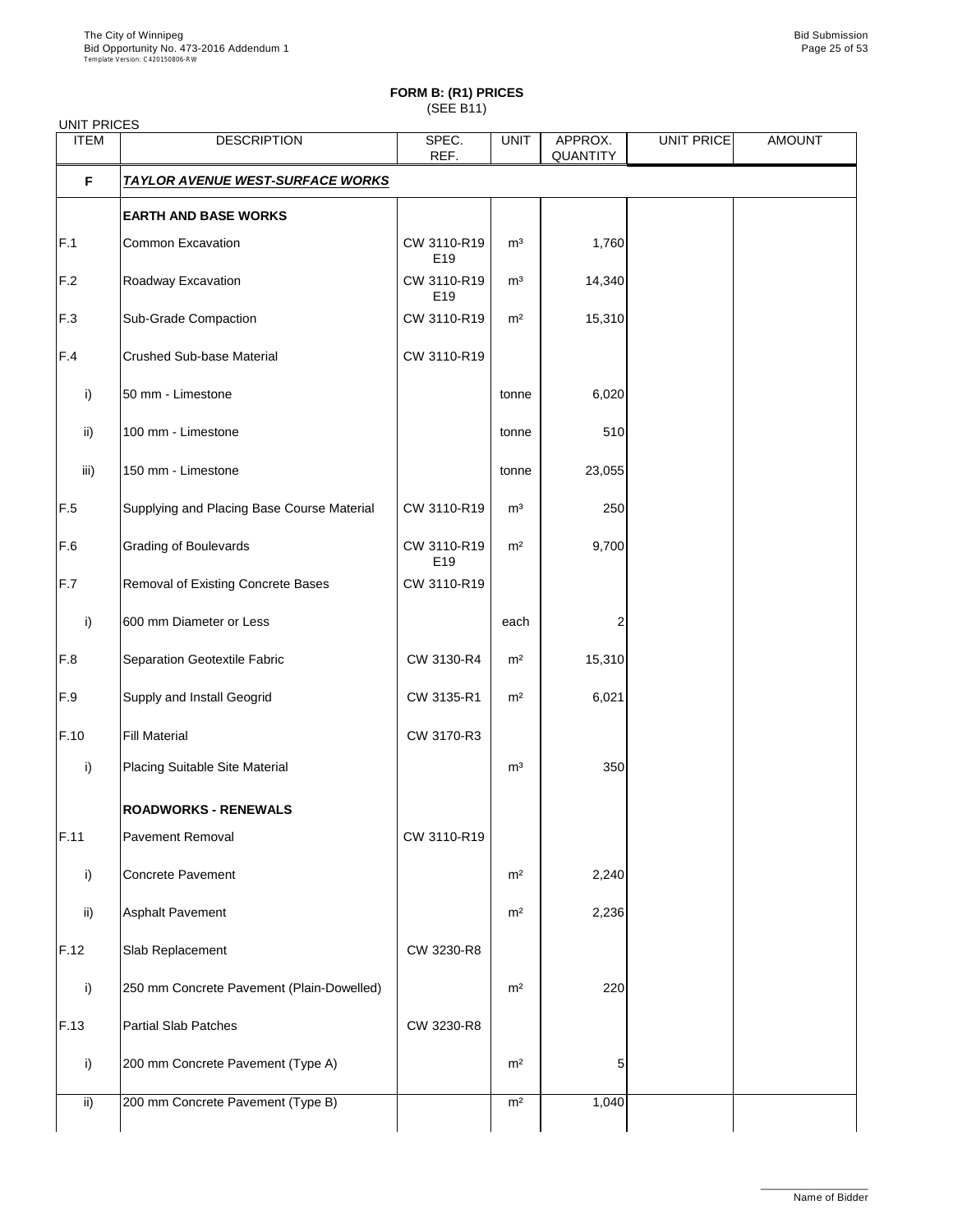| <b>UNIT PRICES</b> |                                                |               |                |                            |            |               |
|--------------------|------------------------------------------------|---------------|----------------|----------------------------|------------|---------------|
| <b>ITEM</b>        | <b>DESCRIPTION</b>                             | SPEC.<br>REF. | <b>UNIT</b>    | APPROX.<br><b>QUANTITY</b> | UNIT PRICE | <b>AMOUNT</b> |
| iii)               | 200 mm Concrete Pavement (Type C)              |               | m <sup>2</sup> | 40                         |            |               |
| iv)                | 200 mm Concrete Pavement (Type D)              |               | m <sup>2</sup> | 80                         |            |               |
| F.14               | Slab Replacement - Early Opening (24 hour)     | CW 3230-R8    |                |                            |            |               |
| i)                 | 200 mm Concrete Pavement (Plain-Dowelled)      |               | m <sup>2</sup> | 70                         |            |               |
| $\mathsf{ii}$      | 150 mm Concrete Pavement (Reinforced)          |               | m <sup>2</sup> | 100                        |            |               |
| F.15               | Partial Slab Patches - Early Opening (24 hour) | CW 3230-R8    |                |                            |            |               |
| i)                 | 200 mm Concrete Pavement (Type A)              |               | m <sup>2</sup> | 10                         |            |               |
| $\mathsf{ii}$      | 200 mm Concrete Pavement (Type B)              |               | m <sup>2</sup> | 60                         |            |               |
| F.16               | <b>Drilled Dowels</b>                          | CW 3230-R8    |                |                            |            |               |
| i)                 | 19.1 mm Diameter                               |               | each           | 2,425                      |            |               |
| F.17               | <b>Drilled Tie Bars</b>                        | CW 3230-R8    |                |                            |            |               |
| i)                 | 20 M Deformed Tie Bar                          |               | each           | 3,530                      |            |               |
| F.18               | Miscellaneous Concrete Slab Removal            | CW 3235-R9    |                |                            |            |               |
| i)                 | 100 mm Sidewalk                                |               | m <sup>2</sup> | 1,800                      |            |               |
| F.19               | Supply and Installation of Dowel Assemblies    | CW 3310-R17   | m              | 65                         |            |               |
| F.20               | Construction of Asphaltic Concrete Overlay     | CW 3410-R11   |                |                            |            |               |
| i)                 | Main Line Paving                               |               |                |                            |            |               |
|                    | a) Type IA                                     |               | tonne          | 990                        |            |               |
| $\mathsf{ii}$      | Tie-ins and Approaches                         |               |                |                            |            |               |
|                    | a) Type IA                                     |               | tonne          | 255                        |            |               |
| F.21               | Asphalt Patching of Miscellaneous Concrete     | E26           | m <sup>2</sup> | 650                        |            |               |

\_\_\_\_\_\_\_\_\_\_\_\_\_\_\_\_\_\_

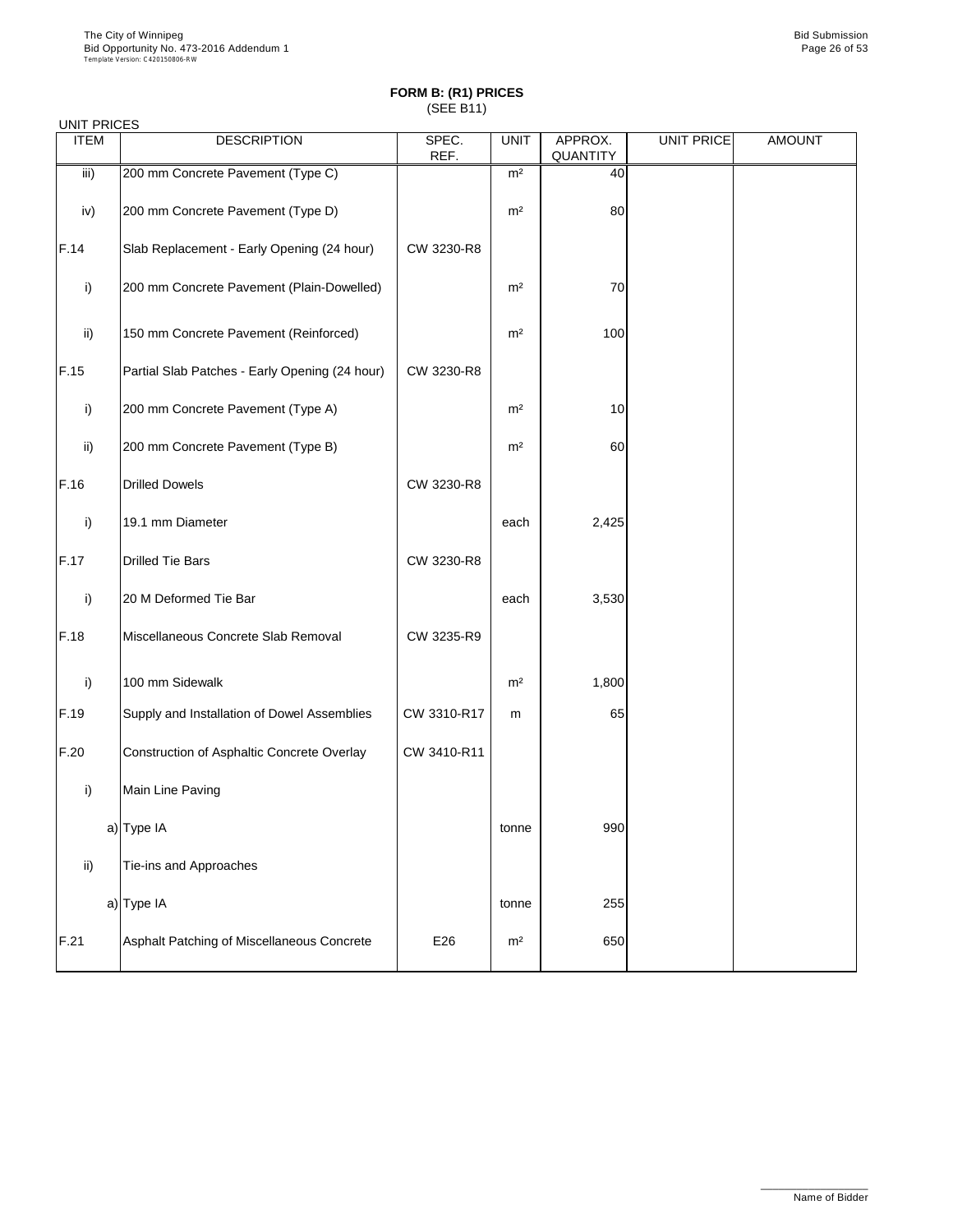| <b>UNIT PRICES</b> |                                                                                                         |                |                |                            |                   |               |
|--------------------|---------------------------------------------------------------------------------------------------------|----------------|----------------|----------------------------|-------------------|---------------|
| <b>ITEM</b>        | <b>DESCRIPTION</b>                                                                                      | SPEC.<br>REF.  | <b>UNIT</b>    | APPROX.<br><b>QUANTITY</b> | <b>UNIT PRICE</b> | <b>AMOUNT</b> |
| F.22               | <b>Planing of Pavement</b>                                                                              | CW 3450-R6     |                |                            |                   |               |
| i)                 | 1 - 50 mm Depth (Asphalt)                                                                               |                | m <sup>2</sup> | 2,800                      |                   |               |
| ii)                | 50 - 100 mm Depth (Asphalt)                                                                             |                | m <sup>2</sup> | 2,800                      |                   |               |
| F.23               | Detectable Warning Surface Tiles                                                                        | CW 3326-R3     | each           | 40                         |                   |               |
|                    | <b>ROADWORKS - NEW CONSTRUCTION</b>                                                                     |                |                |                            |                   |               |
| F.24               | Concrete Pavements, Median Slabs, Bull-<br>noses, and Safety Medians                                    | CW 3310-R17    |                |                            |                   |               |
| i)                 | Construction of 250 mm Concrete Pavement<br>(Plain-Dowelled)                                            |                | m <sup>2</sup> | 240                        |                   |               |
| $\mathsf{ii}$      | Construction of 230 mm Concrete Pavement<br>(Plain-Dowelled) Slip Form Paving                           |                | m <sup>2</sup> | 3,165                      |                   |               |
| iii)               | Construction of 200 mm Concrete Pavement<br>(Plain-Dowelled)                                            |                | m <sup>2</sup> | 1,720                      |                   |               |
| iv)                | <b>Construction of Monolithic Concrete Median</b><br>Slabs                                              | <b>SD-226A</b> | m <sup>2</sup> | 525                        |                   |               |
| V)                 | <b>Construction of Monolithic Concrete Bull-noses</b>                                                   | <b>SD-227C</b> | m <sup>2</sup> | 40                         |                   |               |
| F.25               | Concrete Curbs, Curb and Gutter, and Splash<br><b>Strips</b>                                            | CW 3310-R17    |                |                            |                   |               |
| $\mathsf{i}$       | Construction of Barrier (180 mm ht, Dowelled)                                                           | SD-205         | m              | 80                         |                   |               |
| $\mathsf{ii}$      | <b>Barrier Curb and Gutter</b>                                                                          | E30            | m              | 1,840                      |                   |               |
| iii)               | <b>Pinned Barrier Curb</b>                                                                              | E30            | m              | 100                        |                   |               |
| iv)                | Construction of Curb Ramp and Gutter                                                                    | E30            | m              | 75                         |                   |               |
| iv)                | Construction of Curb Ramp (8-12 mm ht,<br>Monolithic)                                                   | <b>SD-229C</b> | m              | 125                        |                   |               |
| V)                 | Construction of Splash Strip (180 mm ht,<br>Monolithic Barrier Curb, 750 mm width, Slip<br>Form Paving) | <b>SD-223A</b> | m              | 1,300                      |                   |               |
| vi)                | Construction of Splash Strip, (Separate, 600<br>mm width)                                               | <b>SD-223B</b> | m              | 1,545                      |                   |               |
| F.26               | Supply and Installation of Dowel Assemblies                                                             | CW 3310-R17    | m              | 670                        |                   |               |

| IF.26 | Supply and Installation of Dowel Assemblies                       | CW 3310-R17       | m              | 6701 |  |
|-------|-------------------------------------------------------------------|-------------------|----------------|------|--|
| F.27  | Interlocking Paving Stones Charcoal Holland<br>Paver 60x210x210mm | CW 3330-R5<br>E27 | m <sup>2</sup> | 40   |  |
| F.28  | Interlocking Paving Stones Blue Holland Paver<br>60x105x210mm     | CW 3330-R5<br>E27 | m <sup>2</sup> |      |  |
| F.29  | Construction of Asphaltic Concrete Pavements                      | CW 3410-R11       |                |      |  |
|       | Main Line Paving                                                  |                   |                |      |  |

\_\_\_\_\_\_\_\_\_\_\_\_\_\_\_\_\_\_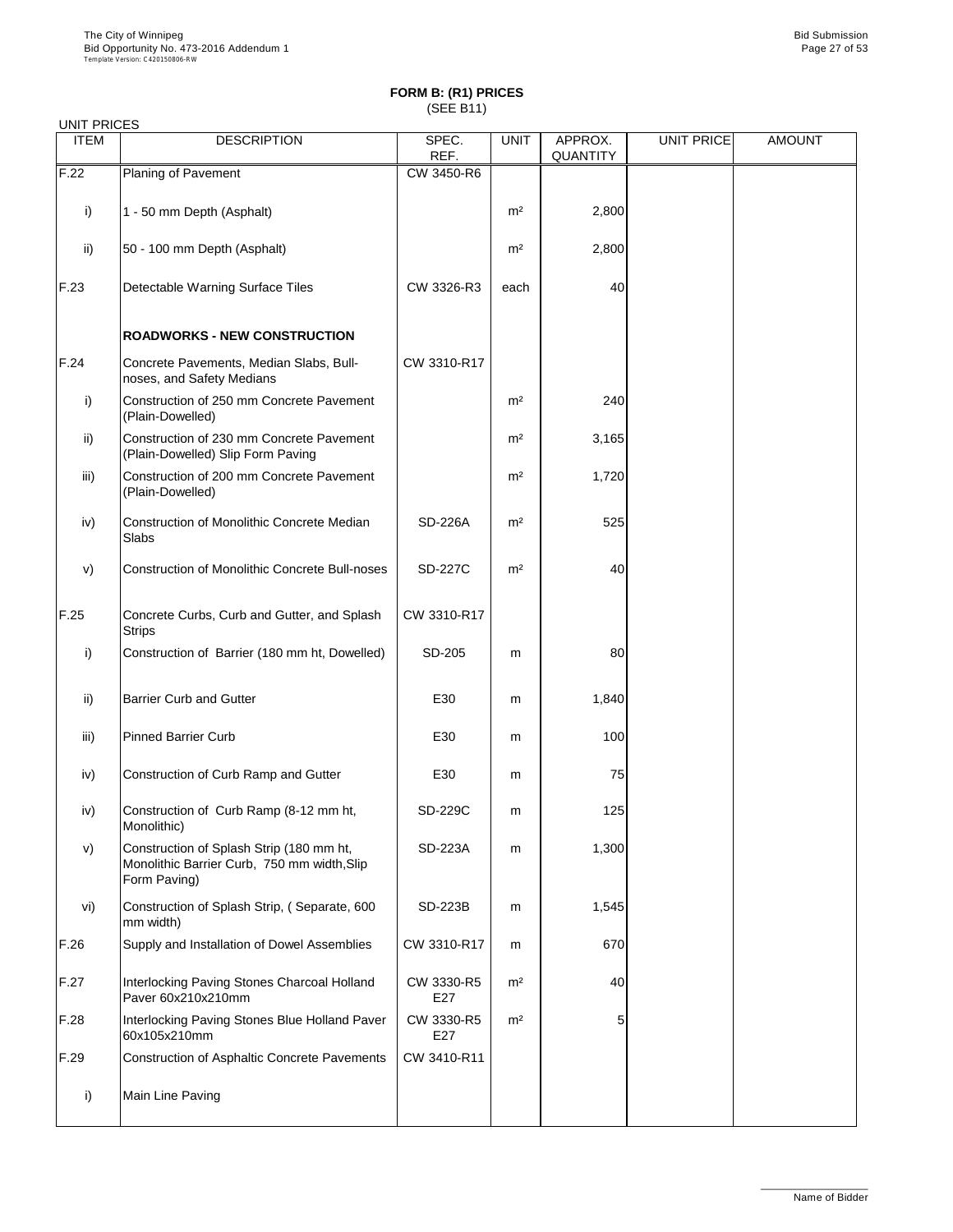#### UNIT PRICES

| UNII FRIULO<br><b>ITEM</b> | <b>DESCRIPTION</b>                                            | SPEC.<br>REF.  | <b>UNIT</b>    | APPROX.<br><b>QUANTITY</b> | <b>UNIT PRICE</b> | <b>AMOUNT</b> |
|----------------------------|---------------------------------------------------------------|----------------|----------------|----------------------------|-------------------|---------------|
|                            | $a)$ Type IA                                                  |                | tonne          | 900                        |                   |               |
| $\mathsf{ii}$ )            | Tie-ins and Approaches                                        |                |                |                            |                   |               |
|                            | $a)$ Type IA                                                  |                | tonne          | 130                        |                   |               |
| F.30                       | Construction of Asphaltic Concrete Base<br>Course (Type III)  | CW 3410-R11    | tonne          | 1,300                      |                   |               |
|                            | <b>JOINT AND CRACK SEALING</b>                                |                |                |                            |                   |               |
| F.31                       | <b>Reflective Crack Maintenance</b>                           | CW 3250-R7     | m              | 1,400                      |                   |               |
|                            | <b>ACTIVE TRANSPORTATION PATHWAY</b>                          |                |                |                            |                   |               |
| F.32                       | Excavation                                                    | CW 3110-R19    | m <sup>3</sup> | 1,120                      |                   |               |
| F.33                       | <b>Removal of Existing Asphalt</b>                            | CW 3110-R19    | m <sup>2</sup> | 2130                       |                   |               |
| F.34                       | <b>Sub-Grade Compaction</b>                                   | CW 3110-R19    | m <sup>2</sup> | 6,000                      |                   |               |
| F.35                       | <b>Crushed Sub-base Material</b>                              | CW 3110-R19    |                |                            |                   |               |
| $\mathsf{i}$               | 50 mm - Limestone                                             |                | tonne          | 1,350                      |                   |               |
| F.36                       | Supplying and Placing Base Course Material                    | CW 3110-R19    | m <sup>3</sup> | 415                        |                   |               |
| F.37                       | <b>Construction of Monolithic Curb and Sidewalk</b>           | <b>SD-228B</b> | m <sup>2</sup> | 1,025                      |                   |               |
| F.38                       | 100 mm Concrete Sidewalk                                      | CW 3325-R5     | m <sup>2</sup> | 2,000                      |                   |               |
| F.39                       | <b>Separation Geotextile Fabric</b>                           | CW 3130-R4     | m <sup>2</sup> | 3,000                      |                   |               |
| F.40                       | Construction of Asphaltic Concrete Overlay                    | CW 3410-R11    |                |                            |                   |               |
| i)                         | Main Line Paving                                              |                |                |                            |                   |               |
|                            | a) Type IA                                                    |                | tonne          | 570                        |                   |               |
|                            | <b>ASSOCIATED DRAINAGE AND</b><br><b>UNDERGROUND WORKS</b>    |                |                |                            |                   |               |
| F.41                       | Replacing Existing Manhole and Catch Basin<br>Frames & Covers | CW 2130-R12    |                |                            |                   |               |
| i)                         | AP-004 - Standard Frame for Manhole and<br>Catch Basin        |                | each           |                            |                   |               |
| $\mathsf{ii}$              | AP-005 - Standard Solid Cover for Standard<br>Frame           |                | each           |                            |                   |               |
| iii)                       | AP-006 - Standard Grated Cover for Standard<br>Frame          |                | each           | $\overline{2}$             |                   |               |

\_\_\_\_\_\_\_\_\_\_\_\_\_\_\_\_\_\_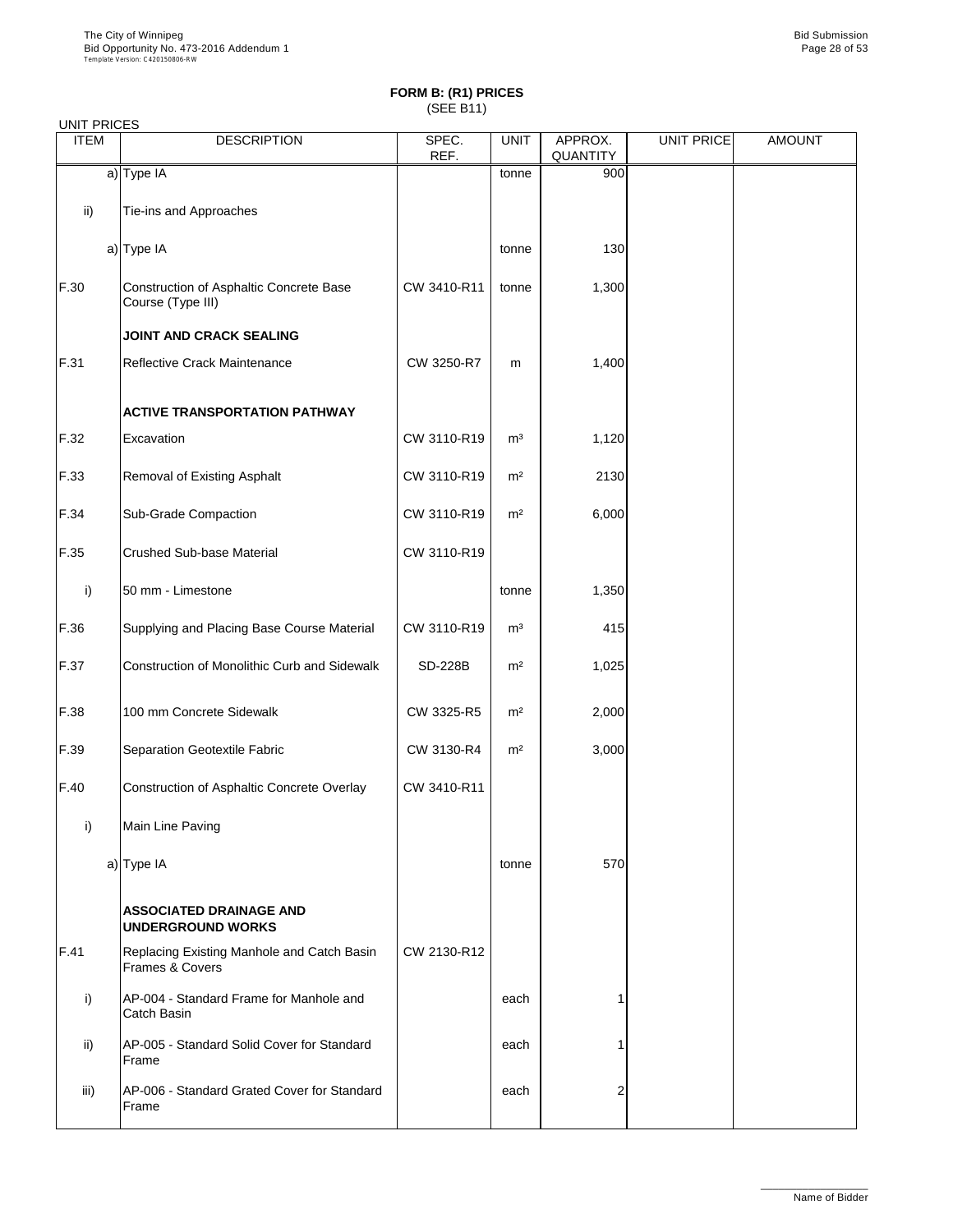#### UNIT PRICES

| <b>UITLE INCLU</b><br><b>ITEM</b> | <b>DESCRIPTION</b>                                           | SPEC.<br>REF.     | <b>UNIT</b>    | APPROX.<br>QUANTITY | UNIT PRICE | <b>AMOUNT</b> |
|-----------------------------------|--------------------------------------------------------------|-------------------|----------------|---------------------|------------|---------------|
| F.42                              | Installation of Subdrains                                    | CW 3120-R4        | m              | 58                  |            |               |
|                                   |                                                              |                   |                |                     |            |               |
|                                   | <b>ADJUSTMENTS</b>                                           |                   |                |                     |            |               |
| F.43                              | Adjustment of Catch Basins / Manholes Frames                 | CW 3210-R7        | each           | 3                   |            |               |
| F.44                              | <b>Replacing Existing Risers</b>                             | CW 2130-R12       |                |                     |            |               |
| i)                                | <b>Brick Risers</b>                                          |                   | vert. m        | 1.0                 |            |               |
| F.45                              | <b>Lifter Rings</b>                                          | CW 3210-R7        |                |                     |            |               |
| i)                                | 38 mm                                                        |                   | each           | 2                   |            |               |
| ii)                               | 51 mm                                                        |                   | each           | 2                   |            |               |
| iii)                              | 64 mm                                                        |                   | each           |                     |            |               |
| iv)                               | 76 mm                                                        |                   | each           |                     |            |               |
| F.46                              | <b>Adjustment of Valve Boxes</b>                             | CW 3210-R7        | each           | 2                   |            |               |
| F.47                              | <b>Valve Box Extensions</b>                                  | CW 3210-R7        | each           | ۷                   |            |               |
| F.48                              | Adjustment of Curb Stop Boxes                                | CW 3210-R7        | each           |                     |            |               |
|                                   | <b>LANDSCAPING</b>                                           |                   |                |                     |            |               |
| F.49                              | <b>Clearing and Grubbing</b>                                 | CW 3010-R4<br>E16 |                |                     |            |               |
| i)                                | <b>Clearing and Grubbing</b>                                 |                   | ha             | 0.01                |            |               |
| $\mathsf{ii}$                     | <b>Tree Removal</b>                                          |                   | each           | 10                  |            |               |
| F.50                              | Sodding                                                      | CW 3510-R9<br>E46 |                |                     |            |               |
| i)                                | Sodding width > 600mm (c/w 75mm imported<br>topsoil)         |                   | m <sup>2</sup> | 11,850              |            |               |
| $\mathsf{ii}$                     | Sodding width $<$ or = 600mm (c/w 75 mm<br>imported topsoil) |                   | m <sup>2</sup> | 800                 |            |               |

\_\_\_\_\_\_\_\_\_\_\_\_\_\_\_\_\_\_

Name of Bidder

┙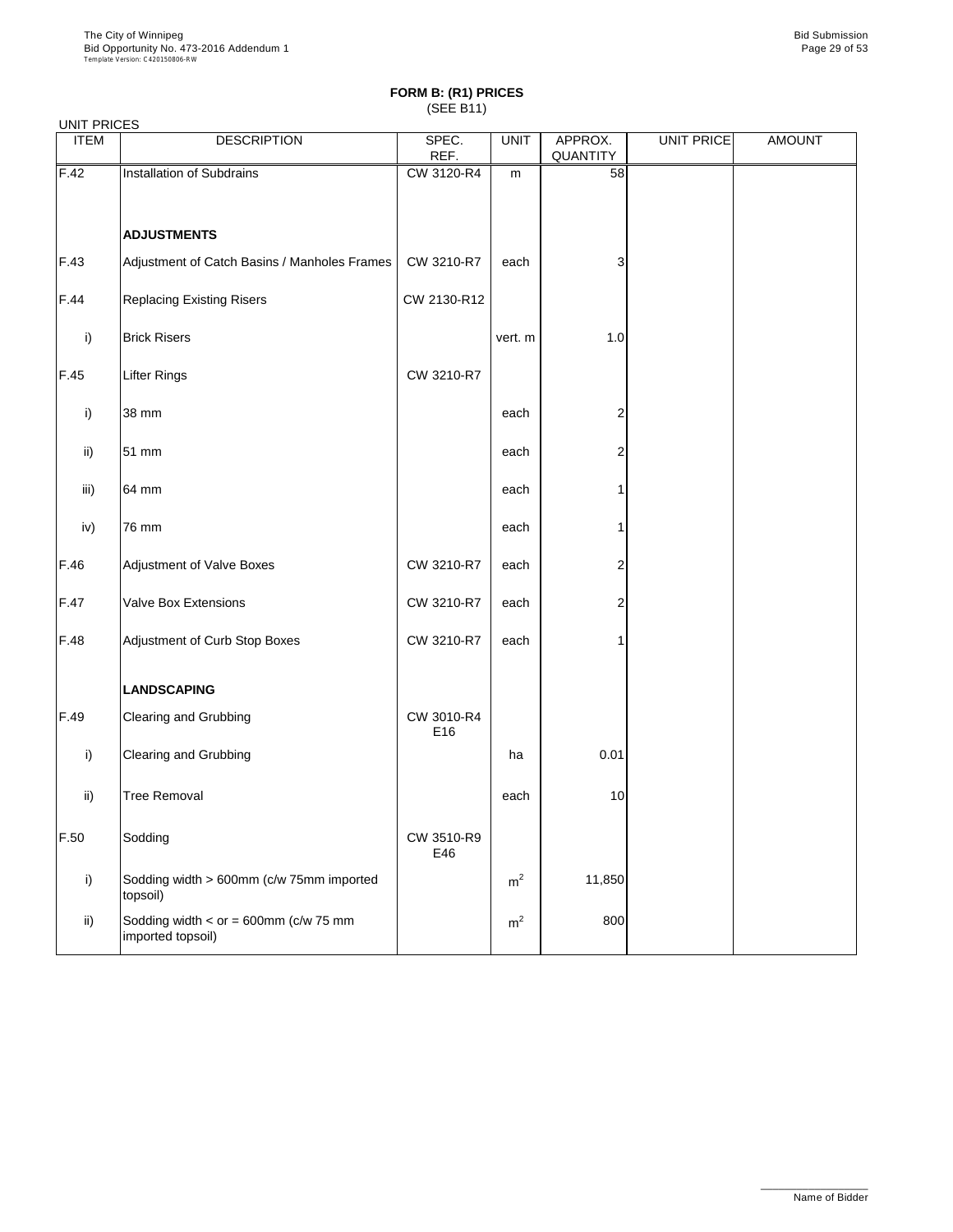| UNIT PRICES |  |
|-------------|--|
|-------------|--|

| <b>ITEM</b>   | <b>DESCRIPTION</b>                 | SPEC.<br>REF. | <b>UNIT</b>    | APPROX.<br>QUANTITY | <b>UNIT PRICE</b> | <b>AMOUNT</b> |  |
|---------------|------------------------------------|---------------|----------------|---------------------|-------------------|---------------|--|
| F.51          | Seeding                            | CW 3520-R7    |                |                     |                   |               |  |
|               |                                    | E47           |                |                     |                   |               |  |
| i)            | <b>Fescue Overs-seed Mix</b>       |               | m <sup>2</sup> | 11,850              |                   |               |  |
| F.52          | <b>Plant Material</b>              | E48           |                |                     |                   |               |  |
| i)            | Ohio Buckeye (50 mm cal.)          |               | each           | $\overline{9}$      |                   |               |  |
| $\mathsf{ii}$ | Prairie Horizon Alder (50 mm cal.) |               | each           | 6                   |                   |               |  |
| iii)          | Delta Hackberry (50 mm cal.)       |               | each           | $\overline{2}$      |                   |               |  |
| iv)           | Bur Oak (45 mm cal.)               |               | each           | 5                   |                   |               |  |
| V)            | Glenleven Linden (65 mm cal.)      |               | each           | 4                   |                   |               |  |
| vi)           | Harvest Gold Linden (65 mm cal.)   |               | each           | $\overline{2}$      |                   |               |  |
| vii)          | Brandon Elm (65 mm cal)            |               | each           | $\overline{2}$      |                   |               |  |
| viii)         | Gladiator Crabapple (50 mm cal.)   |               | each           | 7                   |                   |               |  |
| ix)           | Pink Spires Crabapple (50 mm cal.) |               | each           | 5                   |                   |               |  |
| x)            | Japanese Tree Lilac (50 mm cal.)   |               | each           | 3                   |                   |               |  |
| F.53          | Site Furnishings                   | E39           |                |                     |                   |               |  |
| i)            | <b>Bench</b>                       |               | each           |                     |                   |               |  |
| ii)           | <b>Waste Receptacle</b>            |               | each           |                     |                   |               |  |
| F.54          | <b>Interlocking Paving Stones</b>  | CW 3335-R1    | m <sup>2</sup> | 9                   |                   |               |  |
| F.55          | Lean Concrete Base                 | CW 3335-R1    | m <sup>2</sup> | 9                   |                   |               |  |
|               |                                    |               |                |                     |                   |               |  |

**F TAYLOR AVENUE WEST-SURFACE WORKS THE SUBSE IN A SUBTER SUBTOTAL SUBTOTAL** 

\_\_\_\_\_\_\_\_\_\_\_\_\_\_\_\_\_\_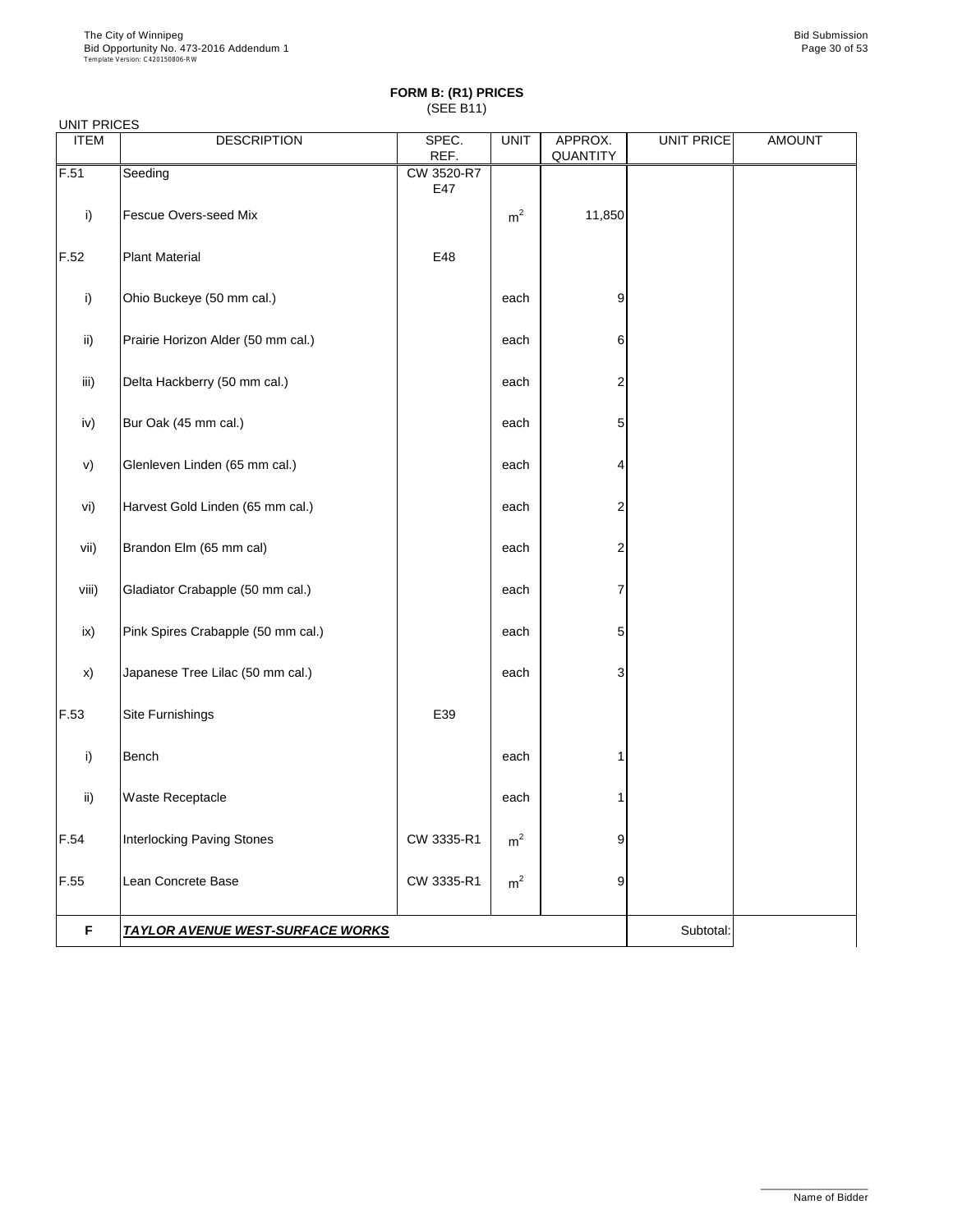| <b>UNIT PRICES</b> |                                                                                         |                                       |             |                            |            |               |
|--------------------|-----------------------------------------------------------------------------------------|---------------------------------------|-------------|----------------------------|------------|---------------|
| <b>ITEM</b>        | <b>DESCRIPTION</b>                                                                      | SPEC.<br>REF.                         | <b>UNIT</b> | APPROX.<br><b>QUANTITY</b> | UNIT PRICE | <b>AMOUNT</b> |
| G                  | <b>WILKES INTERSECTION-UNDERGROUND WORKS</b>                                            |                                       |             |                            |            |               |
|                    | <b>ASSOCIATED DRAINAGE AND</b><br><b>UNDERGROUND WORKS</b>                              |                                       |             |                            |            |               |
|                    | <b>WATERMAINS</b>                                                                       |                                       |             |                            |            |               |
| G.1                | Watermain                                                                               | CW 2110-R11                           |             |                            |            |               |
| $\mathsf{i}$       | <b>150mm</b>                                                                            |                                       |             |                            |            |               |
|                    | a) trenchless installation                                                              |                                       | m           | 20                         |            |               |
| G.2                | Watermain and Water Service Insulation                                                  | CW 2110-R11                           |             |                            |            |               |
| i)                 | Under Roadway Excavation (SD-018)                                                       |                                       |             |                            |            |               |
|                    | a) 100mm thick x 3000mm wide                                                            |                                       | m           | 30                         |            |               |
| $\mathsf{ii}$      | Insulation Under Rail Ditch (CN R.O.W. STA<br>$5 + 930$<br>a) 100mm thick x 3600mm wide |                                       | m           | 15                         |            |               |
| G.3                | U-Box around LDS                                                                        | E95                                   | each        | 2                          |            |               |
| G.4                | Insulate Catch Basin                                                                    | E95                                   | each        | 5                          |            |               |
| G.5                | Adjust, Relocate Existing Hydrant and Plug<br><b>Drain</b>                              | CW 2110-R11,<br>E88                   | each        | 6                          |            |               |
| G.6                | Watermain Vertical Re-alignment                                                         | CW 2110-R11,<br>E90                   |             |                            |            |               |
| i)                 | 250mm                                                                                   |                                       | each        |                            |            |               |
|                    | <b>GRAVITY SEWERS</b>                                                                   |                                       |             |                            |            |               |
| G.7                | <b>Land Drainage Sewers</b>                                                             | CW 2130-R12,<br>E82, E83, E84,<br>E85 |             |                            |            |               |
| i)                 | 250mm                                                                                   |                                       |             |                            |            |               |
|                    | a) trench or trenchless installation SDR35                                              | E83.13                                | m           | 250                        |            |               |
| $\mathsf{ii}$      | 300mm                                                                                   |                                       |             |                            |            |               |
|                    | a) trench or trenchless installation C76-III or<br>SDR35                                | E83.13                                | m           | 175                        |            |               |
| iii)               | 450mm                                                                                   |                                       |             |                            |            |               |
|                    | a) trench or trenchless installation C76-III or<br><b>SDR35</b>                         | E83.13                                | m           | 60                         |            |               |

\_\_\_\_\_\_\_\_\_\_\_\_\_\_\_\_\_\_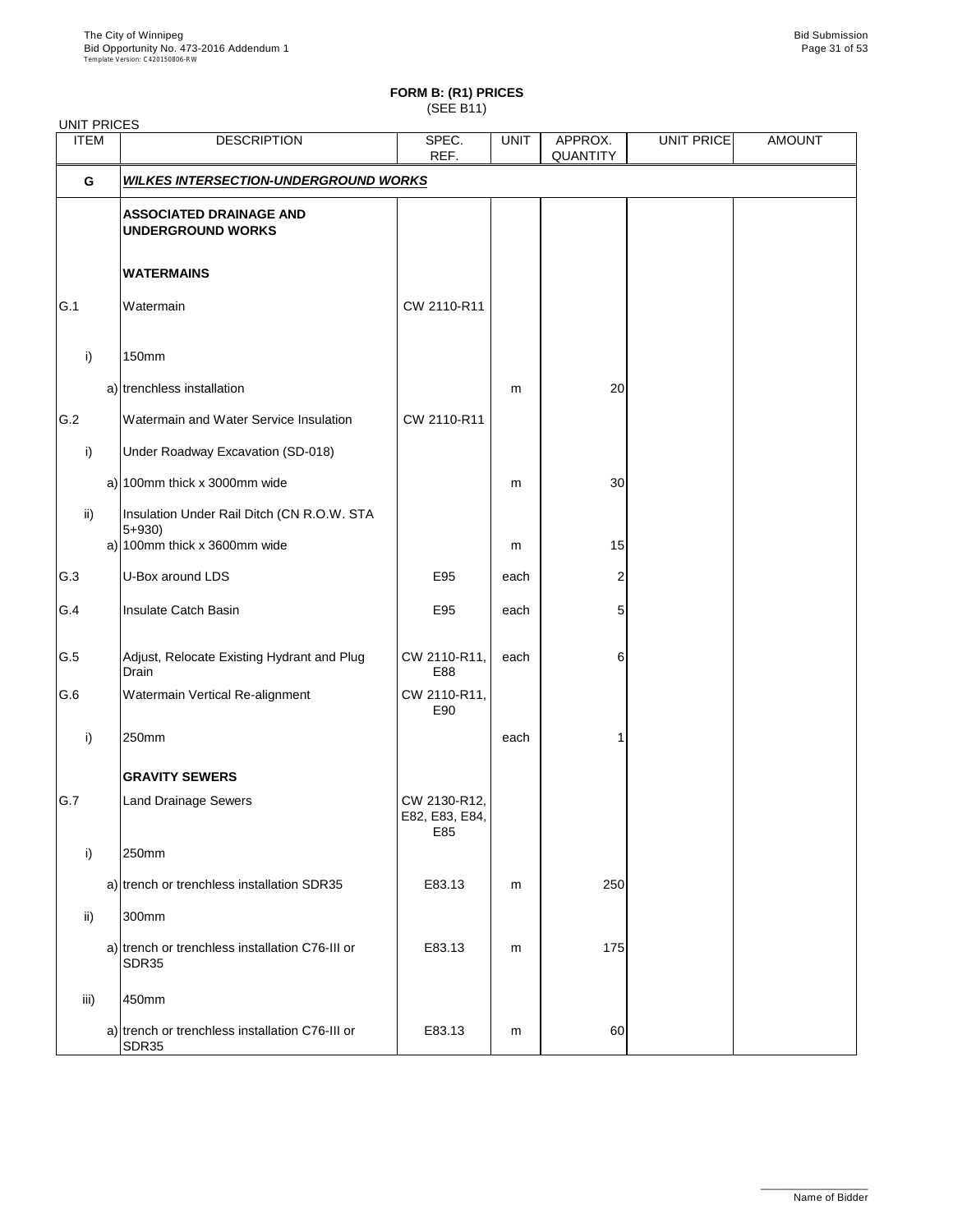| <b>UNIT PRICES</b> |                                |                     |             |                     |            |               |
|--------------------|--------------------------------|---------------------|-------------|---------------------|------------|---------------|
| <b>ITEM</b>        | <b>DESCRIPTION</b>             | SPEC.<br>REF.       | <b>UNIT</b> | APPROX.<br>QUANTITY | UNIT PRICE | <b>AMOUNT</b> |
| G.8                | Manhole                        | CW 2130-R12,<br>E96 |             |                     |            |               |
| $\mathsf{i}$       | SD-010                         |                     |             |                     |            |               |
|                    | a) 1200mm diameter base        |                     | vert. m     | 3                   |            |               |
| G.9                | New Manhole on Existing Sewer  | CW 2130-R12         |             |                     |            |               |
| i)                 | SD-010                         |                     |             |                     |            |               |
|                    | a) 1200mm diameter base        |                     | vert. m     | 15                  |            |               |
| G.10               | Catch Basin                    | CW 2130-R12,<br>E95 |             |                     |            |               |
| i)                 | SD-024                         |                     | each        | 15                  |            |               |
| ii)                | <b>SD-025</b>                  |                     | each        |                     |            |               |
| G.11               | Beehive Ditch Inlet            | CW 2130-R12,<br>E95 | each        | $\overline{2}$      |            |               |
| G.12               | Catch Pit                      | CW 2130-R12         |             |                     |            |               |
| $\mathsf{i}$       | SD-023                         |                     | each        | 14                  |            |               |
| G.13               | Connecting to Existing Manhole | CW 2130-R12         |             |                     |            |               |
| i)                 | 250mm                          |                     | each        | 3                   |            |               |
| ii)                | 300mm                          |                     | each        | 4                   |            |               |
| iii)               | 450mm                          |                     | each        |                     |            |               |
| G.14               | Connecting to Existing Sewer   | CW 2130-R12,<br>E86 |             |                     |            |               |
| i)                 | 250mm LDS to 525 LDS           |                     | each        |                     |            |               |
| $\mathsf{ii}$      | 250mm LDS to 600 LDS           |                     | each        |                     |            |               |
| iii)               | 300mm LDS to 300 LDS           |                     | each        | 2                   |            |               |

\_\_\_\_\_\_\_\_\_\_\_\_\_\_\_\_\_\_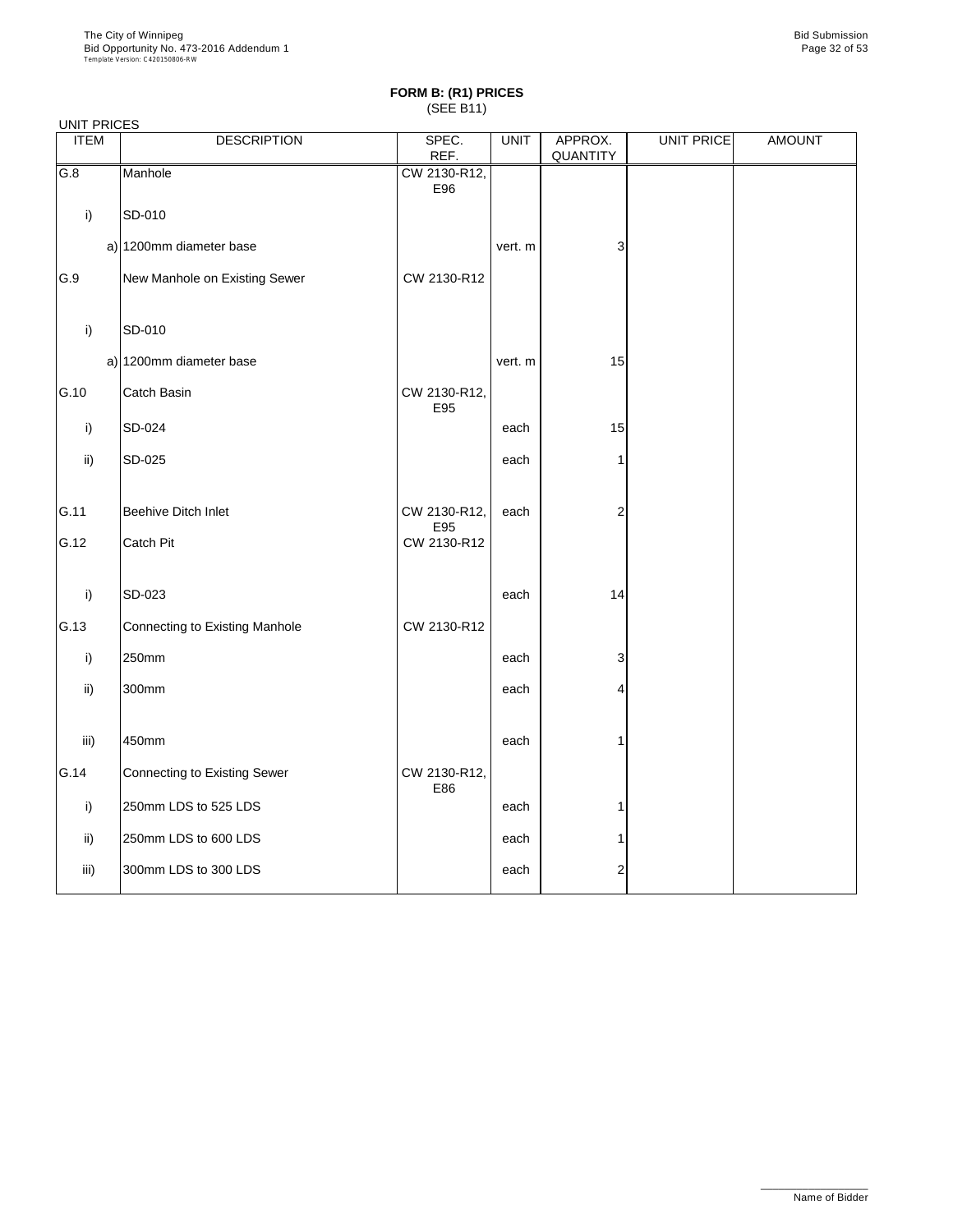| <b>UNIT PRICES</b> |                                                                            |                     |                |                            |                   |               |  |  |
|--------------------|----------------------------------------------------------------------------|---------------------|----------------|----------------------------|-------------------|---------------|--|--|
| <b>ITEM</b>        | <b>DESCRIPTION</b>                                                         | SPEC.<br>REF.       | <b>UNIT</b>    | APPROX.<br><b>QUANTITY</b> | <b>UNIT PRICE</b> | <b>AMOUNT</b> |  |  |
| G.15               | <b>Connecting to Existing Catch Basin</b>                                  | CW 2130-R12         |                |                            |                   |               |  |  |
| i)                 | 250mm                                                                      |                     | each           |                            |                   |               |  |  |
| $\mathsf{ii}$      | 300mm                                                                      |                     | each           |                            |                   |               |  |  |
| G.16               | Adjustment of Catch Basin Frames                                           | CW 3210-R7          | each           | 3                          |                   |               |  |  |
| G.17               | Abandoning Existing Sewers with Cement-<br><b>Stabilized Flowable Fill</b> | CW 2130-R12,<br>E93 | m <sup>3</sup> | 9                          |                   |               |  |  |
| G.18               | <b>Removal of Existing Catch Basins</b>                                    | CW 2130-R12,<br>E94 | each           | 10                         |                   |               |  |  |
| G.19               | <b>Removal of Existing Catch Pits</b>                                      | CW 2130-R12,<br>E94 | each           |                            |                   |               |  |  |
| G.20               | Sewer Inspection                                                           | CW 2145-R3          |                |                            |                   |               |  |  |
| $\mathsf{i}$       | 250mm to 900mm                                                             |                     | m              | 485                        |                   |               |  |  |
| G.21               | Manhole Inspection                                                         | CW 2145-R3          | each           |                            |                   |               |  |  |
| G.22               | Beehive Inlet Cover for Manhole                                            | E96                 | each           |                            |                   |               |  |  |
| G                  | <b>WILKES INTERSECTION-UNDERGROUND WORKS</b>                               |                     |                |                            | Subtotal:         |               |  |  |
| H                  | BGSA-UNDERGROUND WORKS/TAYLOR AVENUE EAST-UNDERGROUND<br><b>WORKS</b>      |                     |                |                            |                   |               |  |  |
|                    | <b>ASSOCIATED DRAINAGE AND</b><br><b>UNDERGROUND WORKS</b>                 |                     |                |                            |                   |               |  |  |
|                    | <b>WATERMAINS</b>                                                          |                     |                |                            |                   |               |  |  |
| H.1                | Watermain                                                                  | CW 2110-R11         |                |                            |                   |               |  |  |
| i)                 | <b>150mm</b>                                                               |                     |                |                            |                   |               |  |  |
|                    | a) trenchless installation                                                 |                     | m              | 145                        |                   |               |  |  |
| $\mathsf{ii}$      | 200mm                                                                      |                     |                |                            |                   |               |  |  |
|                    | a) trenchless installation                                                 |                     | m              | 535                        |                   |               |  |  |
|                    | b) in a casing pipe                                                        | CW 2110-R11,        | m              | 56                         |                   |               |  |  |
|                    |                                                                            |                     |                |                            |                   |               |  |  |
| H.2                | <b>Hydrant Assembly</b>                                                    | E91<br>CW 2110-R11  |                |                            |                   |               |  |  |

\_\_\_\_\_\_\_\_\_\_\_\_\_\_\_\_\_\_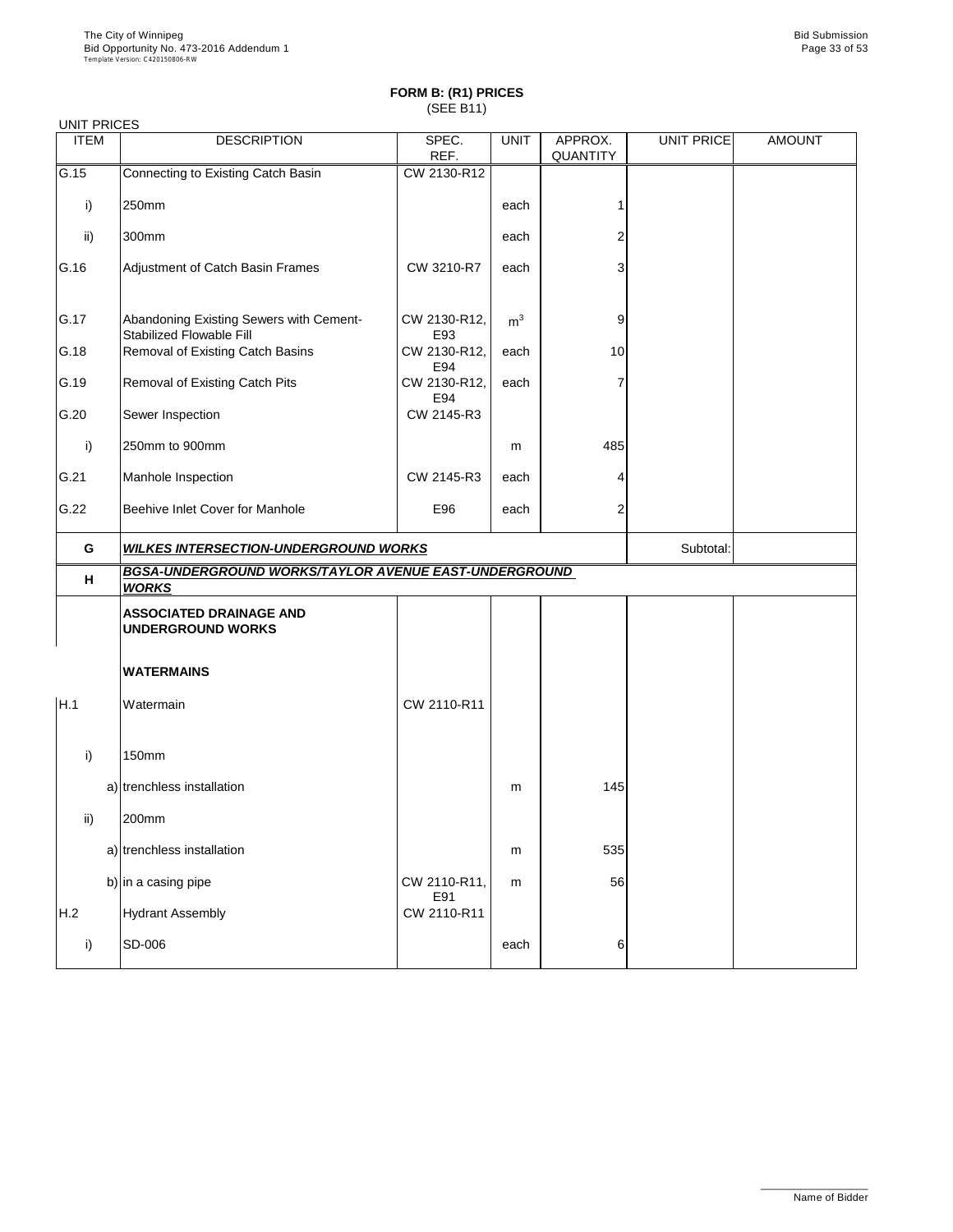| <b>UNIT PRICES</b> |                                                                       |               |             |                            |                   |               |  |  |  |  |
|--------------------|-----------------------------------------------------------------------|---------------|-------------|----------------------------|-------------------|---------------|--|--|--|--|
| <b>ITEM</b>        | <b>DESCRIPTION</b>                                                    | SPEC.<br>REF. | <b>UNIT</b> | APPROX.<br><b>QUANTITY</b> | <b>UNIT PRICE</b> | <b>AMOUNT</b> |  |  |  |  |
| H.3                | New Hydrant Assembly on Existing Watermain                            | CW-2110-R11,  |             |                            |                   |               |  |  |  |  |
| $\mathsf{i}$       | SD-006                                                                | E89           | each        |                            |                   |               |  |  |  |  |
| $\mathsf{ii}$      | SD-007                                                                |               | each        | $\overline{c}$             |                   |               |  |  |  |  |
| H.4                | <b>Watermain Valve</b>                                                | CW 2110-R11   |             |                            |                   |               |  |  |  |  |
| $\mathsf{i}$       | <b>150mm</b>                                                          |               | each        | 3                          |                   |               |  |  |  |  |
| $\mathsf{ii}$      | 200mm                                                                 |               | each        | 5                          |                   |               |  |  |  |  |
| H.5                | Fittings                                                              | CW 2110-R11   |             |                            |                   |               |  |  |  |  |
| i)                 | <b>Tees</b>                                                           |               |             |                            |                   |               |  |  |  |  |
|                    | a) $ 200$ mm X 200mm X 150mm                                          |               | each        | 3                          |                   |               |  |  |  |  |
|                    | b) $ 200$ mm X 200mm X 200mm                                          |               | each        | 1                          |                   |               |  |  |  |  |
| $\mathsf{ii}$ )    | Bends (SD-004)                                                        |               |             |                            |                   |               |  |  |  |  |
|                    | a) $150$ mm - $45^{\circ}$                                            |               | each        | $\overline{c}$             |                   |               |  |  |  |  |
|                    | b) 200mm - 11 1/4 $^{\circ}$                                          |               | each        | 7                          |                   |               |  |  |  |  |
|                    | c) 200mm - 22 $1/2^{\circ}$                                           |               | each        | 4                          |                   |               |  |  |  |  |
|                    | $d$ ) 200mm - 45°                                                     |               | each        | 3                          |                   |               |  |  |  |  |
| iii)               | Bends (SD-005)                                                        |               |             |                            |                   |               |  |  |  |  |
|                    | a) $50$ mm - 45 $^{\circ}$                                            |               | each        | 4                          |                   |               |  |  |  |  |
|                    | b) $150$ mm - $45^{\circ}$                                            |               | each        | 6                          |                   |               |  |  |  |  |
|                    | c) $ 200$ mm - 45°                                                    |               | each        | 4                          |                   |               |  |  |  |  |
| iv)                | Couplings                                                             |               |             |                            |                   |               |  |  |  |  |
|                    | $a)$ 150mm                                                            |               | each        | 3                          |                   |               |  |  |  |  |
|                    | b) $200$ mm                                                           |               | each        | 3                          |                   |               |  |  |  |  |
| H.6                | <b>Water Services</b>                                                 | CW 2110-R11   |             |                            |                   |               |  |  |  |  |
| i)                 | 19mm                                                                  |               |             |                            |                   |               |  |  |  |  |
|                    | a) trenchless installation, Class B sand bedding,<br>Class 1 backfill |               | m           | 10                         |                   |               |  |  |  |  |

| ü١ | <b>UIASS I DAUNIII</b><br>50 <sub>mm</sub> |   |    |  |
|----|--------------------------------------------|---|----|--|
|    | a) trenchless installation                 | m | 35 |  |

\_\_\_\_\_\_\_\_\_\_\_\_\_\_\_\_\_\_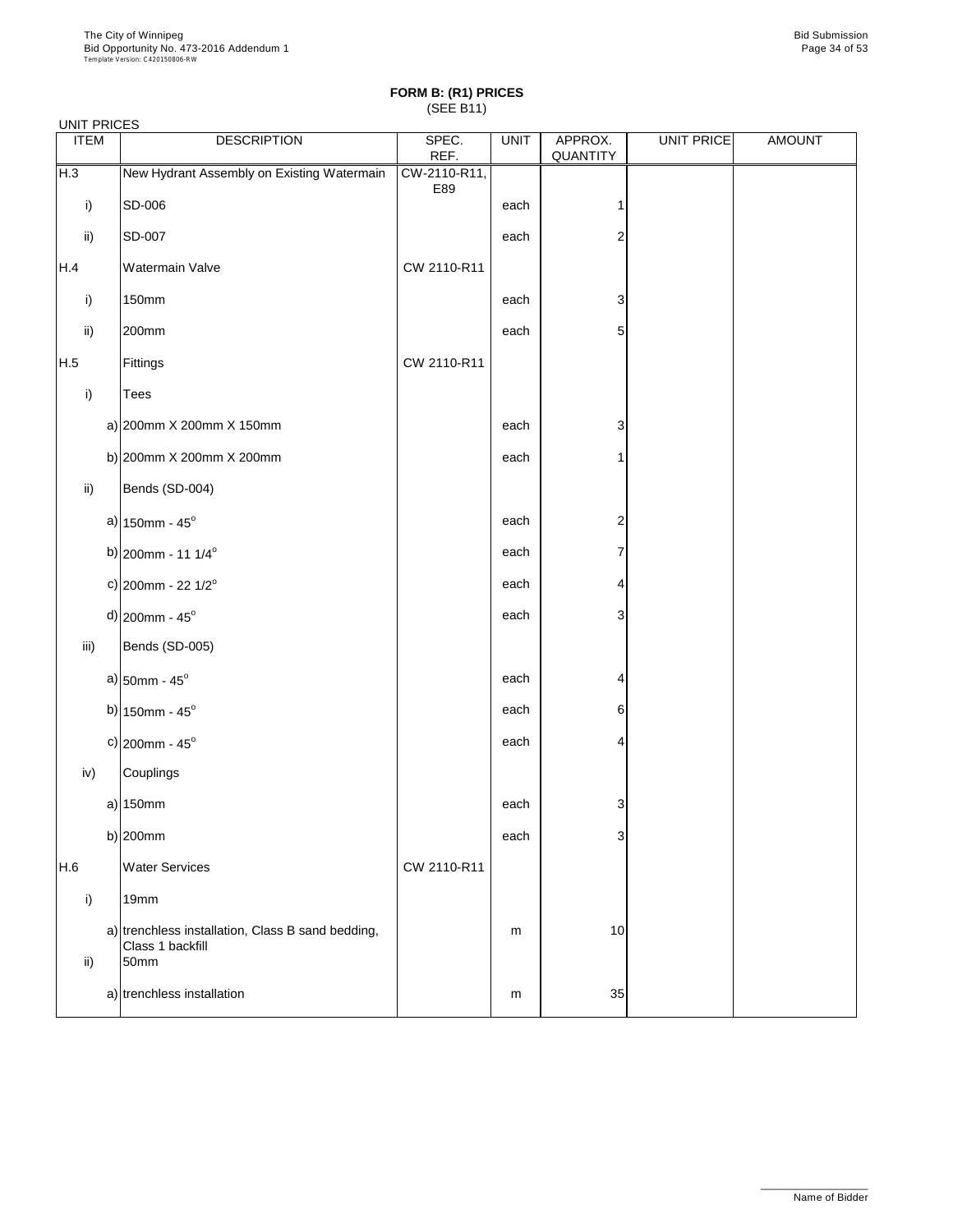| <b>ITEM</b>          | <b>DESCRIPTION</b>                                                                                                 | SPEC.<br>REF. | <b>UNIT</b> | APPROX.<br><b>QUANTITY</b> | UNIT PRICE | <b>AMOUNT</b> |
|----------------------|--------------------------------------------------------------------------------------------------------------------|---------------|-------------|----------------------------|------------|---------------|
| H.7                  | <b>Corporation Stops</b>                                                                                           | CW 2110-R11   |             |                            |            |               |
| i)                   | 19 <sub>mm</sub>                                                                                                   |               | each        |                            |            |               |
| ii)                  | 50mm                                                                                                               |               | each        |                            |            |               |
| H.8                  | Curb Stops - Replace Existing                                                                                      | CW 2110-R11   |             |                            |            |               |
| i)                   | 19mm                                                                                                               |               | each        |                            |            |               |
| ii)                  | 50mm                                                                                                               |               | each        |                            |            |               |
| H.9                  |                                                                                                                    | CW 2110-R11   |             |                            |            |               |
| $\mathsf{i}$         | <b>Curb Stop Boxes - Replace Existing</b><br>19 <sub>mm</sub>                                                      |               | each        |                            |            |               |
| ii)                  | 50mm                                                                                                               |               | each        |                            |            |               |
| H.10                 | Watermain and Water Service Insulation                                                                             | CW 2110-R11   |             |                            |            |               |
| i)                   | Under Roadway Excavation (SD-018)                                                                                  |               |             |                            |            |               |
|                      | a) 100mm thick x 3000mm wide                                                                                       |               | m           | 35                         |            |               |
| H.11<br>$\mathsf{i}$ | Connecting to Existing Watermains and Large<br><b>Diameter Water Services</b><br>Inline connection - plug existing | CW 2110-R11   |             |                            |            |               |
|                      | a) $200$ mm                                                                                                        |               | each        |                            |            |               |
| ii)                  | In-line connection - no plug existing                                                                              |               |             |                            |            |               |
|                      | a) $150mm$                                                                                                         |               | each        | 3                          |            |               |
|                      | b) $200$ mm                                                                                                        |               | each        | $\overline{2}$             |            |               |
| H.12                 | Connecting Existing Copper Water Services to                                                                       | CW 2110-R11   |             |                            |            |               |
| i)                   | <b>New Watermains</b><br>12mm                                                                                      |               | each        |                            |            |               |
| $\mathsf{ii}$        | 50mm                                                                                                               |               | each        |                            |            |               |
| H.13                 | Abandoning Large Diameter Water Services                                                                           | CW 2110-R11   |             |                            |            |               |
| i)                   | <b>150mm</b>                                                                                                       |               | each        | 3                          |            |               |

| H.14 | Abandoning Small Diameter Water Services            | CW 2110-R11         |      |  |  |
|------|-----------------------------------------------------|---------------------|------|--|--|
|      | 50mm                                                |                     | each |  |  |
| H.15 | Adjust, Relocate Existing Hydrant and Plug<br>Drain | CW 2110-R11,<br>E88 | each |  |  |

\_\_\_\_\_\_\_\_\_\_\_\_\_\_\_\_\_\_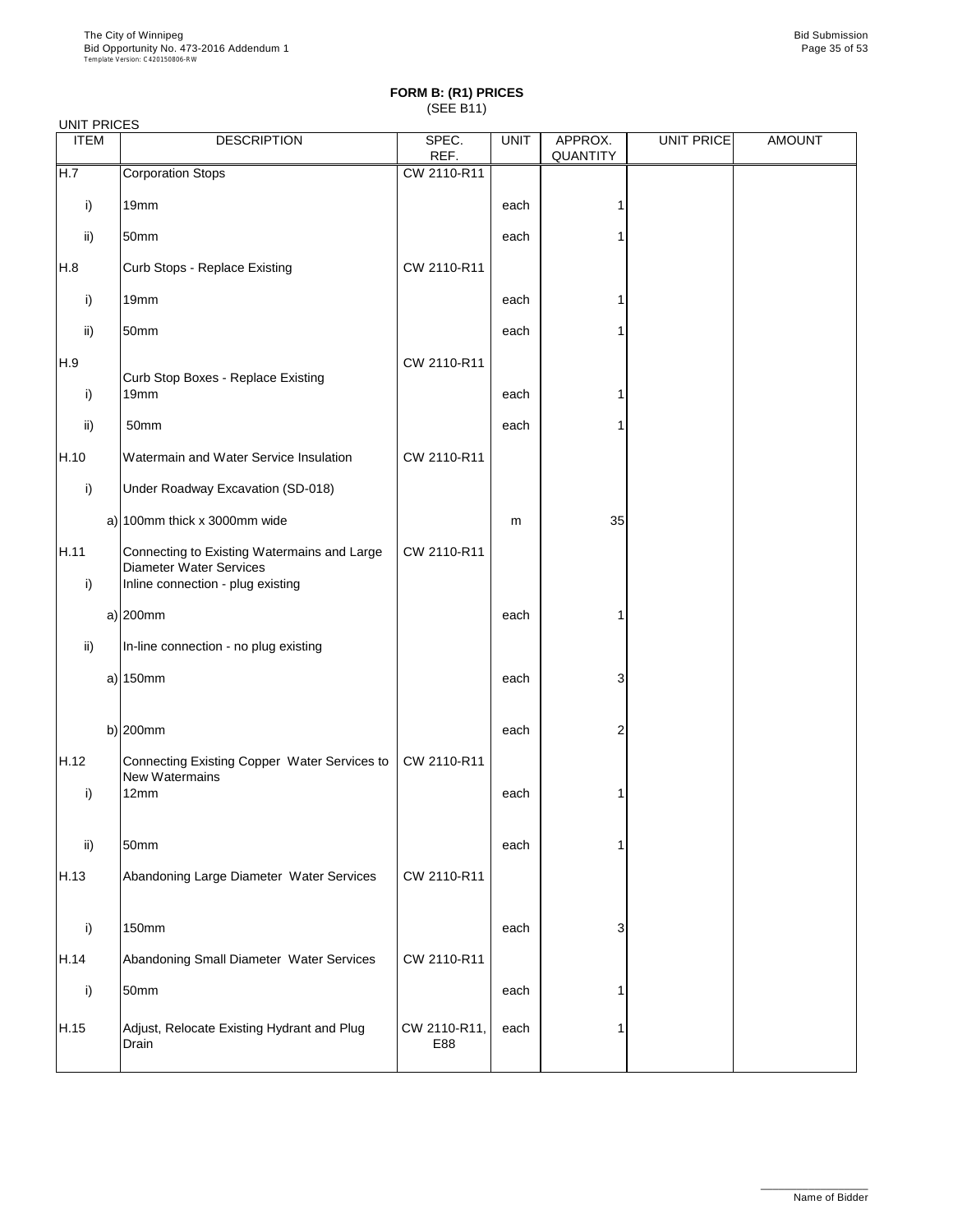|              | <b>UNIT PRICES</b> |                                                                                |                                       |             |                            |            |               |  |  |
|--------------|--------------------|--------------------------------------------------------------------------------|---------------------------------------|-------------|----------------------------|------------|---------------|--|--|
| <b>ITEM</b>  |                    | <b>DESCRIPTION</b>                                                             | SPEC.<br>REF.                         | <b>UNIT</b> | APPROX.<br><b>QUANTITY</b> | UNIT PRICE | <b>AMOUNT</b> |  |  |
| H.16         |                    | 10.9 Kilogram Sacrificial Zinc Anode                                           |                                       |             |                            |            |               |  |  |
| i)           |                    | on metallic watermains                                                         |                                       | each        | 8                          |            |               |  |  |
|              |                    | <b>GRAVITY SEWERS</b>                                                          |                                       |             |                            |            |               |  |  |
| H.17         |                    | <b>Combined Sewers</b>                                                         | CW 2130-R12,<br>E82, E83, E84,<br>E85 |             |                            |            |               |  |  |
| i)           |                    | 300mm                                                                          |                                       |             |                            |            |               |  |  |
|              |                    | a) trenchless installation SDR35                                               |                                       | m           | 125                        |            |               |  |  |
| H.18         |                    | <b>Land Drainage Sewers</b>                                                    | CW 2130-R12                           |             |                            |            |               |  |  |
| $\mathsf{i}$ |                    | 250mm                                                                          |                                       |             |                            |            |               |  |  |
|              |                    | a) trench or trenchless installation SDR35                                     | E83.13                                | m           | 350                        |            |               |  |  |
| ii)          |                    | 300mm                                                                          |                                       |             |                            |            |               |  |  |
|              |                    | a) trench or trenchless installation C76-III or<br>SDR35                       | E83.13                                | m           | 600                        |            |               |  |  |
|              |                    | b) trenchless installation C76-V (CN ROW)                                      |                                       | m           | 100                        |            |               |  |  |
| iii)         |                    | 375mm                                                                          |                                       |             |                            |            |               |  |  |
| iv)          |                    | a) trench or trenchless installation C76-IV or<br><b>SDR35</b><br>450mm        | E83.13                                | m           | 160                        |            |               |  |  |
| V)           |                    | a) trench or trenchless installation C76-IV or<br><b>SDR35</b><br>525mm        | E83.13                                | m           | 190                        |            |               |  |  |
|              |                    | a) trench or trenchless installation C76-IV or<br><b>SDR35</b>                 | E83.13                                | m           | 75                         |            |               |  |  |
| vi)          |                    | 1050mm                                                                         |                                       |             |                            |            |               |  |  |
|              |                    | a) trench or trenchless installation C76-IV or<br>SDR35                        | E83.13                                | m           | 80                         |            |               |  |  |
|              |                    | b) trenchless installation C76-V (CN ROW)                                      |                                       | m           | 55                         |            |               |  |  |
| H.19<br>i)   |                    | <b>Pre-Insulated Heat Traced Leads</b><br><b>Land Drainage Sewers</b><br>250mm | CW 2130-R12,<br>E97                   |             |                            |            |               |  |  |
|              |                    |                                                                                |                                       |             |                            |            |               |  |  |

| ii)  | a) trench installation, SDR35, Class B sand<br>bedding, Class 2 backfill<br>300mm   |                     | m | 50 |  |
|------|-------------------------------------------------------------------------------------|---------------------|---|----|--|
| H.20 | a) trench installation, SDR35, Class B sand<br>bedding, Class 2 backfill<br>Manhole | CW 2130-R12,<br>E96 | m | 50 |  |

\_\_\_\_\_\_\_\_\_\_\_\_\_\_\_\_\_\_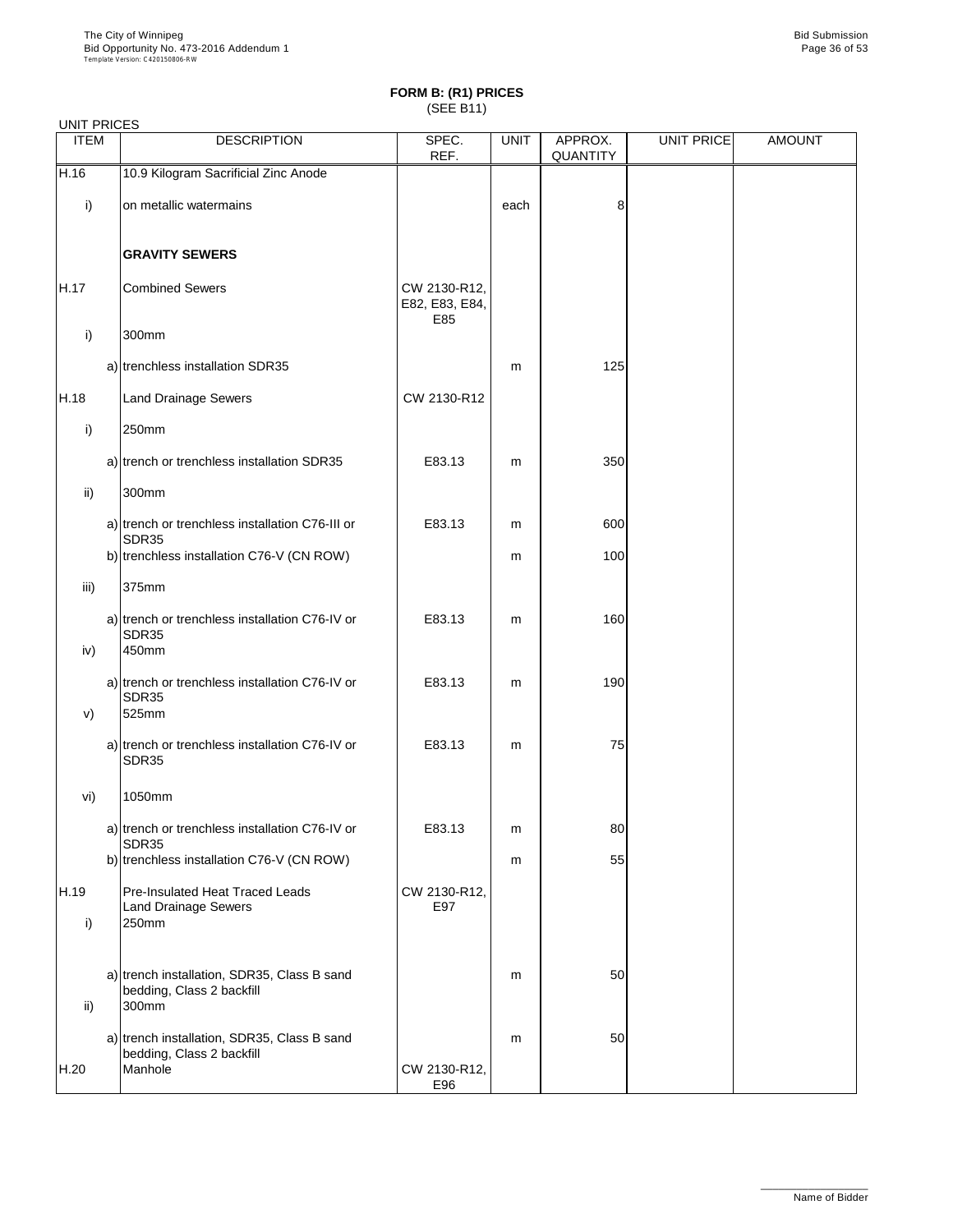#### UNIT PRICES

| <b>ITEM</b> | <b>DESCRIPTION</b>                                                         | SPEC.<br>REF.       | <b>UNIT</b>    | APPROX.<br><b>QUANTITY</b> | <b>UNIT PRICE</b> | <b>AMOUNT</b> |
|-------------|----------------------------------------------------------------------------|---------------------|----------------|----------------------------|-------------------|---------------|
| i)          | SD-010                                                                     |                     |                |                            |                   |               |
|             | a) 1200mm diameter base                                                    |                     | vert. m        | 47                         |                   |               |
|             | b) 1500mm diameter base                                                    |                     | vert. m        | 9                          |                   |               |
|             | c) 2400mm diameter base                                                    |                     | each           | 6                          |                   |               |
|             | d) 3050mm diameter base                                                    |                     | each           |                            |                   |               |
| H.21        | <b>Catch Basin</b>                                                         | CW 2130-R12,<br>E95 |                |                            |                   |               |
| i)          | SD-024                                                                     |                     | each           | 41                         |                   |               |
| ii)         | SD-025                                                                     |                     | each           | 3                          |                   |               |
|             |                                                                            |                     |                |                            |                   |               |
| H.22        | <b>Beehive Ditch Inlet</b>                                                 | CW 2130-R12,        | each           | 16                         |                   |               |
| H.23        | <b>Catch Pit</b>                                                           | E95<br>CW 2130-R12  |                |                            |                   |               |
| i)          | SD-023                                                                     |                     | each           | 34                         |                   |               |
|             |                                                                            |                     |                |                            |                   |               |
| H.24        | Connecting to Existing Manhole                                             | CW 2130-R12         |                |                            |                   |               |
| i)          | 250mm                                                                      |                     | each           | 1                          |                   |               |
|             |                                                                            |                     |                |                            |                   |               |
| ii)         | 300mm                                                                      |                     | each           | 2                          |                   |               |
| H.25        | Connecting to Existing Catch Basin                                         | CW 2130-R12         |                |                            |                   |               |
| i)          | 250mm                                                                      |                     | each           | $\overline{c}$             |                   |               |
| H.26        | Connecting to Existing Sewer                                               | CW 2130-R12,<br>E86 |                |                            |                   |               |
| i)          | 250mm LDS to 525 CS                                                        |                     | each           | $\overline{2}$             |                   |               |
| ii)         | 300mm LDS to 300 LDS                                                       |                     | each           | 3                          |                   |               |
| H.27        | Abandoning Existing Sewers with Cement-<br><b>Stabilized Flowable Fill</b> | CW 2130-R12,<br>E93 | m <sup>3</sup> | 45                         |                   |               |
| H.28        | <b>Removal of Existing Manholes</b>                                        | CW 2130-R12,        | each           | 4                          |                   |               |
| H.29        | Removal of Existing Catch Basins                                           | E94<br>CW 2130-R12, | each           | 7                          |                   |               |
| H.30        | <b>Removal of Existing Catch Pits</b>                                      | E94<br>CW 2130-R12, | each           | $6 \,$                     |                   |               |

| H.31 | Sewer Inspection                 | E94<br>CW 2145-R3 |      |      |  |
|------|----------------------------------|-------------------|------|------|--|
|      | 250mm to 900mm                   |                   | m    | 1600 |  |
| ii)  | larger than 900mm and egg shaped |                   | m    | 135  |  |
| H.32 | Manhole Inspection               | CW 2145-R3        | each | 25   |  |

\_\_\_\_\_\_\_\_\_\_\_\_\_\_\_\_\_\_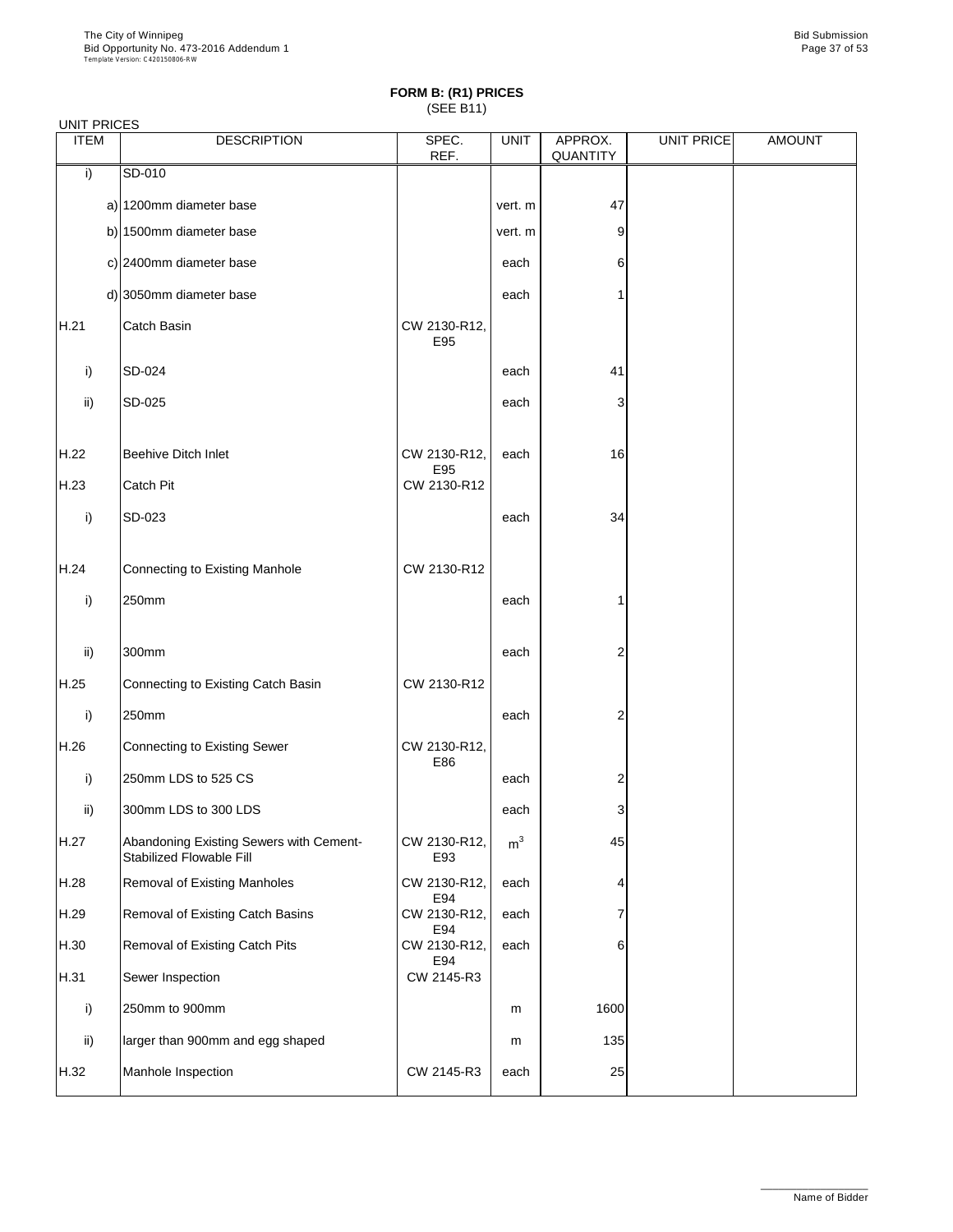#### UNIT PRICES

| <b>ITEM</b>   | ---------------<br><b>DESCRIPTION</b>                                 | SPEC.<br>REF.                         | <b>UNIT</b>    | APPROX.<br><b>QUANTITY</b> | UNIT PRICE | <b>AMOUNT</b> |
|---------------|-----------------------------------------------------------------------|---------------------------------------|----------------|----------------------------|------------|---------------|
| H.33          | <b>Remove Existing Culvert</b>                                        | CW 3610-R5                            | m              | 110                        |            |               |
| H.34          | <b>Dispose of Existing Culvert</b>                                    | CW 3610-R5                            | m              | 110                        |            |               |
| H.35          | <b>Grouted Rip-Rap Channel</b>                                        | <b>CW 3615</b>                        | m <sup>3</sup> | 18                         |            |               |
| H.36          | Beehive Inlet Cover for Manhole                                       | E96                                   | each           | 3                          |            |               |
|               | <b>MISCELLANEOUS</b>                                                  |                                       |                |                            |            |               |
| H.37          | Concrete Pipe Three-Edge Bearing Test                                 |                                       | each           | 27                         |            |               |
| H             | BGSA-UNDERGROUND WORKS/TAYLOR AVENUE EAST-UNDERGROUND<br><b>WORKS</b> |                                       |                |                            | Subtotal:  |               |
| H             | <b>DETOUR-UNDERGROUND WORKS</b>                                       |                                       |                |                            |            |               |
|               | <b>ASSOCIATED DRAINAGE AND</b><br><b>UNDERGROUND WORKS</b>            |                                       |                |                            |            |               |
|               | <b>GRAVITY SEWERS</b>                                                 |                                       |                |                            |            |               |
| I.1           | <b>Land Drainage Sewers</b>                                           | CW 2130-R12,<br>E82, E83, E84,<br>E85 |                |                            |            |               |
| i)            | 250mm                                                                 |                                       |                |                            |            |               |
|               | a) trench or trenchless installation SDR35                            | E83.13                                | m              | 110                        |            |               |
| $\mathsf{ii}$ | 300mm                                                                 |                                       |                |                            |            |               |
|               | a) trench or trenchless installation C76-III or<br><b>SDR35</b>       | E83.13                                | m              | 150                        |            |               |
| 1.2           | <b>Catch Basin</b>                                                    | CW 2130-R12,<br>E95                   |                |                            |            |               |
| i)            | SD-024                                                                |                                       | each           | 4                          |            |               |
| 1.3           | <b>Beehive Ditch Inlet</b>                                            | CW 2130-R12                           | each           | $\overline{2}$             |            |               |
| 1.4           | <b>Catch Pit</b>                                                      | E95<br>CW 2130-R12                    |                |                            |            |               |
| i)            | SD-023                                                                |                                       | each           | 2                          |            |               |
| 1.5           | <b>Connecting to Existing Manhole</b>                                 | CW 2130-R12                           |                |                            |            |               |
| $\mathsf{i}$  | 250mm                                                                 |                                       | each           |                            |            |               |

|     | . . |                                                                            |                     |                |    |  |  |
|-----|-----|----------------------------------------------------------------------------|---------------------|----------------|----|--|--|
|     | ii) | 300mm                                                                      |                     | each           | ⌒  |  |  |
| 1.6 |     | Connecting to Existing Sewer                                               | CW 2130-R12,<br>E86 |                |    |  |  |
|     |     | 300mm LDS to 300 LDS                                                       |                     | each           |    |  |  |
| 1.7 |     | Abandoning Existing Sewers with Cement-<br><b>Stabilized Flowable Fill</b> | CW 2130-R12,<br>E93 | m <sup>3</sup> | 20 |  |  |

\_\_\_\_\_\_\_\_\_\_\_\_\_\_\_\_\_\_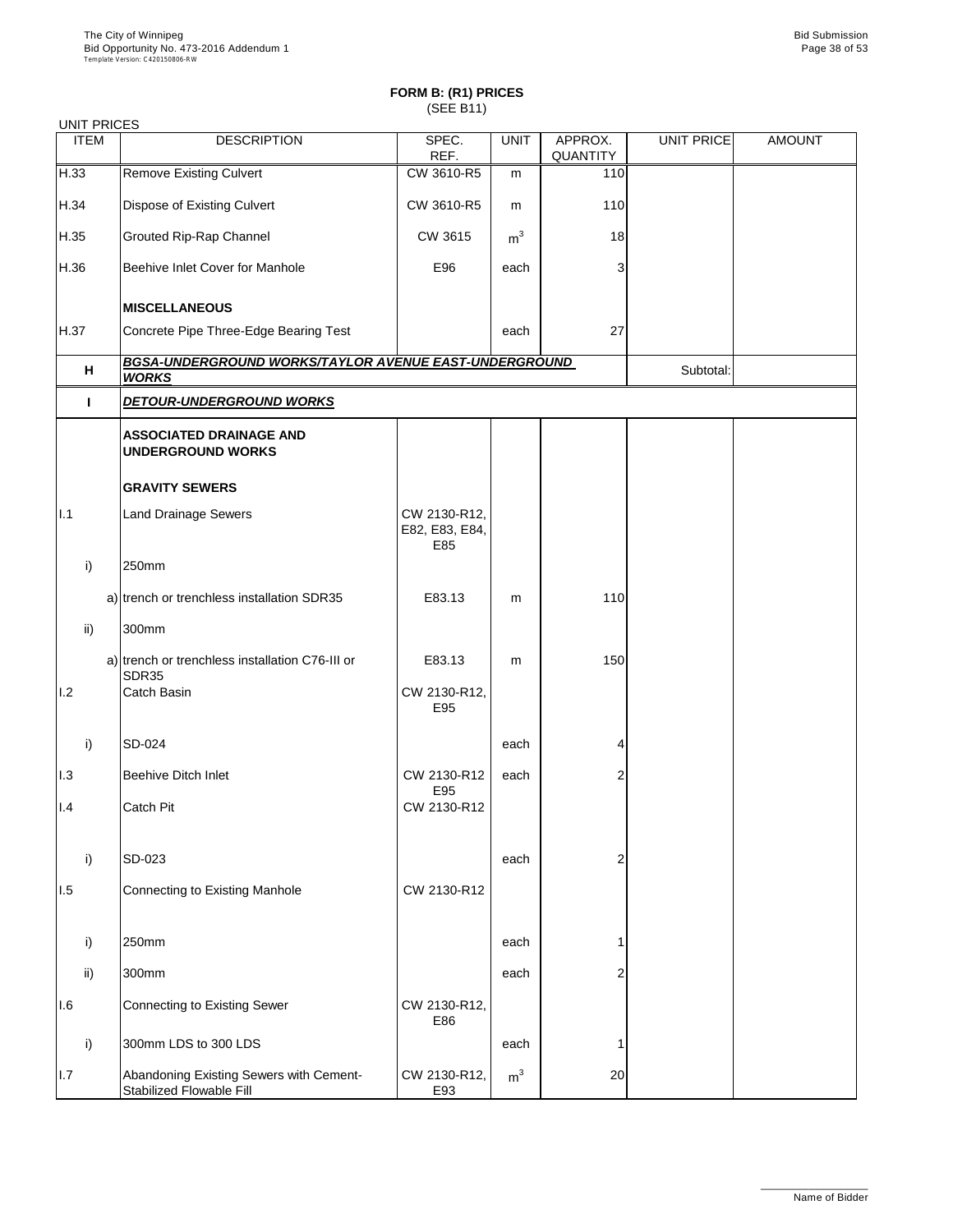| <b>UNIT PRICES</b> |                                                            |                                      |                 |                            |            |               |
|--------------------|------------------------------------------------------------|--------------------------------------|-----------------|----------------------------|------------|---------------|
| <b>ITEM</b>        | <b>DESCRIPTION</b>                                         | SPEC.<br>REF.                        | <b>UNIT</b>     | APPROX.<br><b>QUANTITY</b> | UNIT PRICE | <b>AMOUNT</b> |
| 1.8                | <b>Removal of Existing Catch Basins</b>                    | CW 2130-R12,<br>E94                  | each            | 6                          |            |               |
| 1.9                | <b>Removal of Existing Catch Pits</b>                      | CW 2130-R12,<br>E94                  | each            | 2                          |            |               |
| 1.10               | Sewer Inspection                                           | CW 2145-R3                           |                 |                            |            |               |
| i)                 | 250mm to 900mm                                             |                                      | m               | 260                        |            |               |
| H                  | <b>DETOUR-UNDERGROUND WORKS</b>                            |                                      |                 |                            | Subtotal:  |               |
| J                  | <b>MIDTOWN FEEDER MAIN PROTECTION</b>                      |                                      |                 |                            |            |               |
|                    | <b>ASSOCIATED DRAINAGE AND</b><br><b>UNDERGROUND WORKS</b> |                                      |                 |                            |            |               |
| J.1                | <b>FeederMain Protection</b>                               | CW 2110-R11<br>E80                   | $\mathsf{L}$ s. |                            |            |               |
| J                  | <b>MIDTOWN FEEDER MAIN PROTECTION</b>                      |                                      |                 |                            | Subtotal:  |               |
| K                  | <b>GRANT INTERSECTION-UNDERGROUND WORKS</b>                |                                      |                 |                            |            |               |
|                    | <b>ASSOCIATED DRAINAGE AND</b><br><b>UNDERGROUND WORKS</b> |                                      |                 |                            |            |               |
|                    | <b>WATERMAINS</b>                                          |                                      |                 |                            |            |               |
| K.1                | <b>Insulate Catch Basin</b>                                | E95                                  | each            | $\overline{2}$             |            |               |
| K.2                | Adjust, Relocate Existing Hydrant and Plug<br>Drain        | CW 2110-R11,<br>E88                  | each            | 4                          |            |               |
|                    | <b>GRAVITY SEWERS</b>                                      |                                      |                 |                            |            |               |
| K.3                | <b>Land Drainage Sewers</b>                                | CW 2130-R12<br>E82, E83, E84,<br>E85 |                 |                            |            |               |
| i)                 | 250mm                                                      |                                      |                 |                            |            |               |
|                    | a) trench or trenchless installation SDR35                 | E83.13                               | m               | 40                         |            |               |
| K.4                | Catch Basin                                                | CW 2130-R12,<br>E95                  |                 |                            |            |               |
| i)                 | SD-024                                                     |                                      | each            | 1                          |            |               |
| ii)                | $SD-025$                                                   |                                      | each            |                            |            |               |

| ii) | <b>SD-025</b>    |             | each | ⌒<br>_      |  |
|-----|------------------|-------------|------|-------------|--|
| K.5 | <b>Catch Pit</b> | CW 2130-R12 |      |             |  |
|     |                  |             |      |             |  |
|     | <b>SD-023</b>    |             | each | $\sim$<br>∼ |  |
|     |                  |             |      |             |  |

\_\_\_\_\_\_\_\_\_\_\_\_\_\_\_\_\_\_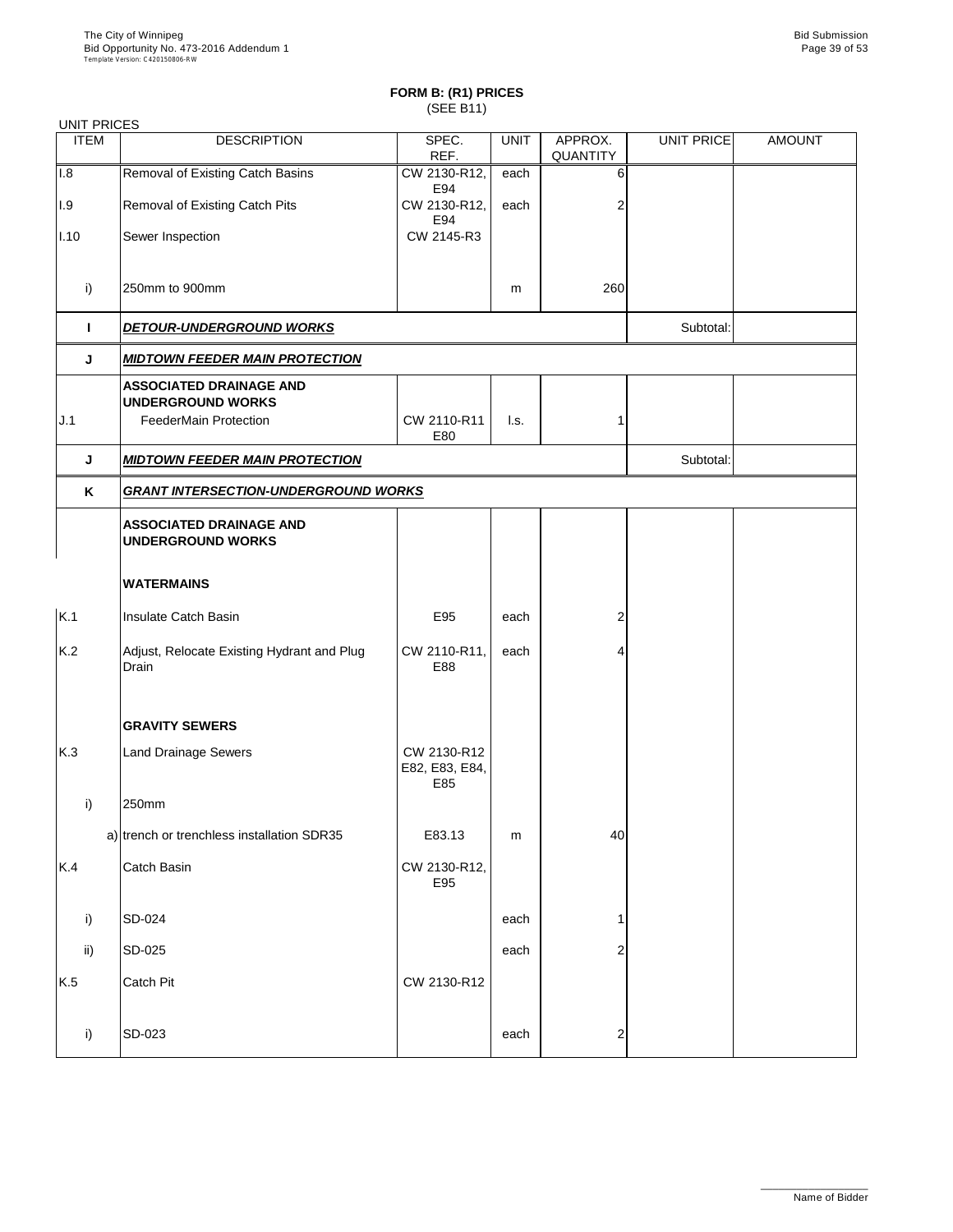#### UNIT PRICES

| <b>UNITENULU</b><br><b>ITEM</b> | <b>DESCRIPTION</b>                                                         | SPEC.<br>REF.       | <b>UNIT</b>    | APPROX.<br><b>QUANTITY</b> | UNIT PRICE | <b>AMOUNT</b> |
|---------------------------------|----------------------------------------------------------------------------|---------------------|----------------|----------------------------|------------|---------------|
| K.6                             | Remove and Replace Existing Catch Basin                                    | CW 2130-R12         |                |                            |            |               |
|                                 |                                                                            |                     |                |                            |            |               |
| i)                              | SD-024                                                                     |                     | each           | 5                          |            |               |
| ii)                             | <b>SD-025</b>                                                              |                     | each           |                            |            |               |
| K.7                             | Remove and Replace Existing Catch Pit                                      | CW 2130-R12         |                |                            |            |               |
| i)                              | SD-023                                                                     |                     | each           | 2                          |            |               |
| K.8                             | Connecting to Existing Manhole                                             | CW 2130-R12         |                |                            |            |               |
| i)                              | 250mm                                                                      |                     | each           |                            |            |               |
| K.9                             | Abandoning Existing Sewers with Cement-<br><b>Stabilized Flowable Fill</b> | CW 2130-R12,<br>E93 | m <sup>3</sup> | 2                          |            |               |
| K.10                            | Removal of Existing Catch Basins                                           | CW 2130-R12,<br>E94 | each           |                            |            |               |
| K.11                            | <b>Removal of Existing Catch Pits</b>                                      | CW 2130-R12,<br>E94 | each           | $\overline{2}$             |            |               |
| K.12                            | Sewer Inspection                                                           | CW 2145-R3          |                |                            |            |               |
| i)                              | 250mm to 900mm                                                             |                     | m              | 40                         |            |               |
| K.13                            | Adjustment of Catch Basin Frames                                           | CW 3210-R7          | each           | $\overline{2}$             |            |               |
| K                               | <b>GRANT INTERSECTION-UNDERGROUND WORKS</b>                                |                     |                |                            | Subtotal:  |               |
| L                               | <b>TAYLOR AVENUE WEST-UNDERGROUND WORKS</b>                                |                     |                |                            |            |               |
|                                 | <b>ASSOCIATED DRAINAGE AND</b><br><b>UNDERGROUND WORKS</b>                 |                     |                |                            |            |               |
|                                 | <b>WATERMAINS</b>                                                          |                     |                |                            |            |               |
| L.1                             | Watermain and Water Service Insulation                                     | CW 2110-R11         |                |                            |            |               |
| i)                              | In a trench (SD - 018)                                                     |                     |                |                            |            |               |
|                                 | a) $ 75$ mm thick                                                          |                     | m              | 165                        |            |               |
| L.2                             | Insulate Catch Basin                                                       | E95                 | each           |                            |            |               |

| IL.Z | Tinsulate Catch Basin                                                                    | EY5                 | eacn |  |  |
|------|------------------------------------------------------------------------------------------|---------------------|------|--|--|
| L.3  | Regrading of Existing Sewer Service - Up to 1.5   CW 2110-R11,  <br>metres Long<br>150mm | E92                 | each |  |  |
| L.4  | Regrading of Existing Sewer Service - Longer<br>Than 1.5 metres                          | CW 2110-R11,<br>E92 |      |  |  |

\_\_\_\_\_\_\_\_\_\_\_\_\_\_\_\_\_\_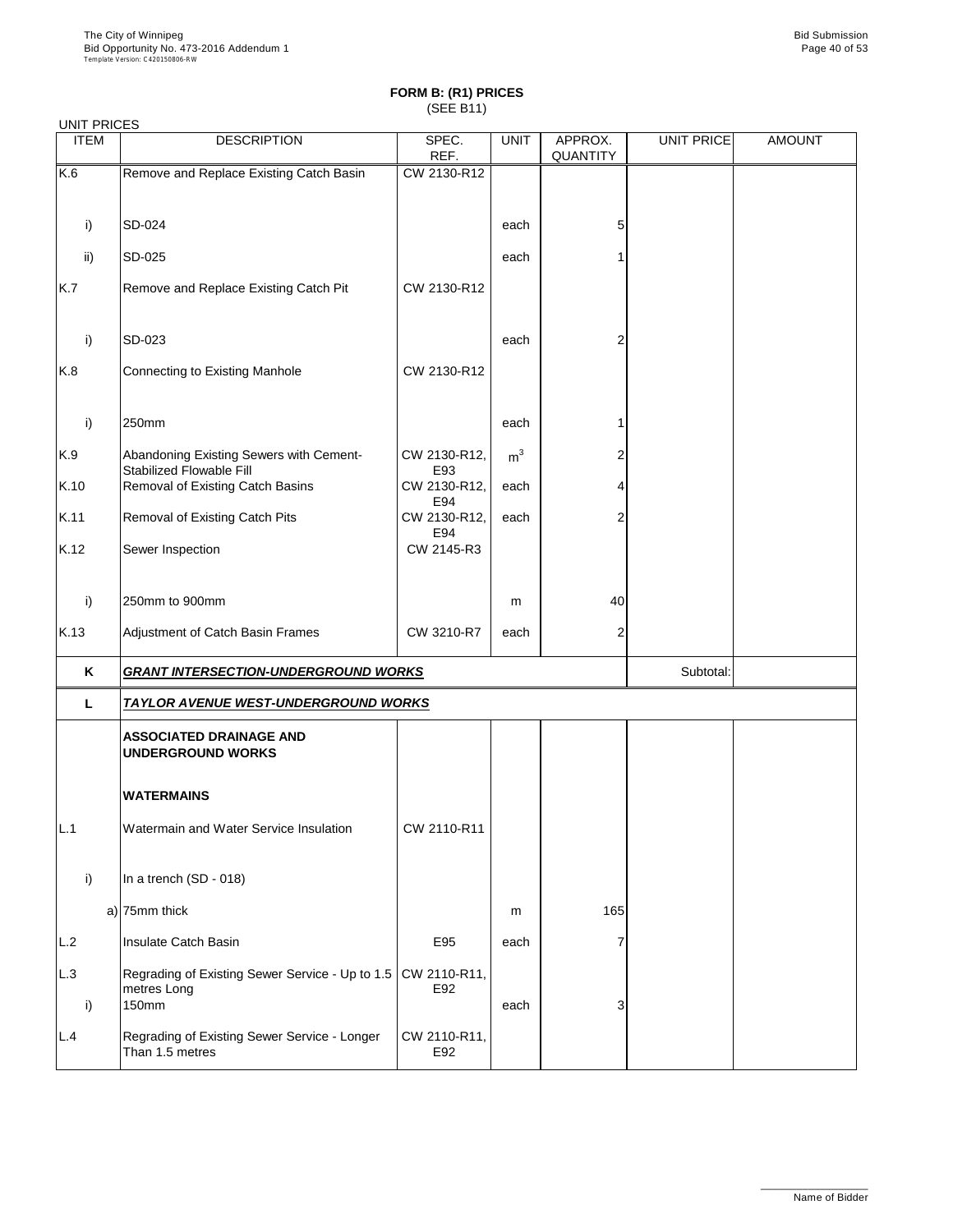| <b>UNIT PRICES</b><br><b>ITEM</b> | <b>DESCRIPTION</b>                                                | SPEC.                                 | <b>UNIT</b> | APPROX.  | UNIT PRICE | <b>AMOUNT</b> |
|-----------------------------------|-------------------------------------------------------------------|---------------------------------------|-------------|----------|------------|---------------|
|                                   |                                                                   | REF.                                  |             | QUANTITY |            |               |
| i)                                | <b>150mm</b>                                                      |                                       | m           | 55       |            |               |
| L.5                               | Adjust, Relocate Existing Hydrant and Plug<br>Drain               | CW 2110-R11<br>E88                    | each        | 13       |            |               |
| L.6                               | <b>Watermain Vertical Re-alignment</b>                            | CW 2110-R11<br>E90                    |             |          |            |               |
| i)                                | <b>150mm</b>                                                      |                                       | each        | 2        |            |               |
| $\mathsf{ii}$                     | 250mm                                                             |                                       | each        |          |            |               |
| iii)                              | 400mm                                                             |                                       | each        |          |            |               |
|                                   | <b>GRAVITY SEWERS</b>                                             |                                       |             |          |            |               |
| L.7                               | <b>Land Drainage Sewers</b>                                       | CW 2130-R12,<br>E82, E83, E84,<br>E85 |             |          |            |               |
| i)                                | 250mm                                                             |                                       |             |          |            |               |
|                                   | a) trench or trenchless installation SDR35                        | E83.13                                | m           | 530      |            |               |
| $\mathsf{ii}$ )                   | 300mm                                                             |                                       |             |          |            |               |
|                                   | a) trench or trenchless installation C76-III or<br>SDR35          | E83.13                                | m           | 110      |            |               |
| iii)                              | 450mm                                                             |                                       |             |          |            |               |
| iv)                               | a) trench or trenchless installation C76-III or<br>SDR35<br>525mm | E83.13                                | m           | 95       |            |               |
|                                   | a) trench or trenchless installation C76-III or<br>SDR35          | E83.13                                | m           | 110      |            |               |
| V)                                | 750mm                                                             |                                       |             |          |            |               |
| vi)                               | a) trench or trenchless installation C76-III or<br>SDR35<br>900mm | E83.13                                | m           | 135      |            |               |
|                                   | a) trench or trenchless installation C76-III or<br>SDR35          | E83.13                                | m           | 525      |            |               |
| vii)                              | 1050mm                                                            |                                       |             |          |            |               |
|                                   | a) trench or trenchless installation C76-III or<br>SDR35          | E83.13                                | m           | 200      |            |               |
| L.8                               | Manhole                                                           | CW 2130-R12,<br>E96                   |             |          |            |               |

| <b>SD-010</b>           |         |    |  |
|-------------------------|---------|----|--|
|                         |         |    |  |
| a) 1200mm diameter base | vert. m | 9' |  |
| b) 1500mm diameter base | vert. m | 6  |  |
|                         |         |    |  |

\_\_\_\_\_\_\_\_\_\_\_\_\_\_\_\_\_\_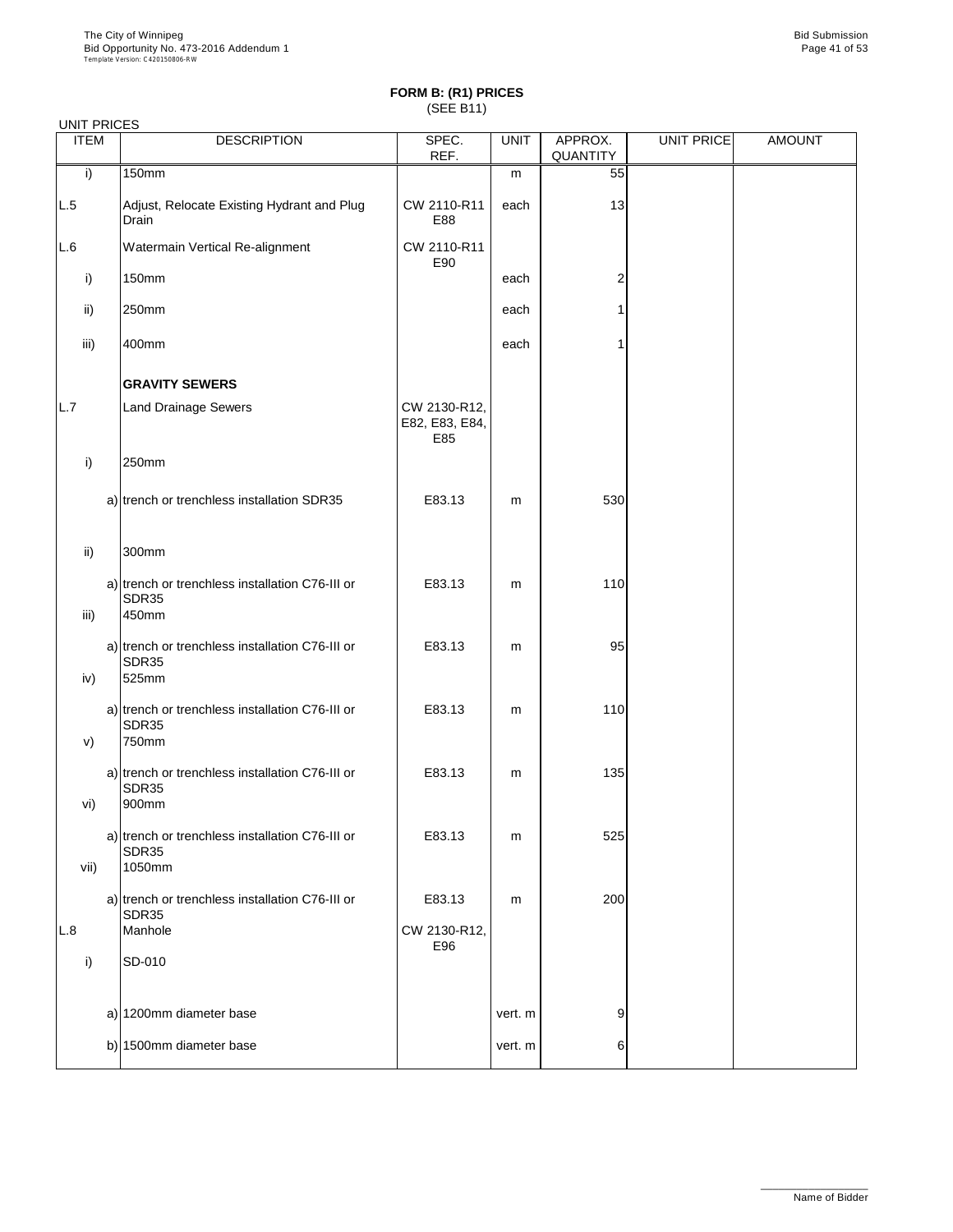|  | <b>UNIT PRICES</b> |
|--|--------------------|
|--|--------------------|

| <b>ONDER THE LIGHT</b><br><b>ITEM</b> | <b>DESCRIPTION</b>                                                         | SPEC.<br>REF.       | <b>UNIT</b>    | APPROX.<br><b>QUANTITY</b> | UNIT PRICE | <b>AMOUNT</b> |
|---------------------------------------|----------------------------------------------------------------------------|---------------------|----------------|----------------------------|------------|---------------|
|                                       | c) 1800mm diameter base                                                    |                     | vert. m        | 27                         |            |               |
|                                       | d) 2100mm diameter base                                                    |                     | vert. m        | 11                         |            |               |
| L.9                                   | Catch Basin                                                                | CW 2130-R12,<br>E95 |                |                            |            |               |
| i)                                    | <b>SD-024</b>                                                              |                     | each           | 23                         |            |               |
| ii)                                   | <b>SD-025</b>                                                              |                     | each           | $\overline{c}$             |            |               |
| L.10                                  | <b>Catch Pit</b>                                                           | CW 2130-R12         |                |                            |            |               |
| i)                                    | SD-023                                                                     |                     | each           | 7                          |            |               |
| L.11                                  | Connecting to Existing Catch Basin                                         | CW 2130-R12         |                |                            |            |               |
| i)                                    | 250mm                                                                      |                     | each           | 5                          |            |               |
| L.12                                  | <b>Connecting to Existing Sewer</b>                                        | CW 2130-R12,<br>E86 |                |                            |            |               |
| i)                                    | 900mm LDS to 900 LDS                                                       |                     | each           |                            |            |               |
| ii)                                   | 1050mm LDS to 1050 LDS                                                     |                     | each           |                            |            |               |
| L.13                                  | Abandoning Existing Sewers with Cement-<br><b>Stabilized Flowable Fill</b> | CW 2130-R12,<br>E93 | m <sup>3</sup> | 30                         |            |               |
| L.14                                  | <b>Removal of Existing Catch Basins</b>                                    | CW 2130-R12,<br>E94 | each           | 24                         |            |               |
| L.15                                  | Sewer Inspection                                                           | CW 2145-R3          |                |                            |            |               |
| i)                                    | 250mm to 900mm                                                             |                     | m              | 1505                       |            |               |
| $\mathsf{ii}$                         | larger than 900mm and egg shaped                                           |                     | m              | 200                        |            |               |
| L.16                                  | Manhole Inspection                                                         | CW 2145-R3          | each           | 16                         |            |               |
| L.17                                  | <b>Remove Existing Culvert</b>                                             | CW 3610-R5          | m              | 13                         |            |               |
| L.18                                  | <b>Dispose of Existing Culvert</b>                                         | CW 3610-R5          | m              | 13                         |            |               |
| L.19                                  | <b>LDS Inlet Headwall with Grate</b>                                       |                     |                |                            |            |               |

| ⊺∩mm                                        | E98 | each | - |          |  |
|---------------------------------------------|-----|------|---|----------|--|
| <b>TAYLOR AVENUE WEST-UNDERGROUND WORKS</b> |     |      |   | 3ubtotal |  |

\_\_\_\_\_\_\_\_\_\_\_\_\_\_\_\_\_\_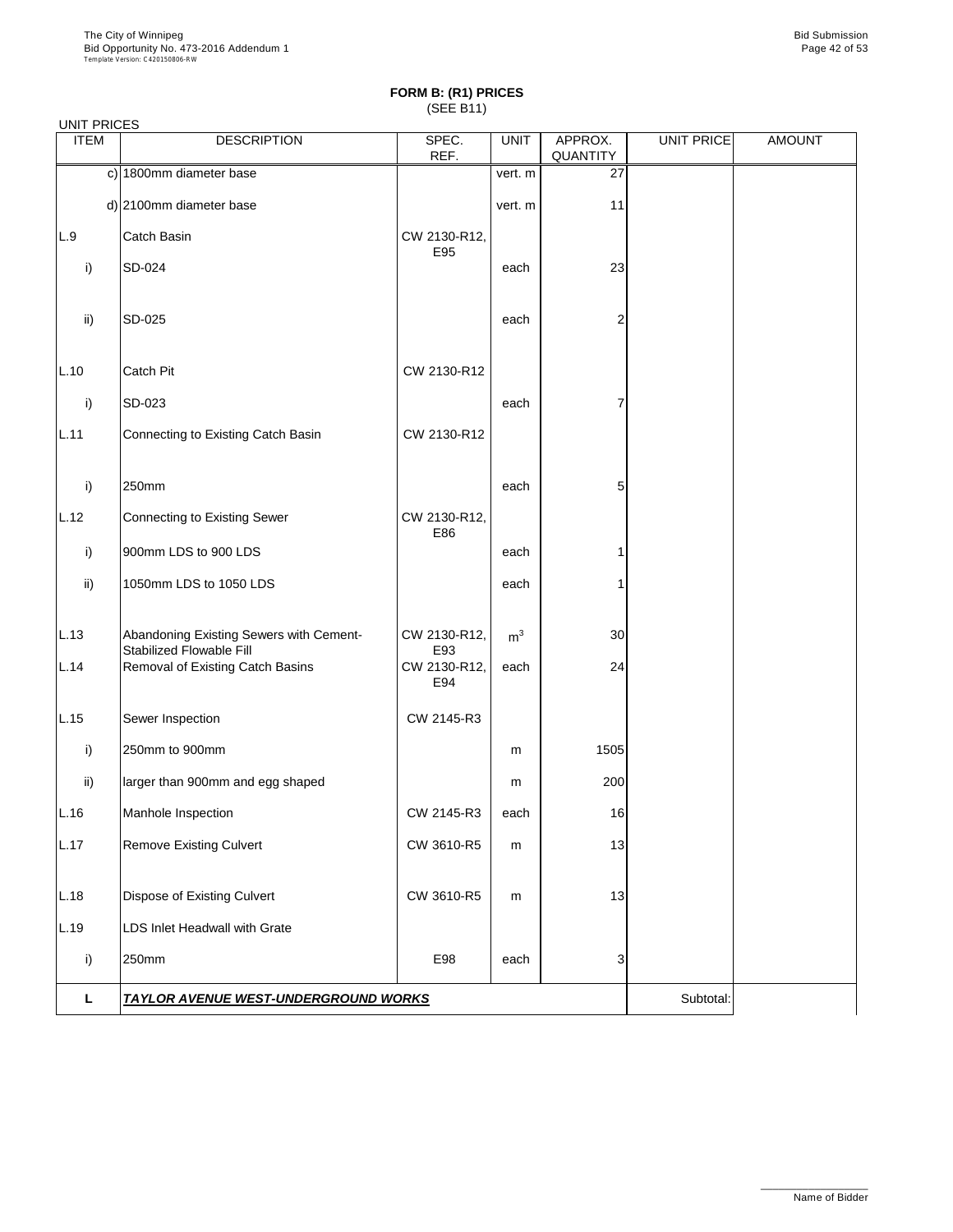| <b>UNIT PRICES</b> |                                                            |                                       |             |                            |            |               |
|--------------------|------------------------------------------------------------|---------------------------------------|-------------|----------------------------|------------|---------------|
| <b>ITEM</b>        | <b>DESCRIPTION</b>                                         | SPEC.<br>REF.                         | <b>UNIT</b> | APPROX.<br><b>QUANTITY</b> | UNIT PRICE | <b>AMOUNT</b> |
| M                  | UNDERPASS OUTLET-UNDERGROUND WORKS                         |                                       |             |                            |            |               |
|                    | <b>ASSOCIATED DRAINAGE AND</b><br><b>UNDERGROUND WORKS</b> |                                       |             |                            |            |               |
|                    | <b>WATERMAINS</b>                                          |                                       |             |                            |            |               |
| M.1                | Watermain Vertical Re-alignment                            | CW 2110-R11<br>E90                    |             |                            |            |               |
| $\mathsf{i}$       | 400mm                                                      |                                       | each        |                            |            |               |
|                    | <b>GRAVITY SEWERS</b>                                      |                                       |             |                            |            |               |
| M.2                | <b>Land Drainage Sewers</b>                                | CW 2130-R12,<br>E82, E83, E84,<br>E85 |             |                            |            |               |
| i)                 | 300mm                                                      |                                       |             |                            |            |               |
|                    | a) trenchless installation C76-V (CN ROW)                  |                                       | m           | 35                         |            |               |
| ii)                | 1200mm                                                     |                                       |             |                            |            |               |
|                    | a) trench or trenchless installation C76-III or<br>SDR35   | E83.13                                | m           | 70                         |            |               |
|                    | b) trench or trenchless installation C76-IV or<br>SDR35    | E83.13                                | m           | 110                        |            |               |
|                    | c) trench or trenchless installation C76-V or<br>SDR35     | E83.13                                | m           | 245                        |            |               |
| M.3                | Manhole                                                    | CW 2130-R12,<br>E96                   |             |                            |            |               |
| i)                 | SD-010                                                     |                                       |             |                            |            |               |
|                    | a) 2100mm diameter base                                    |                                       | vert. m     | 30                         |            |               |
| M.4                | <b>Beehive Ditch Inlet</b>                                 | CW 2130-R12<br>E95                    | each        |                            |            |               |
| M.5                | <b>Catch Pit</b>                                           | CW 2130-R12                           |             |                            |            |               |
| i)                 | SD-023                                                     |                                       | each        |                            |            |               |
| M.6                | Connecting to Existing Sewer                               | CW 2130-R12,<br>E86                   |             |                            |            |               |
| i)                 | 300mm LDS to 300 LDS                                       |                                       | each        |                            |            |               |
| $\mathsf{ii}$      | 1200mm LDS to 1200 LDS                                     |                                       | each        |                            |            |               |
|                    |                                                            |                                       |             |                            |            |               |

\_\_\_\_\_\_\_\_\_\_\_\_\_\_\_\_\_\_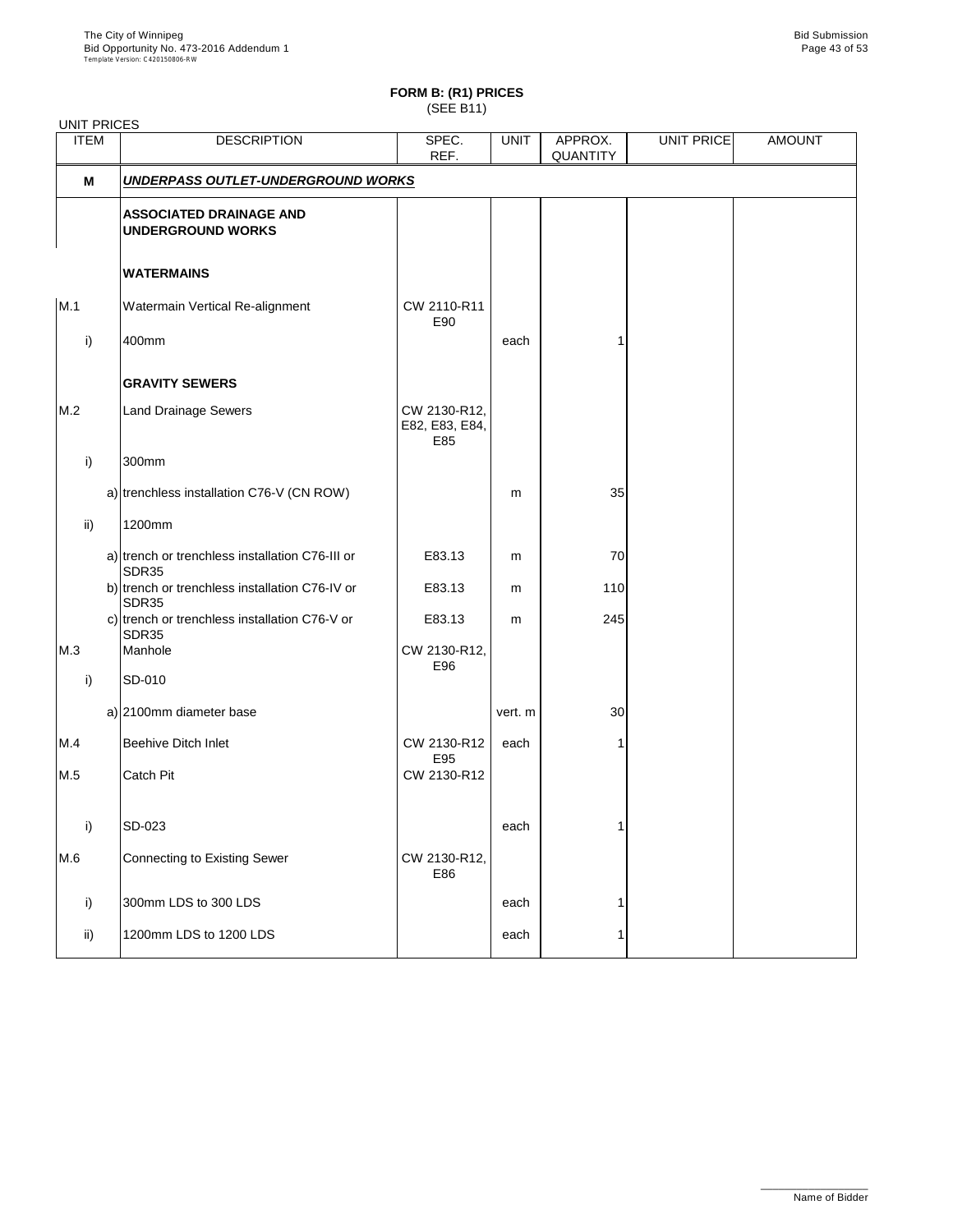| <b>UNIT PRICES</b> |                                                         |                  |                           |                            |                   |               |
|--------------------|---------------------------------------------------------|------------------|---------------------------|----------------------------|-------------------|---------------|
| <b>ITEM</b>        | <b>DESCRIPTION</b>                                      | SPEC.<br>REF.    | <b>UNIT</b>               | APPROX.<br><b>QUANTITY</b> | <b>UNIT PRICE</b> | <b>AMOUNT</b> |
| M.7                | Sewer Inspection                                        | CW 2145-R3       |                           |                            |                   |               |
|                    |                                                         |                  |                           |                            |                   |               |
| $\mathsf{i}$       | 250mm to 900mm                                          |                  | m                         | 35                         |                   |               |
| $\mathsf{ii}$      | larger than 900mm and egg shaped                        |                  | m                         | 425                        |                   |               |
| M.8                | Manhole Inspection                                      | CW 2145-R3       | each                      | 6                          |                   |               |
| M                  | <b>UNDERPASS OUTLET-UNDERGROUND WORKS</b>               |                  |                           |                            | Subtotal:         |               |
| N                  | <b>PUMPINGSTATION</b>                                   |                  |                           |                            |                   |               |
| N.1                | <b>Sub Structure</b>                                    | E99              | I.s.                      |                            |                   |               |
| N.2                | <b>Super Structure</b>                                  | E100             | I.s.                      |                            |                   |               |
| N.3                | <b>Process Mechanical Systems</b>                       | E101             | I.s.                      |                            |                   |               |
| N.4                | Plumbing and HVAC Mechanical Systems                    | E102             | l.s.                      |                            |                   |               |
| N.5                | Electrical, Instrumentation and Control Systems         | E103             | l.s.                      |                            |                   |               |
| N.6                | Structural Excavation and Shoring for Pumping           | E110             | l.s.                      |                            |                   |               |
| N.7                | <b>Station</b><br>Pumping Well Installation and Testing | E104             |                           |                            |                   |               |
| i)                 | Pumping Well Installation                               |                  | each                      | 4                          |                   |               |
| $\mathsf{ii}$      | Additional Pumping Well Drilling Depth                  |                  | m                         | 40                         |                   |               |
| iii)               | <b>Additional Well Development</b>                      |                  | hour                      | 16                         |                   |               |
| N.8                | System Installation                                     | E104             | $\mathsf{L}$ s.           |                            |                   |               |
| N.9                | <b>System Operation</b>                                 | E104             | $\mathsf{I}.\mathsf{s}$ . | 1                          |                   |               |
| N.10               | <b>System Decommissioning</b>                           | E104             | I.s.                      |                            |                   |               |
| N.11               | <b>Well Decommissioning</b>                             | E104             |                           |                            |                   |               |
| i)                 | Pumping Well Decommissioning                            |                  | each                      | 4                          |                   |               |
| $\mathsf{ii}$      | Monitoring Well Decommissioning                         |                  | each                      | 6                          |                   |               |
| N.12               | Applicable MRST (PST) on Items N.3 to N.5               | <b>B11</b>       | $\mathsf{I}.\mathsf{s}$ . |                            |                   |               |
| $\mathbf N$        | <b>PUMPINGSTATION</b>                                   |                  |                           |                            | Subtotal:         |               |
| $\mathbf O$        | <b>RAILWORKS</b>                                        |                  |                           |                            |                   |               |
|                    | <b>EARTH AND BASE WORKS</b>                             |                  |                           |                            |                   |               |
|                    | <b>SHOOFLY - CONSTRUCTION</b>                           |                  |                           |                            |                   |               |
| O.1                | <b>Topsoil Excavation</b>                               | CW3170-R3<br>E77 | m <sup>3</sup>            | 2147                       |                   |               |
| O.2                | <b>Common Excavation Suitable Site Material</b>         | CW3170-R3<br>E77 | m <sup>3</sup>            | 334                        |                   |               |

\_\_\_\_\_\_\_\_\_\_\_\_\_\_\_\_\_\_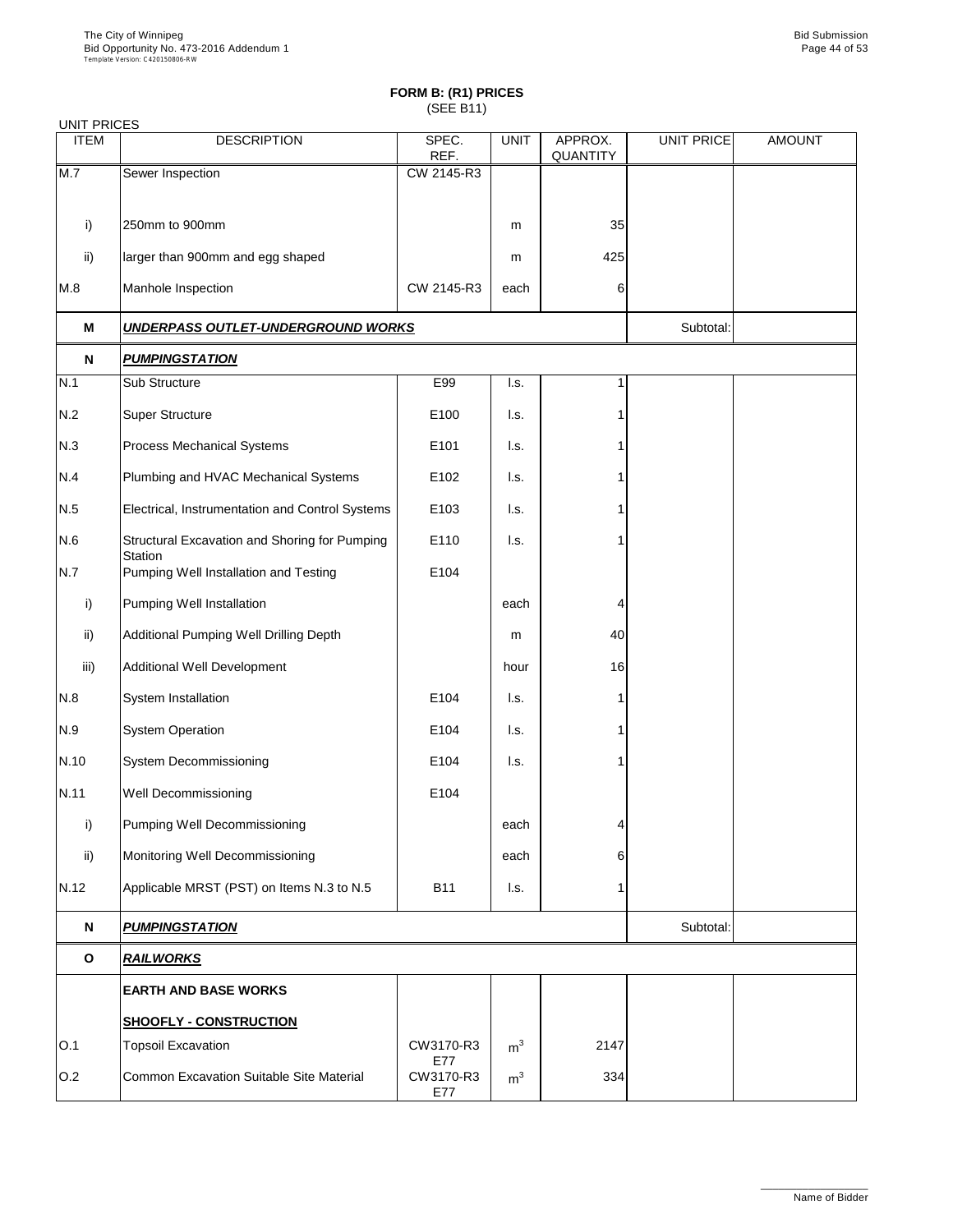#### UNIT PRICES

| <b>ITEM</b>  | <b>DESCRIPTION</b>                            | SPEC.<br>REF.     | <b>UNIT</b>    | APPROX.<br><b>QUANTITY</b> | UNIT PRICE | <b>AMOUNT</b> |
|--------------|-----------------------------------------------|-------------------|----------------|----------------------------|------------|---------------|
| O.3          | Common Excavation Unsuitable Site Material    | CW3170-R3<br>E77  | m <sup>3</sup> | 12035                      |            |               |
| O.4          | <b>Chain Link Fence Removal</b>               | E42               | m              | 70                         |            |               |
| O.5          | <b>Asphalt Removal</b>                        | CW3110 R19        | m <sup>2</sup> | 737                        |            |               |
| O.6          | <b>Concrete Removal</b>                       | CW3110 R19        | m <sup>2</sup> | 48                         |            |               |
| O.7          | <b>Supply and Placing Subballast Material</b> | E78               | m <sup>3</sup> | 3706                       |            |               |
| O.8          | Corrugated Steel Pipe (CSP) Culverts          | CW3610-R5<br>E79  |                |                            |            |               |
| i)           | 150mm Perf CSP (1.6mm Thick)                  |                   | m              | 88                         |            |               |
| ii)          | 900mm CSP STN 0+539.830 (2.0mm Thick)         |                   | m              | 18                         |            |               |
| iii)         | 900mm CSP STN 0+564.271(2.0mm Thick)          |                   | m              | 49                         |            |               |
| iv)          | 900mm CSP STN 0+611.000(2.0mm Thick)          |                   | m              | 25                         |            |               |
| V)           | 600mm CSP STN0+452.332 (1.6mm Thick)          |                   | m              | 40                         |            |               |
|              | <b>MAINTRACK - CONSTRUCTION</b>               |                   |                |                            |            |               |
| O.9          | <b>Excavation to Waste</b>                    | E77               |                |                            |            |               |
| $\mathsf{i}$ | <b>Ballast</b>                                |                   | m <sup>3</sup> | 1251                       |            |               |
| ii)          | Subballast                                    |                   | m <sup>3</sup> | 1890                       |            |               |
| iii)         | Subgrade                                      |                   | m <sup>3</sup> | 1080                       |            |               |
| O.10         | <b>Placing Suitable Site Material</b>         | CW3170-R3<br>E77  | m <sup>3</sup> | 6185                       |            |               |
| O.11         | Supply and Placing Subballast Material        | E78               | m <sup>3</sup> | 1796                       |            |               |
| O.12         | <b>Ditch Excavation</b>                       | CW3110-R19<br>E77 | m <sup>3</sup> | 7100                       |            |               |
|              | <b>SHOOFLY - REMOVAL AND FINSHING</b>         |                   |                |                            |            |               |
| O.13         | Salvage Ballast                               | E77               | m <sup>3</sup> | 4908                       |            |               |
| O.14         | Salvage Subballast                            | E77               | m <sup>3</sup> | 3706                       |            |               |
| O.15         | <b>Removal of Existing Culverts</b>           | CW3610-R5<br>E79  |                |                            |            |               |
| i)           | 150mm Perf CSP (1.6mm Thick)                  |                   | m              | 88                         |            |               |
| ii)          | 900mm CSP STN 0+539.830 (2.0mm Thick)         |                   | m              | 18                         |            |               |

| iii) | 900mm CSP STN 0+564.271(2.0mm Thick) | m | 49 |
|------|--------------------------------------|---|----|
| IV)  | 900mm CSP STN 0+611.000(2.0mm Thick) | m | 25 |
| V)   | 600mm CSP STN0+452.332 (1.6mm Thick) | m |    |



\_\_\_\_\_\_\_\_\_\_\_\_\_\_\_\_\_\_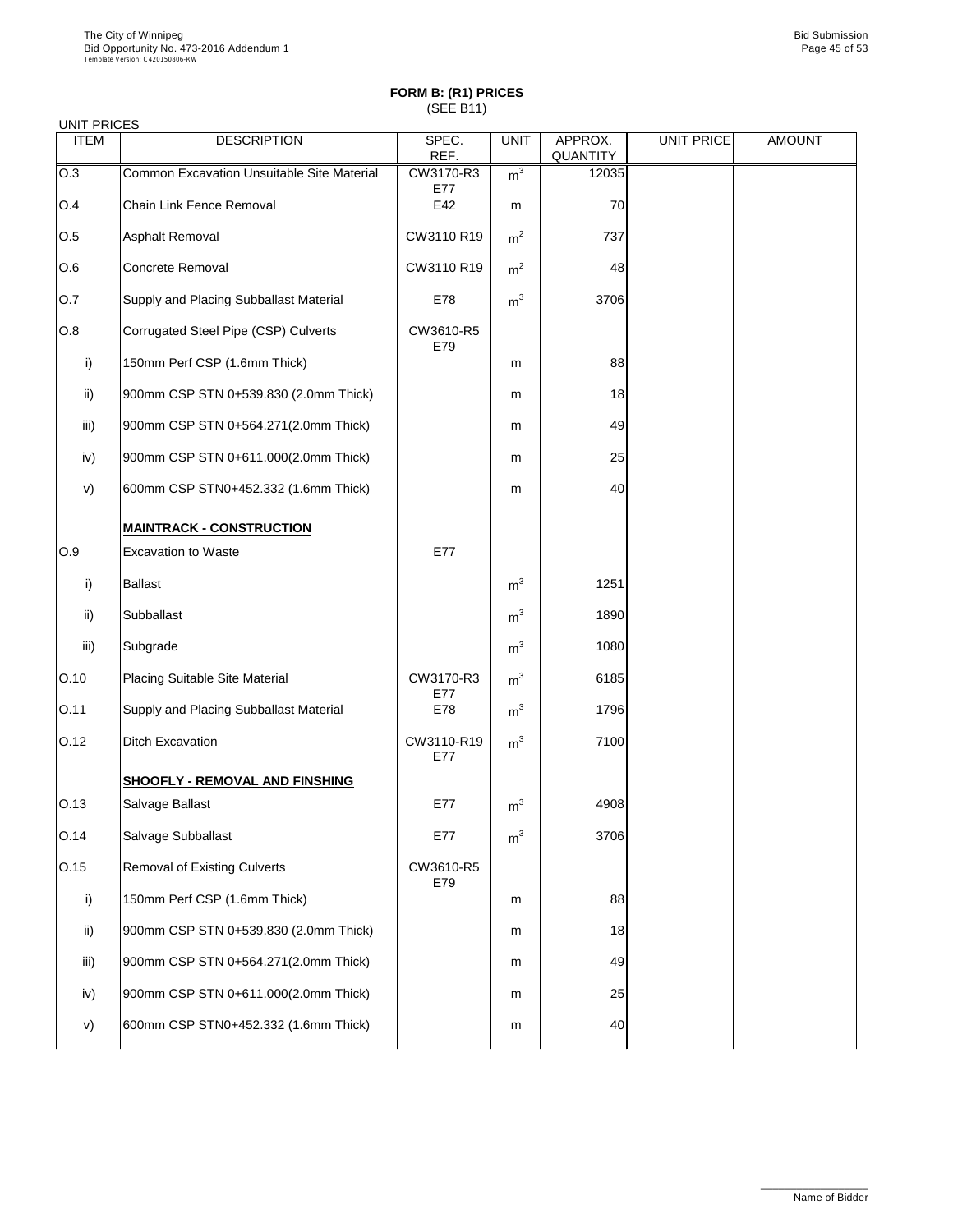| <b>UNIT PRICES</b> |                                                                 |                  |                           |                            |                   |               |
|--------------------|-----------------------------------------------------------------|------------------|---------------------------|----------------------------|-------------------|---------------|
| <b>ITEM</b>        | <b>DESCRIPTION</b>                                              | SPEC.<br>REF.    | <b>UNIT</b>               | APPROX.<br><b>QUANTITY</b> | <b>UNIT PRICE</b> | <b>AMOUNT</b> |
| O.16               | Corrugated Steel Pipe (CSP) Culverts                            | CW3610-R5<br>E79 |                           |                            |                   |               |
| i)                 | 600mm CSP STN0+452.332 (1.6mm Thick)                            |                  | m                         | 40                         |                   |               |
| O.17               | Supply and Place Base Course Material                           | CW3110-R19       | m <sup>3</sup>            | 470                        |                   |               |
| O.18               | Seeding                                                         | E47              | m <sup>2</sup>            | 10100                      |                   |               |
| $\mathbf 0$        | <b>RAILWORKS</b>                                                |                  |                           |                            | Subtotal:         |               |
| $\mathsf{P}$       | <b>BRIDGE, AND OHSS</b>                                         |                  |                           |                            |                   |               |
| P.1                | <b>Mobilization and Demobilization</b>                          | E7               | I.s.                      | 1                          |                   |               |
| P.2                | <b>Structural Excavation</b>                                    | E56              | $\mathsf{I}.\mathsf{s}$ . |                            |                   |               |
| P.3                | Temporary Shoring, Excavation, Dewatering<br>and Monitoring     | E58              | $\mathsf{I}.\mathsf{s}$ . |                            |                   |               |
| P.4                | <b>Supplying Steel H Piles</b>                                  | E60              | m                         | 600                        |                   |               |
| P.5                | <b>Driving Steel Piles</b>                                      | E60              | m                         | 600                        |                   |               |
| P.6                | Supplying of Steel H Pile Tips                                  | E60              | each                      | 36                         |                   |               |
| P.7                | Installation of Steel H Pile Tips                               | E60              | each                      | 36                         |                   |               |
| P.8                | <b>Splicing Steel H Piles</b>                                   | E60              | each                      | 36                         |                   |               |
| P.9                | <b>Rock-Socketed Caissons</b>                                   |                  |                           |                            |                   |               |
| i)                 | Supply and Install Rock-Socketed Caissons                       | E59, E62         | I.s.                      |                            |                   |               |
| $\mathsf{ii}$ )    | Added Length of Rock-Socket                                     | E59              | m                         | 20                         |                   |               |
| iii)               | Added Length of Steel Casing into<br><b>Weathered Rock Zone</b> | E59              | m                         | 5                          |                   |               |
| iv)                | Subtracted Length of Rock-Socketed<br>Caisson                   | E59              | m                         | $-15$                      |                   |               |
| P.10               | <b>Steel Casing Tips</b>                                        |                  |                           |                            |                   |               |
| i)                 | <b>Supply of Steel Casing Tips</b>                              | E <sub>59</sub>  | each                      | 9                          |                   |               |
| $\mathsf{ii}$      | Installation of Steel Casing Tips                               | E59              | each                      | 9                          |                   |               |
| P.11               | Pile Dynamic Analyzer (PDA) Testing                             | E61              | I.s.                      |                            |                   |               |

\_\_\_\_\_\_\_\_\_\_\_\_\_\_\_\_\_\_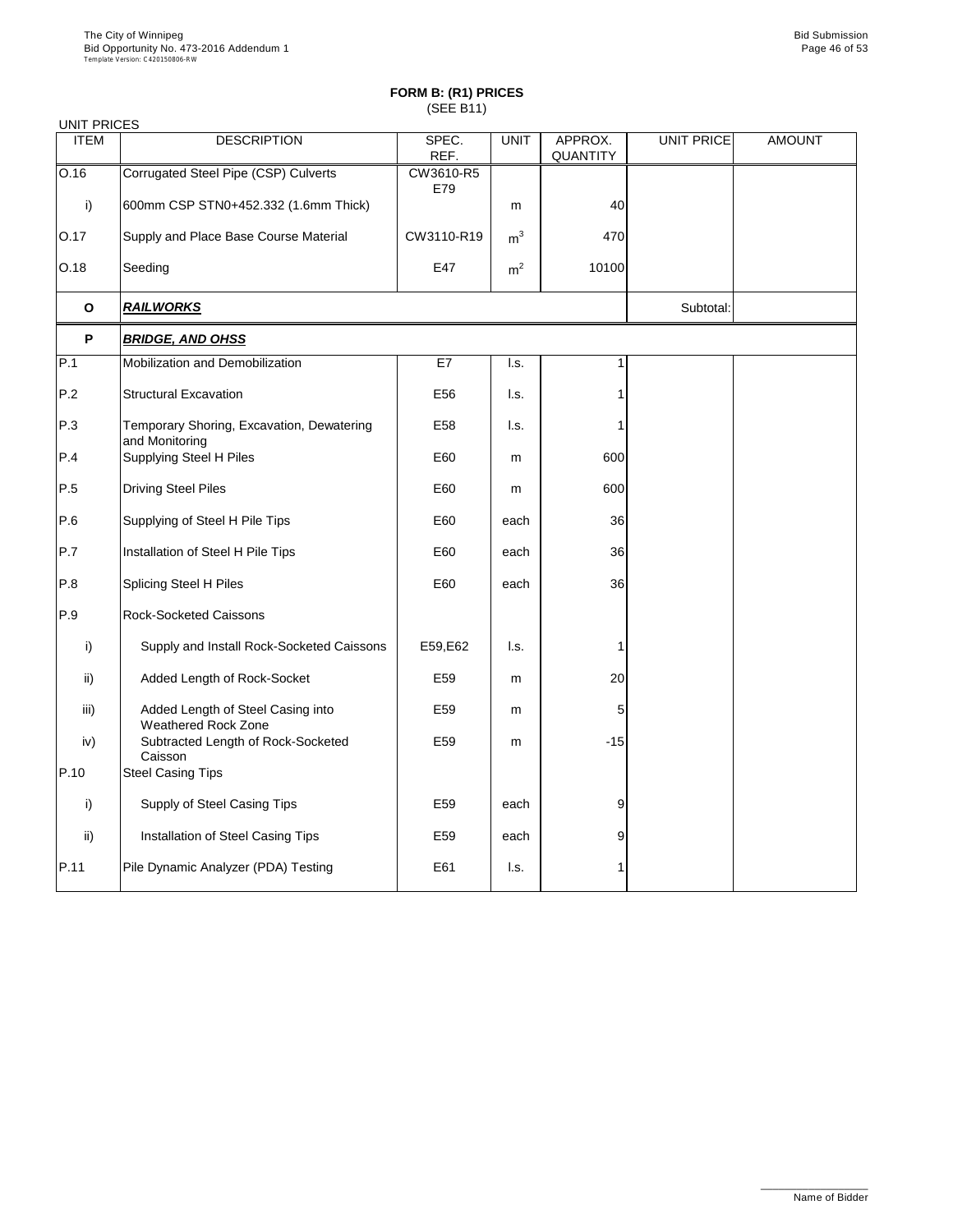| <b>UNIT PRICES</b> |                                                                                     |               |                |                            |                   |               |
|--------------------|-------------------------------------------------------------------------------------|---------------|----------------|----------------------------|-------------------|---------------|
| <b>ITEM</b>        | <b>DESCRIPTION</b>                                                                  | SPEC.<br>REF. | <b>UNIT</b>    | APPROX.<br><b>QUANTITY</b> | <b>UNIT PRICE</b> | <b>AMOUNT</b> |
| P.12               | <b>Supplying Reinforcing Steel</b>                                                  |               |                |                            |                   |               |
| i)                 | <b>Plain Steel</b>                                                                  | E63           | kg             | 23,660                     |                   |               |
| ii)                | <b>Galvanized Steel</b>                                                             | E63           | kg             | 200,500                    |                   |               |
| iii)               | <b>Stainless Steel</b>                                                              | E63           | kg             | 12,562                     |                   |               |
| P.13               | <b>Placing Reinforcing Steel</b>                                                    | E63           | kg             | 236,722                    |                   |               |
| P.14               | Supply and Place Structural Concrete                                                |               |                |                            |                   |               |
| i)                 | Abutment                                                                            | E62           | I.s.           |                            |                   |               |
| $\mathsf{ii}$      | Pier Caps                                                                           | E62           | I.s.           |                            |                   |               |
| iii)               | Deck and Trainman's Walkways                                                        | E62           | I.s.           |                            |                   |               |
| iv)                | Shoulder and Median Traffic Barriers                                                | E62           | I.s.           |                            |                   |               |
| V)                 | <b>Slope Protection Paving</b>                                                      | E62           | I.s.           |                            |                   |               |
| P.15               | Supplying and Placing Subsurface Drainage                                           | E55           | I.s.           |                            |                   |               |
| P.16               | <b>Structural Backfilling</b>                                                       | E57           | I.s.           |                            |                   |               |
| P.17               | <b>Heating Concrete</b>                                                             | E62           | m <sup>3</sup> | 300                        |                   |               |
| P.18               | Supply, Fabrication and Delivery of Steel<br><b>Reinforced Elastomeric Bearings</b> |               |                |                            |                   |               |
| $\mathsf{i}$       | Bearings "EB1"                                                                      | E64           | each           | 16                         |                   |               |
| $\mathsf{ii}$ )    | Bearings "EB2"                                                                      | E64           | each           | 8                          |                   |               |
| P.19               | Installation of Steel Reinforced Elastomeric<br><b>Bearings</b>                     |               |                |                            |                   |               |
| $\mathsf{i}$       | Bearings "EB1"                                                                      | E64           | each           | 16                         |                   |               |
| $\mathsf{ii}$      | Bearings "EB2"                                                                      | E64           | each           | 8                          |                   |               |

\_\_\_\_\_\_\_\_\_\_\_\_\_\_\_\_\_\_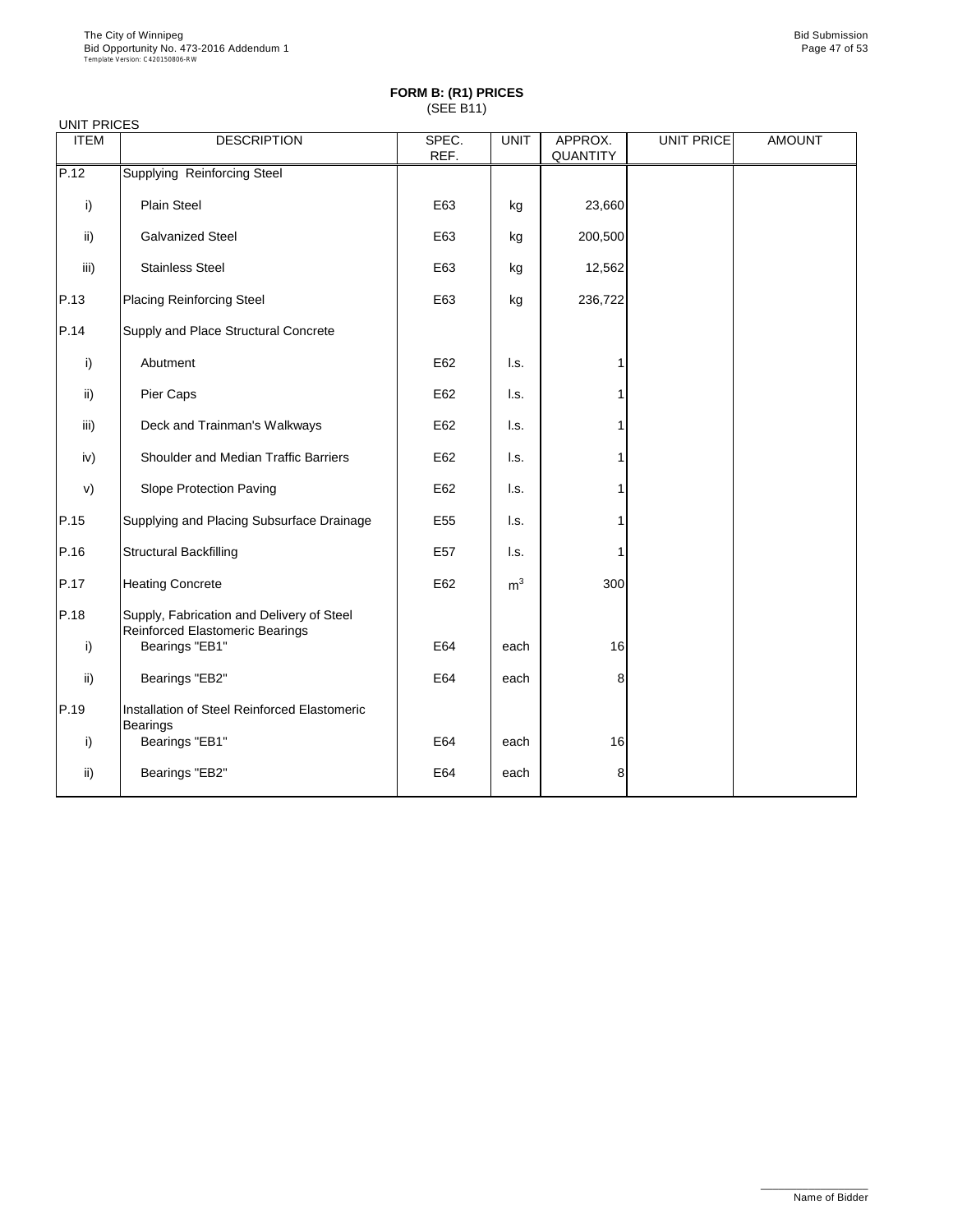| <b>UNIT PRICES</b> |                                                                                 |               |                           |                            |                   |               |
|--------------------|---------------------------------------------------------------------------------|---------------|---------------------------|----------------------------|-------------------|---------------|
| <b>ITEM</b>        | <b>DESCRIPTION</b>                                                              | SPEC.<br>REF. | <b>UNIT</b>               | APPROX.<br><b>QUANTITY</b> | <b>UNIT PRICE</b> | <b>AMOUNT</b> |
| P.20               | Supply, Fabrication and Delivery of Structural<br><b>Steel</b>                  | E65           | $\mathsf{I}.\mathsf{s}$ . |                            |                   |               |
| P.21               | <b>Erection of Structural Steel</b>                                             | E66           | I.s.                      |                            |                   |               |
| P.22               | Supply and Installation of Expansion Joints                                     | E69           | I.s.                      |                            |                   |               |
| P.23               | Supply and Install Moveable Deck Hoarding                                       | E62           | I.s.                      |                            |                   |               |
| P.24               | Supply and Fabricate Miscellaneous Metal                                        | E71           | I.s.                      |                            |                   |               |
| P.25               | <b>Placing Miscellaneous Metal</b>                                              | E71           | I.s.                      |                            |                   |               |
| P.26               | Supply and Placement of Waterproofing                                           | E70           | I.s.                      |                            |                   |               |
| P.27               | Supply and Installation of Bridge Electrical                                    | E73           | I.s.                      |                            |                   |               |
| P.28               | Cast-in-Place Concrete Pile Foundations                                         |               |                           |                            |                   |               |
| i)                 | S780 - 762 mm Diameter Pile                                                     | E74           | each                      |                            |                   |               |
| $\mathsf{ii}$ )    | S781 - 915 mm Diameter Pile                                                     | E74           | each                      |                            |                   |               |
| iii)               | S782 - 762 mm Diameter Pile                                                     | E74           | each                      |                            |                   |               |
| iv)                | S783 - 915 mm Diameter Pile                                                     | E74           | each                      |                            |                   |               |
| V)                 | S784 - 1219 mm Diameter Pile                                                    | E74           | each                      |                            |                   |               |
| vi)                | S785 - 1219 mm Diameter Pile                                                    | E74           | each                      | $\overline{2}$             |                   |               |
| P.29               | Abandonment of Piles due to Utility Interference                                |               | each                      |                            |                   |               |
| P.30               | Supply and Installation of New Steel Overhead<br><b>Sign Support Structures</b> |               |                           |                            |                   |               |
| i)                 | S780 - WB Grant Ave at Waverley St                                              | E75           | each                      |                            |                   |               |
| ii)                | S781 - NB Waverley St at Taylor Ave                                             | E75           | each                      |                            |                   |               |

\_\_\_\_\_\_\_\_\_\_\_\_\_\_\_\_\_\_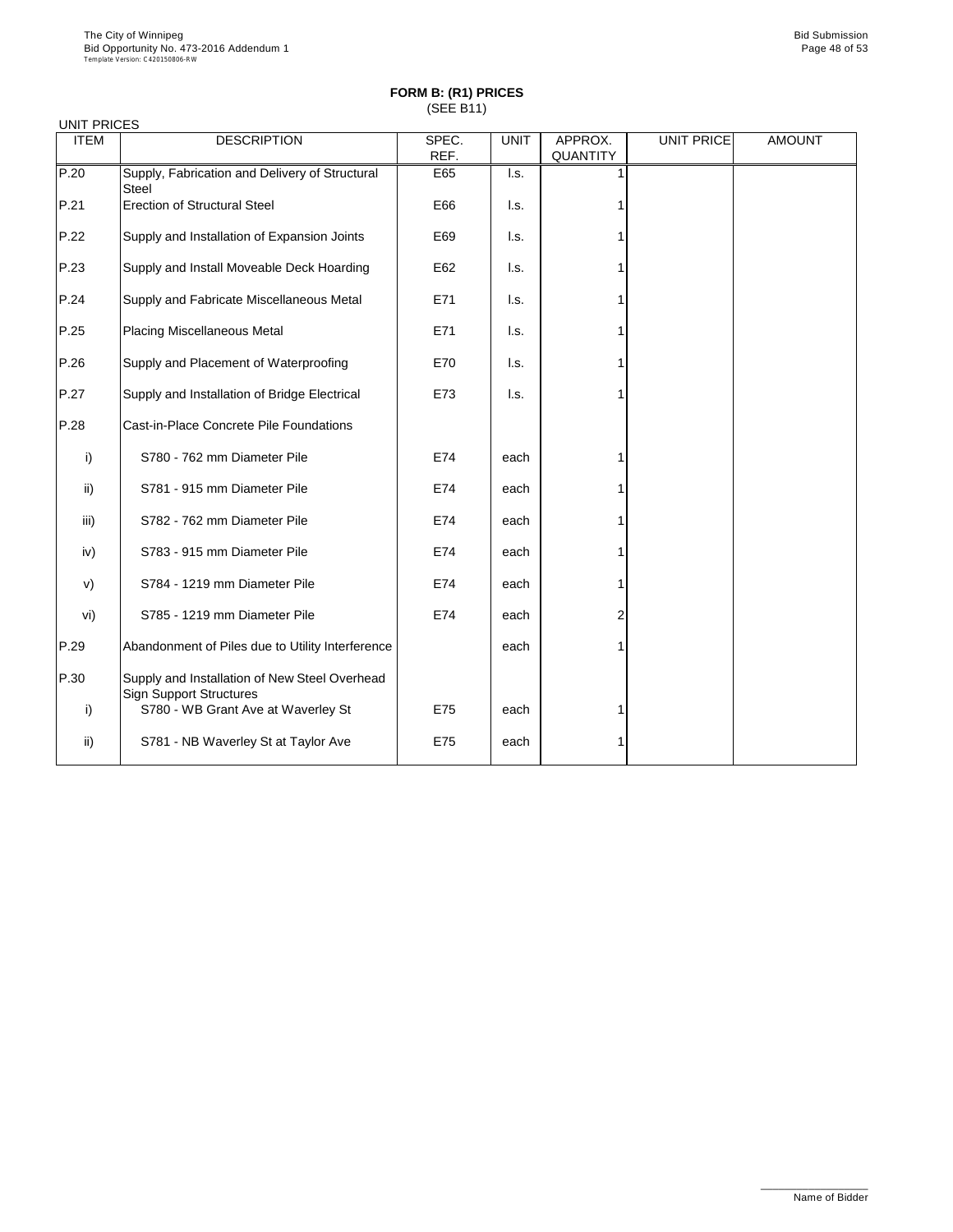| <b>UNIT PRICES</b> |                                                                              |               |             |                            |                   |               |
|--------------------|------------------------------------------------------------------------------|---------------|-------------|----------------------------|-------------------|---------------|
| <b>ITEM</b>        | <b>DESCRIPTION</b>                                                           | SPEC.<br>REF. | <b>UNIT</b> | APPROX.<br><b>QUANTITY</b> | <b>UNIT PRICE</b> | <b>AMOUNT</b> |
| iii)               | S782 - WB Taylor Ave at Waverley St                                          | E75           | each        |                            |                   |               |
| iv)                | S783 - EB Wilkes Ave at Waverley St                                          | E75           | each        |                            |                   |               |
| V)                 | S784 - SB Waverley St at Victor Lewis Dr                                     | E75           | each        |                            |                   |               |
| vi)                | S785 - SB Waverley St at Wilkes Ave                                          | E75           | each        |                            |                   |               |
| P                  | <b>BRIDGE, AND OHSS</b>                                                      |               |             |                            | Subtotal:         |               |
|                    | <b>SUMMARY</b>                                                               |               |             |                            |                   |               |
| $\mathsf{A}$       | <b>WILKES INTERSECTION-SURFACE WORKS</b>                                     |               |             |                            |                   |               |
|                    |                                                                              |               |             |                            | Subtotal:         |               |
| B                  | <b>BGSA-SURFACE WORKS</b>                                                    |               |             |                            | Subtotal:         |               |
| $\mathbf C$        | DETOUR-SURFACE WORKS                                                         |               |             |                            | Subtotal:         |               |
| D                  | <b>1360 TAYLOR AVENUE</b>                                                    |               |             |                            | Subtotal:         |               |
| E                  | <b>GRANT INTERSECTION-SURFACE WORKS</b>                                      |               |             |                            | Subtotal:         |               |
| F                  | <u>TAYLOR AVENUE WEST-SURFACE WORKS</u>                                      |               |             |                            | Subtotal:         |               |
| G                  | <b>WILKES INTERSECTION-UNDERGROUND</b><br><b>WORKS</b>                       |               |             |                            | Subtotal:         |               |
| H                  | <b>BGSA-UNDERGROUND WORKS/TAYLOR</b><br><b>AVENUE EAST-UNDERGROUND WORKS</b> |               |             |                            | Subtotal:         |               |
|                    | DETOUR-UNDERGROUND WORKS                                                     |               |             |                            | Subtotal:         |               |
| J                  | <b>MIDTOWN FEEDER MAIN PROTECTION</b>                                        |               |             |                            | Subtotal:         |               |
| K                  | <b>GRANT INTERSECTION-UNDERGROUND</b><br><b>WORKS</b>                        |               |             |                            | Subtotal:         |               |
| L                  | <u>TAYLOR AVENUE WEST-UNDERGROUND_</u><br><b>WORKS</b>                       |               |             |                            | Subtotal:         |               |
| M                  | UNDERPASS OUTLET-UNDERGROUND WORKS                                           |               |             |                            |                   |               |
|                    |                                                                              |               |             |                            | Subtotal:         |               |
| $\mathbf N$        | <b>PUMPINGSTATION</b>                                                        |               |             |                            | Subtotal:         |               |
|                    |                                                                              |               |             |                            |                   |               |

| O | <b>RAILWORKS</b>                   |              | Subtotal: |  |
|---|------------------------------------|--------------|-----------|--|
| D | <b>BRIDGE, AND OHSS</b>            |              | Subtotal: |  |
|   | <b>TOTAL BID PRICE (GST extra)</b> | (in figures) |           |  |

\_\_\_\_\_\_\_\_\_\_\_\_\_\_\_\_\_\_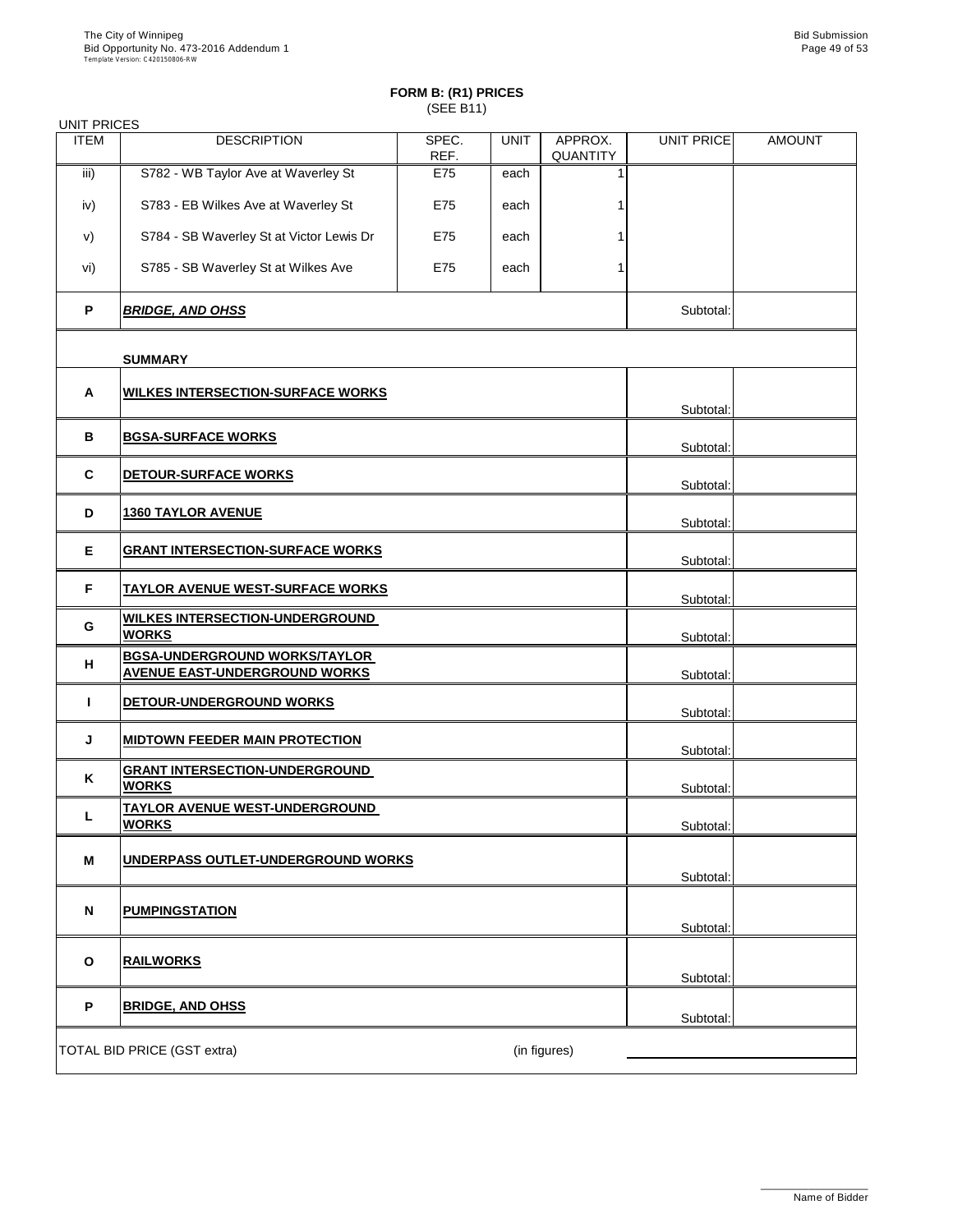#### **FORM G1: BID BOND AND AGREEMENT TO BOND**

(Page 1 of 2) (See B15)

#### **BID BOND**

\_\_\_\_\_\_\_\_\_\_\_\_\_\_\_\_\_\_\_\_\_\_\_\_\_\_\_\_\_\_\_\_\_\_\_\_\_\_\_\_\_\_\_\_\_\_\_\_\_\_\_\_\_\_\_\_\_\_\_\_\_\_\_\_\_\_\_\_\_\_\_\_\_\_\_\_\_\_\_\_\_\_\_\_\_

KNOW ALL MEN BY THESE PRESENTS THAT

(hereinafter called the "Principal") and

\_\_\_\_\_\_\_\_\_\_\_\_\_\_\_\_\_\_\_\_\_\_\_\_\_\_\_\_\_\_\_\_\_\_\_\_\_\_\_\_\_\_\_\_\_\_\_\_\_\_\_\_\_\_\_\_\_\_\_\_\_\_\_\_\_\_\_\_\_\_\_\_\_\_\_\_\_\_\_\_\_\_\_\_\_ (hereinafter called the "Surety"), are held and firmly bound unto **THE CITY OF WINNIPEG** (hereinafter called the "Obligee") in the sum of ten percent (10%) of the Total Bid Price set out in the Bid hereinafter described, for the payment of which sum the Principal and Surety bind themselves, their heirs, executors, administrators, successors and assigns, jointly and severally, firmly by these presents.

WHEREAS the Principal has submitted a Bid to the Obligee for

BID OPPORTUNITY NO. 473-2016

WAVERLEY STREET UNDERPASS AT CN MILE 3.89 RIVERS SUB: CONTRACT 2 – UNDERPASS STRUCTURE, RAILWORKS, ROADWORKS, LAND DRAINAGE SEWER, PUMPING STATION AND LANDSCAPING WORKS

as more fully set out in the Bid Opportunity.

NOW THEREFORE the condition of this obligation is such that if the Bid of the Principal is not accepted, or if said Bid is accepted and the Principal, in accordance with the terms of the Bid, enters into a Contract with the said Obligee and furnishes the required performance security for guaranteeing the faithful performance of the Contract, this obligation shall be void, but otherwise shall remain in full force and effect.

IN WITNESS WHEREOF the Principal and Surety have signed and sealed this bond the

\_\_\_\_\_\_\_\_\_\_\_\_\_ day of \_\_\_\_\_\_\_\_\_\_\_\_\_\_\_\_\_\_\_\_\_\_\_\_\_\_\_ , 20\_\_\_\_\_\_\_\_ .

| SIGNED AND SEALED<br>in the presence of: | (Name of Principal)                           |        |
|------------------------------------------|-----------------------------------------------|--------|
| (Witness as to Principal if no seal)     | Per: _________<br>Per: $\_\_$                 | (Seal) |
|                                          | (Name of Surety)<br>By:<br>(Attorney-in-Fact) | (Seal) |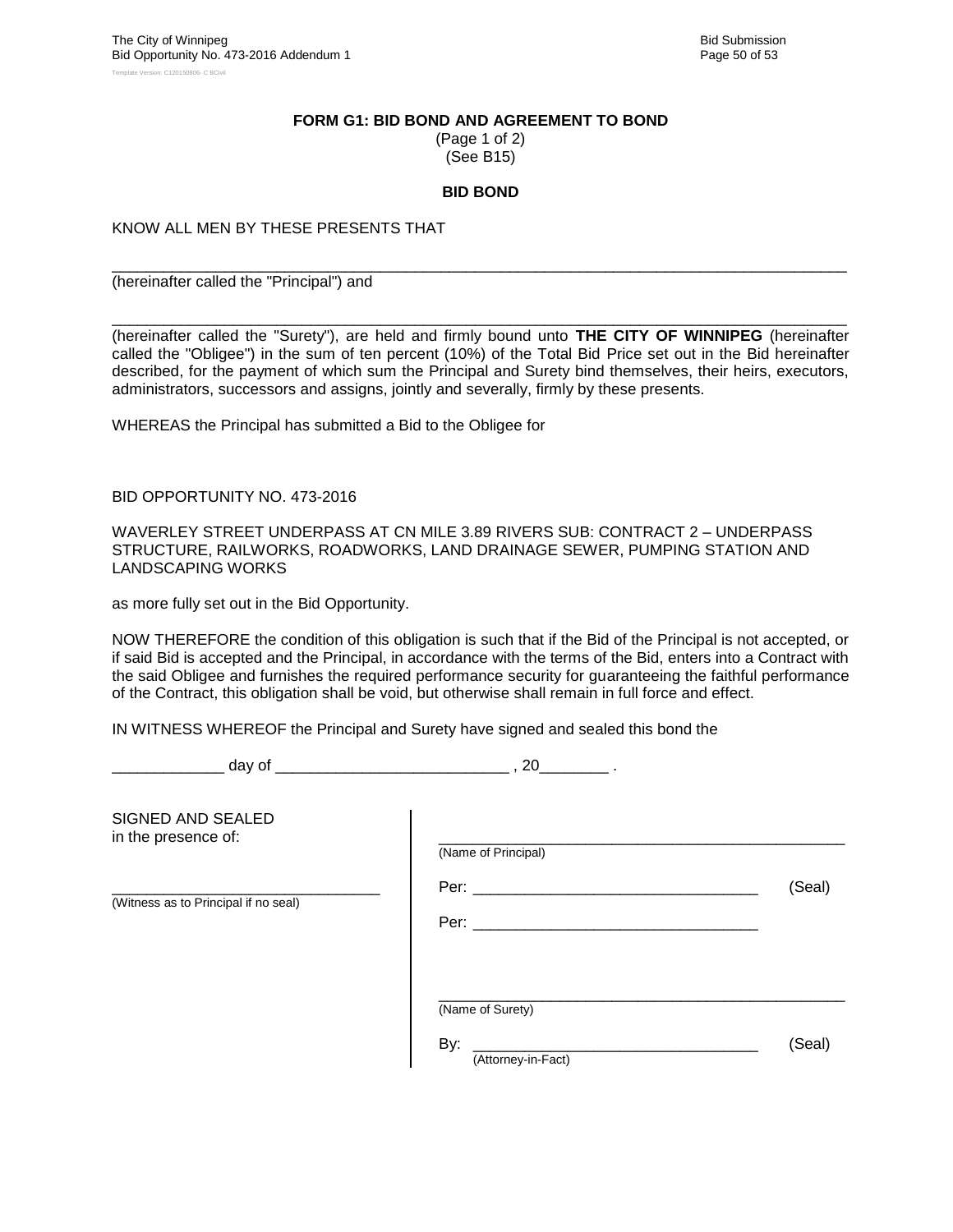#### **FORM G1: (R1) BID BOND AND AGREEMENT TO BOND**

(Page 2 of 2) (See B15)

#### **AGREEMENT TO BOND**

(to be attached to and to form part of Bid Bond)

The Surety on the attached Bid Bond hereby undertakes and agrees with **THE CITY OF WINNIPEG** to become bound as Surety for the Principal,

(Name of Bidder)

\_\_\_\_\_\_\_\_\_\_\_\_\_\_\_\_\_\_\_\_\_\_\_\_\_\_\_\_\_\_\_\_\_\_\_\_\_\_\_\_\_\_\_\_\_\_\_\_\_\_\_\_\_\_\_\_\_\_\_\_\_\_\_\_\_\_\_\_\_\_\_\_\_\_\_\_\_\_\_\_\_\_\_\_\_ (Place)

the Bidder to you on \_\_\_\_\_\_\_\_\_\_\_\_\_\_\_\_\_\_\_\_\_\_\_\_\_\_\_ , 20\_\_\_\_ for

BID OPPORTUNITY NO. 473-2016

WAVERLEY STREET UNDERPASS AT CN MILE 3.89 RIVERS SUB: CONTRACT 2 – UNDERPASS STRUCTURE, RAILWORKS, ROADWORKS, LAND DRAINAGE SEWER, PUMPING STATION AND LANDSCAPING WORKS

In an amount equal to fifty percent (50%) of the Contract Price for the due and proper performance of the Work shown and described in the Bid Opportunity, if our Principal's Bid is accepted by you, such Performance Bond to be maintained and continue in full force and effect until the expiration of the warranty period. The Performance Bond shall be in the form specified in the Bid Opportunity.

It is a condition that this Agreement to Bond shall become null and void if the Performance Bond mentioned above is not required from our Principal within Ninety (90) Calendar Days following the Submission Deadline.

AND IT IS HEREBY DECLARED AND AGREED that the Surety shall be liable as Principal, and that nothing of any kind or matter whatsoever that will not discharge the Principal shall operate as a discharge or release of liability of the Surety, any law or usage relating to the liability of Sureties to the contrary notwithstanding.

SIGNED AND SEALED this \_\_\_\_\_\_\_\_\_\_\_\_\_ day of \_\_\_\_\_\_\_\_\_\_\_\_\_\_\_\_\_\_\_\_\_\_\_\_\_\_\_ , 20\_\_\_\_\_\_\_\_ .

\_\_\_\_\_\_\_\_\_\_\_\_\_\_\_\_\_\_\_\_\_\_\_\_\_\_\_\_\_\_\_\_\_\_\_\_\_\_\_\_\_\_\_\_\_\_ (Name of Surety)

By: \_\_\_\_\_\_\_\_\_\_\_\_\_\_\_\_\_\_\_\_\_\_\_\_\_\_\_\_\_\_\_\_\_ (Seal) (Attorney-in-Fact)

\_\_\_\_\_\_\_\_\_\_\_\_\_\_\_\_\_\_\_\_\_\_\_\_\_\_\_\_\_\_\_\_\_\_\_\_\_\_\_\_\_\_\_\_\_\_\_\_\_\_\_\_\_\_\_\_\_\_\_\_\_\_\_\_\_\_\_\_\_\_\_\_\_\_\_\_\_\_\_\_\_\_\_ of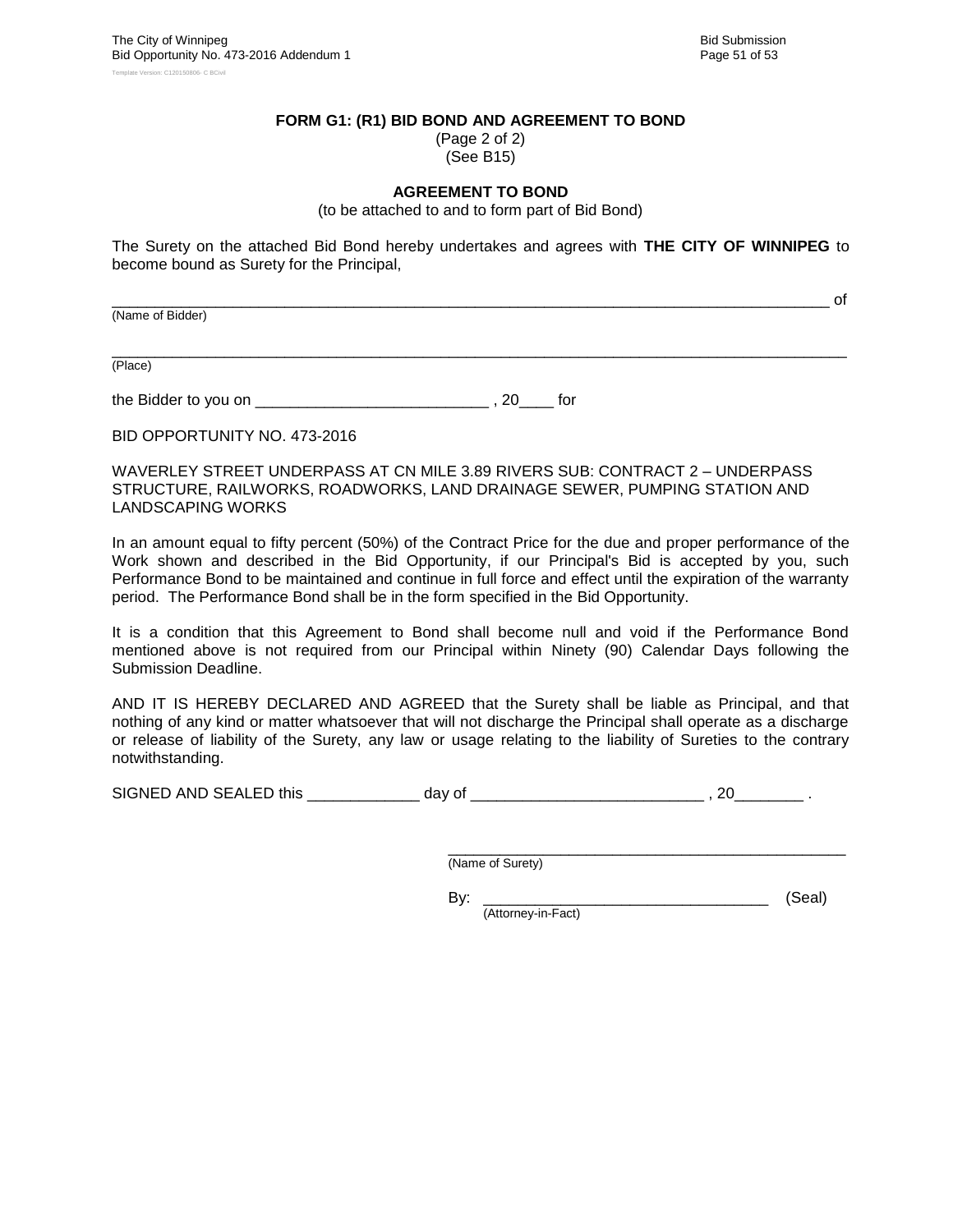#### **FORM G2: IRREVOCABLE STANDBY LETTER OF CREDIT AND UNDERTAKING**

**(BID SECURITY)** (Page 1 of 2) (See B15)

\_\_\_\_\_\_\_\_\_\_\_\_\_\_\_\_\_\_\_\_\_\_ (Date)

The City of Winnipeg Corporate Finance Department Materials Management Division 185 King Street, Main Floor Winnipeg MB R3B 1J1

#### RE: BID SECURITY - BID OPPORTUNITY NO. 473-2016

WAVERLEY STREET UNDERPASS AT CN MILE 3.89 RIVERS SUB: CONTRACT 2 – UNDERPASS STRUCTURE, RAILWORKS, ROADWORKS, LAND DRAINAGE SEWER, PUMPING STATION AND LANDSCAPING WORKS

Pursuant to the request of and for the account of our customer,

(Name of Bidder)

\_\_\_\_\_\_\_\_\_\_\_\_\_\_\_\_\_\_\_\_\_\_\_\_\_\_\_\_\_\_\_\_\_\_\_\_\_\_\_\_\_\_\_\_\_\_\_\_\_\_\_\_\_\_\_\_\_\_\_\_\_\_\_\_\_\_\_\_\_\_\_\_\_\_\_\_\_\_\_\_\_\_\_\_\_ (Address of Bidder)

WE HEREBY ESTABLISH in your favour our irrevocable Standby Letter of Credit for a sum not exceeding in the aggregate

\_\_\_\_\_\_\_\_\_\_\_\_\_\_\_\_\_\_\_\_\_\_\_\_\_\_\_\_\_\_\_\_\_\_\_\_\_\_\_\_\_\_\_\_\_\_\_\_\_\_\_\_\_\_\_\_\_\_\_\_\_\_\_\_\_\_\_\_\_\_\_\_\_\_\_\_\_\_\_\_\_\_\_\_\_

\_\_\_\_\_\_\_\_\_\_\_\_\_\_\_\_\_\_\_\_\_\_\_\_\_\_\_\_\_\_\_\_\_\_\_\_\_\_\_\_\_\_\_\_\_\_\_\_\_\_\_\_\_\_\_\_\_\_\_\_\_\_\_\_\_\_\_\_\_\_\_\_\_\_\_\_\_\_\_\_\_\_\_\_ ,

Canadian dollars.

This Standby Letter of Credit may be drawn on by you at any time and from time to time upon written demand for payment made upon us by you. It is understood that we are obligated under this Standby Letter of Credit for the payment of monies only and we hereby agree that we shall honour your demand for payment without inquiring whether you have a right as between yourself and our customer to make such demand and without recognizing any claim of our customer or objection by the customer to payment by us.

The amount of this Standby Letter of Credit may be reduced from time to time only by amounts drawn upon it by you or by formal notice in writing given to us by you if you desire such reduction or are willing that it be made.

Partial drawings are permitted.

We engage with you that all demands for payment made within the terms and currency of this Standby Letter of Credit will be duly honoured if presented to us at:

#### \_\_\_\_\_\_\_\_\_\_\_\_\_\_\_\_\_\_\_\_\_\_\_\_\_\_\_\_\_\_\_\_\_\_\_\_\_\_\_\_\_\_\_\_\_\_\_\_\_\_\_\_\_\_\_\_\_\_\_\_\_\_\_\_\_\_\_\_\_\_\_\_\_\_\_\_\_\_\_\_\_\_\_\_\_ (Address)

and we confirm and hereby undertake to ensure that all demands for payment will be duly honoured by us.